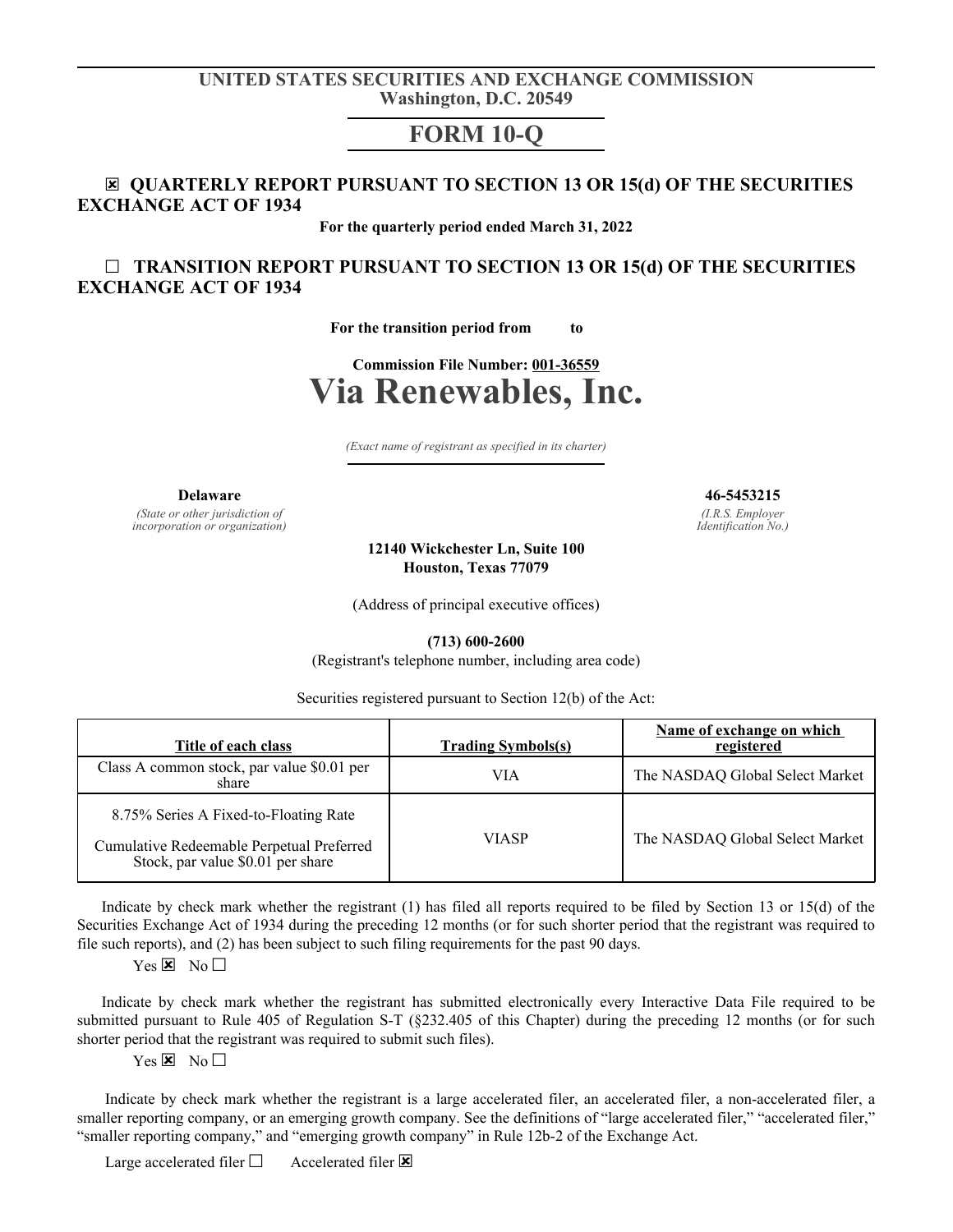Non-accelerated filer  $\Box$  Smaller reporting company  $\Box$ Emerging Growth Company  $\Box$ 

If an emerging growth company, indicate by check mark if the registrant has elected not to use the extended transition period for complying with any new or revised financial accounting standards provided pursuant to Section 13(a) of the Exchange Act. □

 Indicate by check mark whether the registrant is a shell company (as defined in Rule 12b-2 of the Exchange Act).  $Yes \Box No$ 

There were 15,661,371 shares of Class A common stock, 20,000,000 shares of Class B common stock and 3,567,543 shares of Series A Preferred Stock outstanding as of May 3, 2022.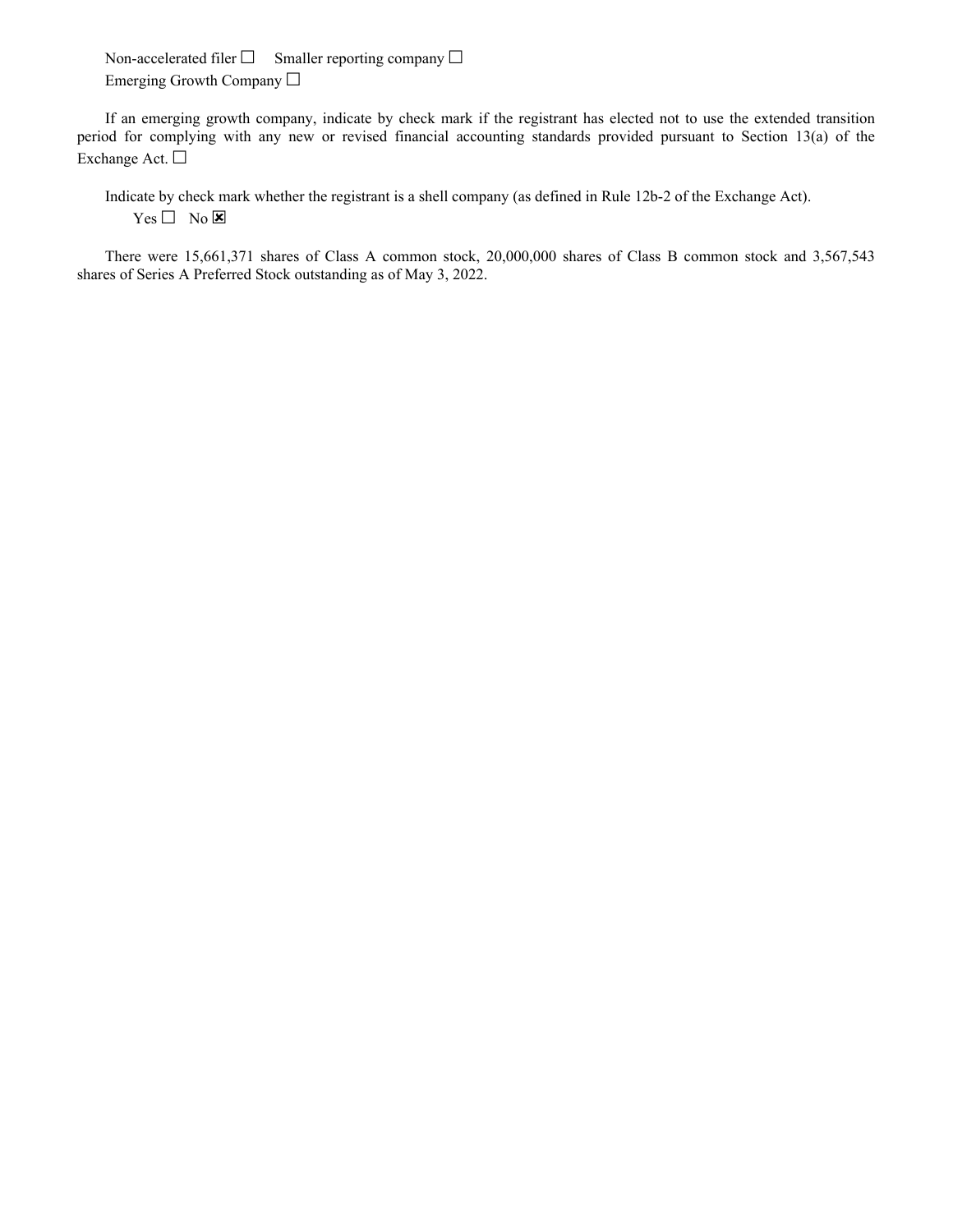#### **VIA RENEWABLES, INC.**

### **INDEX TO QUARTERLY REPORT ON FORM 10-Q**

#### **For the Quarter Ended March 31, 2022**

Page No.

### PART I. FINANCIAL INFORMATION

| <b>ITEM 1. FINANCIAL STATEMENTS</b>                                                                                            |                 |
|--------------------------------------------------------------------------------------------------------------------------------|-----------------|
| <b>CONDENSED CONSOLIDATED BALANCE SHEETS AS OF MARCH 31, 2022 AND</b><br>DECEMBER 31, 2021 (unaudited)                         | $\overline{4}$  |
| <b>CONDENSED CONSOLIDATED STATEMENTS OF OPERATIONS FOR THE THREE</b><br>MONTHS ENDED MARCH 31, 2022 AND 2021 (unaudited)       | $\overline{2}$  |
| <b>CONDENSED CONSOLIDATED STATEMENT OF CHANGES IN EQUITY FOR THE THREE</b><br>MONTHS ENDED MARCH 31, 2022 AND 2021 (unaudited) | $6\overline{6}$ |
| <b>CONDENSED CONSOLIDATED STATEMENTS OF CASH FLOWS FOR THE THREE</b><br>MONTHS ENDED MARCH 31, 2022 AND 2021 (unaudited)       | 8               |
| NOTES TO THE CONDENSED CONSOLIDATED FINANCIAL STATEMENTS (unaudited)                                                           | $\overline{9}$  |
| ITEM 2. MANAGEMENT'S DISCUSSION AND ANALYSIS OF FINANCIAL CONDITION AND<br><b>RESULTS OF OPERATIONS</b>                        | 34              |
| <b>ITEM 3. QUANTITATIVE AND QUALITATIVE DISCLOSURES ABOUT MARKET RISK</b>                                                      | 49              |
| <b>ITEM 4. CONTROLS AND PROCEDURES</b>                                                                                         | 51              |
| PART II. OTHER INFORMATION                                                                                                     | 52              |
| <b>ITEM 1. LEGAL PROCEEDINGS</b>                                                                                               | 52              |
| <b>ITEM 1A. RISK FACTORS</b>                                                                                                   | 52              |
| <b>ITEM 2. UNREGISTERED SALES OF EQUITY SECURITIES AND USE OF PROCEEDS</b>                                                     | 52              |
| <b>ITEM 6. EXHIBITS</b>                                                                                                        | 53              |
| <b>SIGNATURES</b>                                                                                                              | 55              |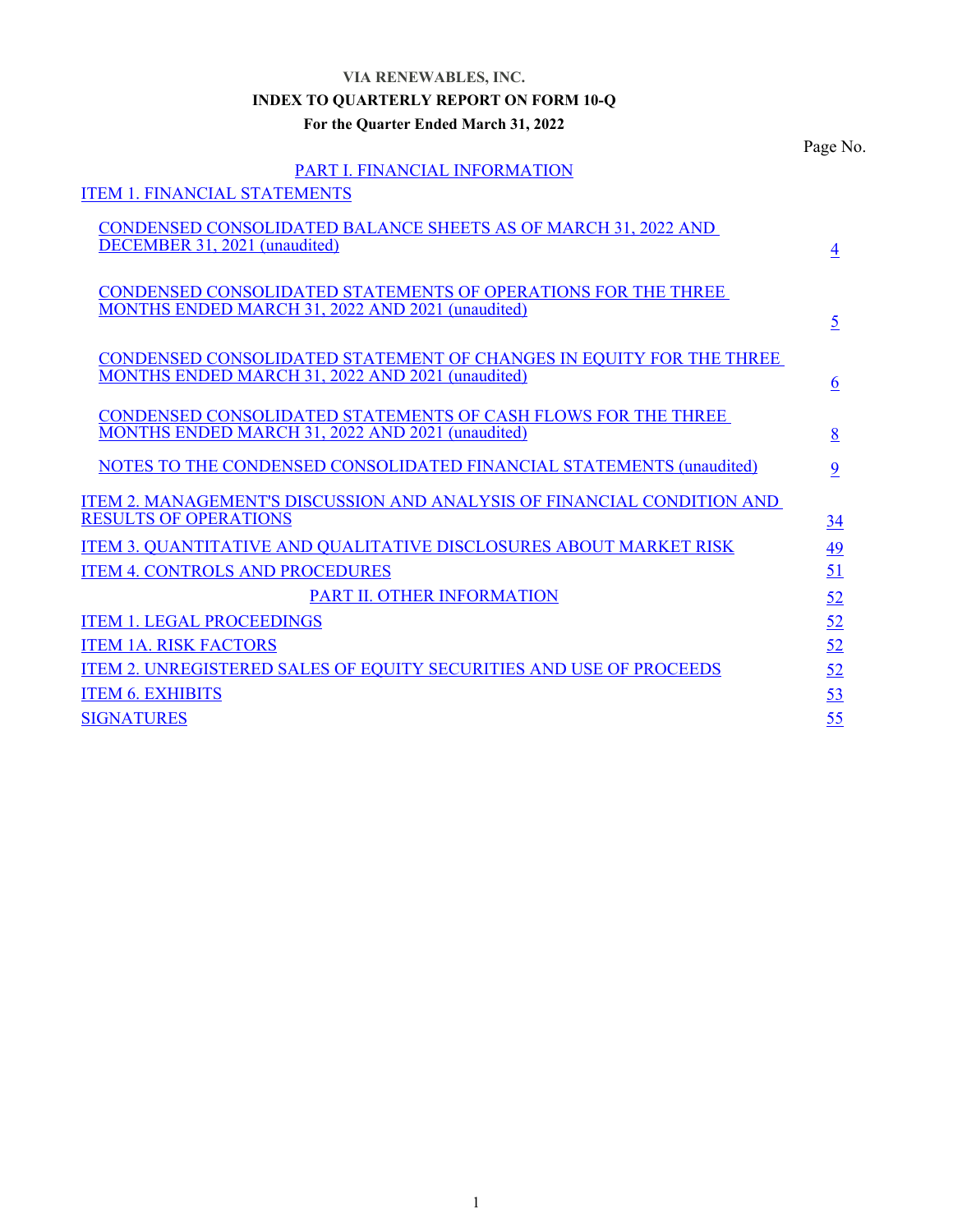### **Cautionary Note Regarding Forward Looking Statements**

This Quarterly Report on Form 10-Q (this "Report") contains forward-looking statements that are subject to a number of risks and uncertainties, many of which are beyond our control. These forward-looking statements within the meaning of Section 27A of the Securities Act of 1933, as amended (the "Securities Act") and Section 21E of the Securities Exchange Act of 1934, as amended (the "Exchange Act"), can be identified by the use of forward-looking terminology including "may," "should," "could," "likely," "will," "believe," "expect," "anticipate," "estimate," "continue," "plan," "intend," "project," or other similar words. Forward-looking statements appear in a number of places in this Report. All statements, other than statements of historical fact, included in this Report are forwardlooking statements. The forward-looking statements include statements regarding the impacts of COVID-19 and the 2021 severe weather event, cash flow generation and liquidity, business strategy, prospects for growth and acquisitions, outcomes of legal proceedings, ability to pay cash dividends, future operations, financial position, estimated revenues and losses, projected costs, prospects, plans, objectives, beliefs of management, availability and terms of capital, competition, governmental regulation and general economic conditions. Although we believe that the expectations reflected in such forward-looking statements are reasonable, we cannot give any assurance that such expectations will prove correct.

The forward-looking statements in this Report are subject to risks and uncertainties. Important factors that could cause actual results to materially differ from those projected in the forward-looking statements include, but are not limited to:

- evolving risks, uncertainties and impacts relating to COVID-19, including the geographic spread, the severity of the disease, the scope and duration of the COVID-19 outbreak, actions that may be taken by governmental authorities to contain the COVID-19 outbreak or to treat its impact, and the potential for continuing negative impacts of COVID-19 on economies and financial markets;
- the ultimate impact of the 2021 severe weather event, including future benefits or costs related to ERCOT market securitization efforts, and any corrective action by the State of Texas, ERCOT, the Railroad Commission of Texas, or the Public Utility Commission of Texas;
- changes in commodity prices and interest rates;
- the sufficiency of risk management and hedging policies and practices;
- the impact of extreme and unpredictable weather conditions, including hurricanes and other natural disasters;
- federal, state and local regulations, including the industry's ability to address or adapt to potentially restrictive new regulations that may be enacted by public utility commissions;
- our ability to borrow funds and access credit markets:
- restrictions in our debt agreements and collateral requirements;
- credit risk with respect to suppliers and customers;
- changes in costs to acquire customers as well as actual attrition rates;
- accuracy of billing systems;
- our ability to successfully identify, complete, and efficiently integrate acquisitions into our operations;
- significant changes in, or new changes by, the independent system operators ("ISOs") in the regions we operate;
- competition; and
- the "Risk Factors" in our Annual Report on Form 10-K for the year ended December 31, 2021, and in our other public filings and press releases.

You should review the risk factors and other factors noted throughout or incorporated by reference in this Report that could cause our actual results to differ materially from those contained in any forward-looking statement. All forward-looking statements speak only as of the date of this Report. Unless required by law, we disclaim any obligation to publicly update or revise these statements whether as a result of new information, future events or otherwise. It is not possible for us to predict all risks, nor can we assess the impact of all factors on the business or the extent to which any factor, or combination of factors, may cause actual results to differ materially from those contained in any forward-looking statements.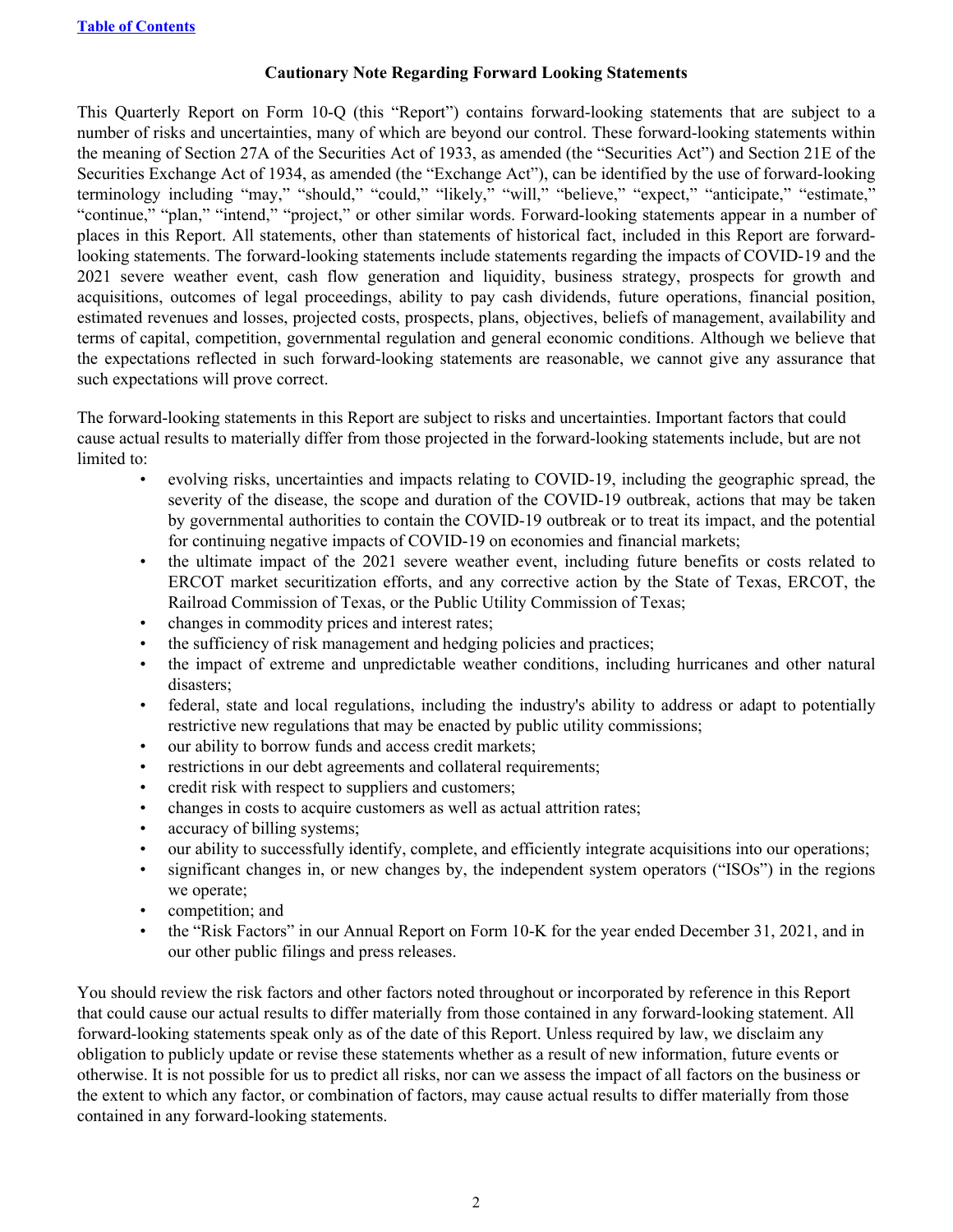# **PART I. — FINANCIAL INFORMATION**

### **ITEM 1. FINANCIAL STATEMENTS**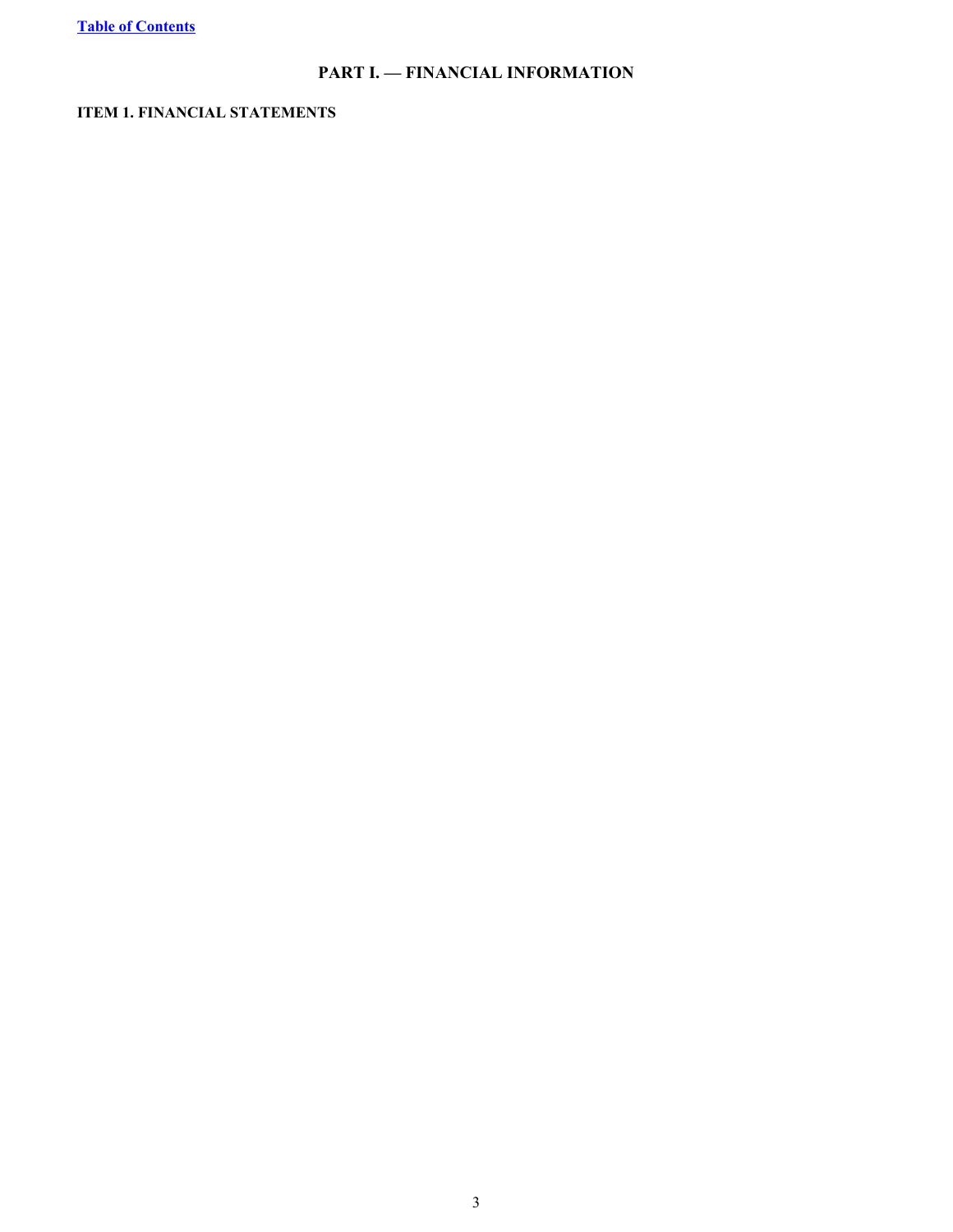#### **VIA RENEWABLES, INC. CONDENSED CONSOLIDATED BALANCE SHEETS (in thousands, except share counts) (unaudited)**

|                                                                                                                                                                                                                                                         |              | <b>March 31, 2022</b> |               | December 31, 2021 |
|---------------------------------------------------------------------------------------------------------------------------------------------------------------------------------------------------------------------------------------------------------|--------------|-----------------------|---------------|-------------------|
| <b>Assets</b>                                                                                                                                                                                                                                           |              |                       |               |                   |
| Current assets:                                                                                                                                                                                                                                         |              |                       |               |                   |
| Cash and cash equivalents                                                                                                                                                                                                                               | \$           | 51,363                | <sup>\$</sup> | 68,899            |
| Restricted cash                                                                                                                                                                                                                                         |              | 2,417                 |               | 6,421             |
| Accounts receivable, net of allowance for doubtful accounts of \$3,055 at March 31, 2022 and \$2,368 at<br>December 31, 2021                                                                                                                            |              | 65,510                |               | 66,676            |
| Accounts receivable—affiliates                                                                                                                                                                                                                          |              | 3,718                 |               | 3,819             |
| Inventory                                                                                                                                                                                                                                               |              | 108                   |               | 1,982             |
| Fair value of derivative assets, net                                                                                                                                                                                                                    |              | 27,911                |               | 3,930             |
| Customer acquisition costs, net                                                                                                                                                                                                                         |              | 1,401                 |               | 946               |
| Customer relationships, net                                                                                                                                                                                                                             |              | 9,893                 |               | 8,523             |
| Deposits                                                                                                                                                                                                                                                |              | 6,393                 |               | 6,664             |
| Renewable energy credit asset                                                                                                                                                                                                                           |              | 21,108                |               | 14,691            |
| Other current assets                                                                                                                                                                                                                                    |              | 12,307                |               | 14,129            |
| Total current assets                                                                                                                                                                                                                                    |              | 202,129               |               | 196,680           |
| Property and equipment, net                                                                                                                                                                                                                             |              | 4,388                 |               | 4,261             |
| Fair value of derivative assets, net                                                                                                                                                                                                                    |              | 1,177                 |               | 340               |
| Customer acquisition costs, net                                                                                                                                                                                                                         |              | 853                   |               | 453               |
| Customer relationships, net                                                                                                                                                                                                                             |              | 622                   |               | 5,660             |
| Deferred tax assets                                                                                                                                                                                                                                     |              | 19,967                |               | 23,915            |
| Goodwill                                                                                                                                                                                                                                                |              | 120,343               |               | 120,343           |
| Other assets                                                                                                                                                                                                                                            |              | 3,269                 |               | 3,624             |
| Total assets                                                                                                                                                                                                                                            | S            | 352,748               | \$            | 355,276           |
| Liabilities, Series A Preferred Stock and Stockholders' Equity                                                                                                                                                                                          |              |                       |               |                   |
| Current liabilities:                                                                                                                                                                                                                                    |              |                       |               |                   |
| Accounts payable                                                                                                                                                                                                                                        | $\mathbb{S}$ | 35,612                | $\mathbb{S}$  | 43,285            |
| Accounts payable—affiliates                                                                                                                                                                                                                             |              | 437                   |               | 491               |
| <b>Accrued liabilities</b>                                                                                                                                                                                                                              |              | 16,822                |               | 19,303            |
| Renewable energy credit liability                                                                                                                                                                                                                       |              | 16,919                |               | 13,548            |
| Fair value of derivative liabilities, net                                                                                                                                                                                                               |              | 86                    |               | 4,158             |
| Other current liabilities                                                                                                                                                                                                                               |              | 503                   |               | 1,707             |
| Total current liabilities                                                                                                                                                                                                                               |              | 70,379                |               | 82,492            |
| Long-term liabilities:                                                                                                                                                                                                                                  |              |                       |               |                   |
| Fair value of derivative liabilities, net                                                                                                                                                                                                               |              | 885                   |               | 36                |
| Long-term portion of Senior Credit Facility                                                                                                                                                                                                             |              | 106,000               |               | 135,000           |
| Subordinated debt—affiliates                                                                                                                                                                                                                            |              | 15,000                |               |                   |
| Other long-term liabilities                                                                                                                                                                                                                             |              |                       |               | 109               |
| <b>Total liabilities</b>                                                                                                                                                                                                                                |              | 192,264               |               | 217,637           |
| Commitments and contingencies (Note 12)                                                                                                                                                                                                                 |              |                       |               |                   |
| Series A Preferred Stock, par value \$0.01 per share, 20,000,000 shares authorized, 3,567,543 shares issued<br>and 3,567,543 shares outstanding at March 31, 2022 and December 31, 2021                                                                 |              | 87,288                |               | 87,288            |
| Stockholders' equity:                                                                                                                                                                                                                                   |              |                       |               |                   |
| Common Stock:                                                                                                                                                                                                                                           |              |                       |               |                   |
| Class A common stock, par value \$0.01 per share, 120,000,000 shares authorized, 15,804,277<br>shares issued and 15,659,683 shares outstanding at March 31, 2022 and 15,791,019 shares issued<br>and 15,646,425 shares outstanding at December 31, 2021 |              | 158                   |               | 158               |
| Class B common stock, par value \$0.01 per share, 60,000,000 shares authorized, 20,000,000 shares<br>issued and outstanding at March 31, 2022 and 20,000,000 shares issued and outstanding at                                                           |              |                       |               |                   |
| December 31, 2021                                                                                                                                                                                                                                       |              | 201                   |               | 201               |
| Additional paid-in capital                                                                                                                                                                                                                              |              | 55,209                |               | 54,663            |
| Accumulated other comprehensive loss                                                                                                                                                                                                                    |              | (40)                  |               | (40)              |
| Retained earnings                                                                                                                                                                                                                                       |              | 8,960                 |               | 776               |
| Treasury stock, at cost, 144,594 shares at March 31, 2022 and December 31, 2021                                                                                                                                                                         |              | (2, 406)              |               | (2,406)           |
| Total stockholders' equity                                                                                                                                                                                                                              |              | 62,082                |               | 53,352            |
| Non-controlling interest in Spark HoldCo, LLC                                                                                                                                                                                                           |              | 11,114                |               | (3,001)           |
| Total equity                                                                                                                                                                                                                                            |              | 73,196                |               | 50,351            |
| Total liabilities, Series A Preferred Stock and Stockholders' equity                                                                                                                                                                                    | $\mathbb{S}$ | 352,748               | \$            | 355,276           |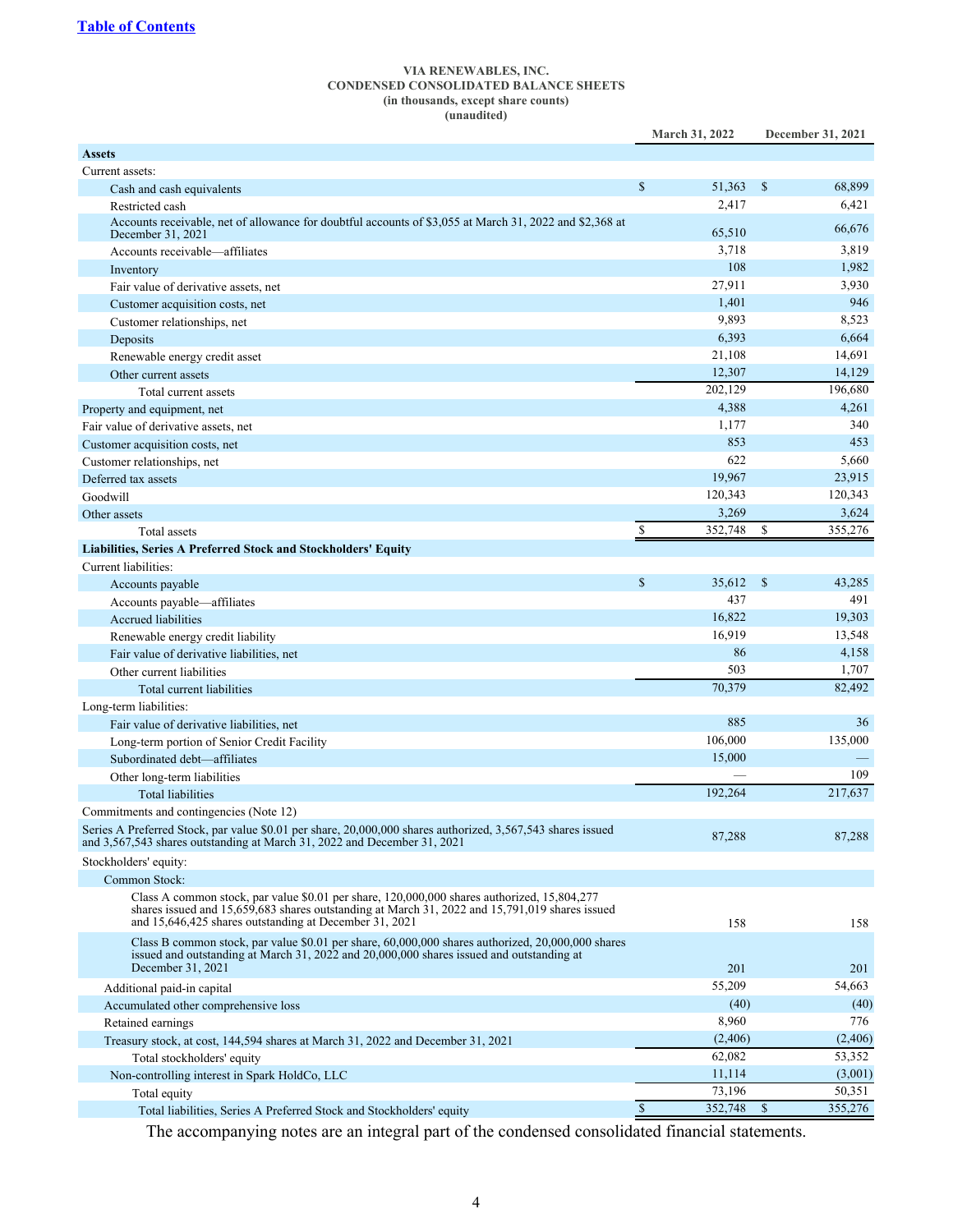#### **VIA RENEWABLES, INC. CONDENSED CONSOLIDATED STATEMENTS OF OPERATIONS (in thousands, except per share data) (unaudited)**

|                                                                                          |               | <b>Three Months Ended March 31,</b> |               |           |
|------------------------------------------------------------------------------------------|---------------|-------------------------------------|---------------|-----------|
|                                                                                          |               | 2022                                |               | 2021      |
| Revenues:                                                                                |               |                                     |               |           |
| Retail revenues                                                                          | \$            | 128,058                             | -S            | 113,145   |
| Net asset optimization expense                                                           |               | (904)                               |               | (140)     |
| <b>Total Revenues</b>                                                                    |               | 127,154                             |               | 113,005   |
| Operating Expenses:                                                                      |               |                                     |               |           |
| Retail cost of revenues                                                                  |               | 68,707                              |               | 122,168   |
| General and administrative                                                               |               | 14,935                              |               | 12,671    |
| Depreciation and amortization                                                            |               | 5,184                               |               | 6,036     |
| <b>Total Operating Expenses</b>                                                          |               | 88,826                              |               | 140,875   |
| Operating income (loss)                                                                  |               | 38,328                              |               | (27, 870) |
| Other (expense)/income:                                                                  |               |                                     |               |           |
| Interest expense                                                                         |               | (1,307)                             |               | (1,311)   |
| Interest and other income                                                                |               | 48                                  |               | 86        |
| Total other expenses                                                                     |               | (1,259)                             |               | (1,225)   |
| Income (loss) before income tax expense                                                  |               | 37,069                              |               | (29,095)  |
| Income tax expense (benefit)                                                             |               | 6,044                               |               | (1, 535)  |
| Net income (loss)                                                                        | $\mathcal{S}$ | 31,025                              | $\mathcal{S}$ | (27, 560) |
| Less: Net income (loss) attributable to non-controlling interests                        |               | 18,052                              |               | (19, 929) |
| Net income (loss) attributable to Via Renewables, Inc. stockholders                      | \$            | 12,973                              | $\sqrt{3}$    | (7,631)   |
| Less: Dividend on Series A Preferred Stock                                               |               | 1,951                               |               | 1,951     |
| Net income (loss) attributable to stockholders of Class A common stock                   | $\$$          | 11,022                              | $\mathcal{S}$ | (9, 582)  |
| Net income (loss) attributable to Via Renewables, Inc. per share of Class A common stock |               |                                     |               |           |
| <b>Basic</b>                                                                             | \$            | 0.70                                | <sup>S</sup>  | (0.66)    |
| Diluted                                                                                  | \$            | 0.70                                | - \$          | (0.66)    |
|                                                                                          |               |                                     |               |           |
| Weighted average shares of Class A common stock outstanding                              |               |                                     |               |           |
| <b>Basic</b>                                                                             |               | 15,656                              |               | 14,627    |
| Diluted                                                                                  |               | 15,796                              |               | 14,627    |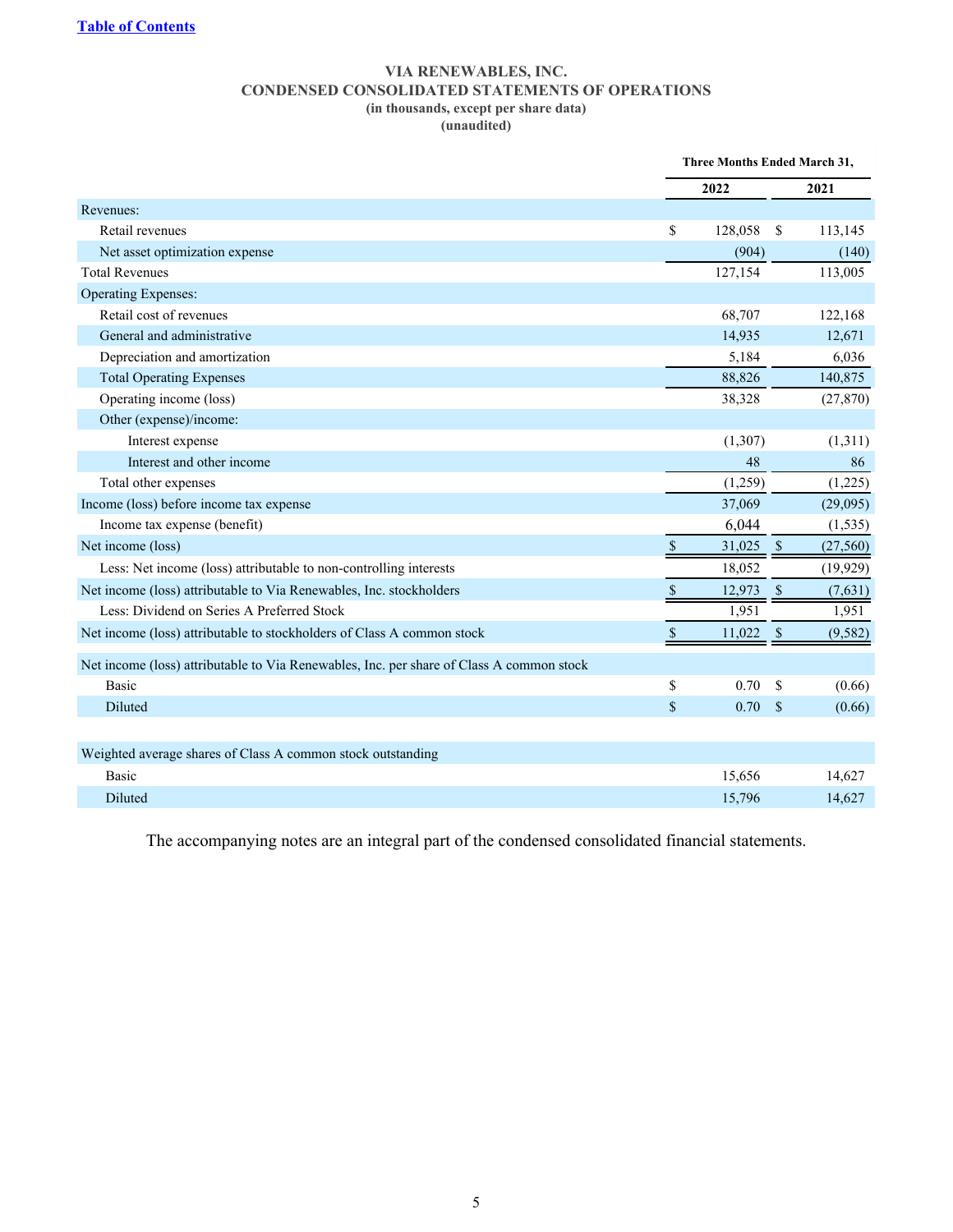#### **VIA RENEWABLES, INC. CONDENSED CONSOLIDATED STATEMENT OF CHANGES IN EQUITY (in thousands)**

**(unaudited)**

|                                                                                    | <b>Issued</b><br><b>Shares of</b><br><b>Class A</b><br>Common<br><b>Stock</b> | <b>Issued</b><br><b>Shares</b> of<br><b>Class B</b><br>Common<br><b>Stock</b> | <b>Treasury</b><br><b>Stock</b> | <b>Class A</b><br>Common<br><b>Stock</b> | <b>Class B</b><br>Common<br><b>Stock</b> |              | <b>Treasury</b><br><b>Stock</b> | Accumulated<br>Other<br>Comprehensive<br>Loss | Additional<br>Paid-in<br>Capital | <b>Retained</b><br>Earnings<br>(Deficit) |        | <b>Total</b><br>Stockholders'<br>Equity | Non-<br>controlling<br>Interest | <b>Total</b><br><b>Equity</b> |
|------------------------------------------------------------------------------------|-------------------------------------------------------------------------------|-------------------------------------------------------------------------------|---------------------------------|------------------------------------------|------------------------------------------|--------------|---------------------------------|-----------------------------------------------|----------------------------------|------------------------------------------|--------|-----------------------------------------|---------------------------------|-------------------------------|
| Balance at<br>December 31.<br>2021                                                 | 15,791                                                                        | 20,000                                                                        | $(144)$ \$                      | 158 \$                                   | 201                                      | \$           | $(2,406)$ \$                    | $(40)$ \$                                     | 54,663 \$                        |                                          | 776 \$ | 53,352 \$                               |                                 | $(3,001)$ \$50,351            |
| Stock based<br>compensation                                                        |                                                                               |                                                                               |                                 |                                          |                                          |              |                                 |                                               | 345                              |                                          |        | 345                                     |                                 | 345                           |
| Restricted<br>stock unit<br>vesting                                                | 13                                                                            |                                                                               |                                 |                                          |                                          |              |                                 |                                               | (58)                             |                                          |        | (58)                                    |                                 | (58)                          |
| Consolidated<br>net income                                                         |                                                                               |                                                                               |                                 |                                          |                                          |              |                                 |                                               |                                  | 12,973                                   |        | 12,973                                  | 18,052                          | 31,025                        |
| <b>Distributions</b><br>paid to non-<br>controlling<br>unit holders                |                                                                               |                                                                               |                                 |                                          |                                          |              |                                 |                                               |                                  |                                          |        |                                         | (3,678)                         | (3,678)                       |
| Dividends<br>paid to Class<br>A common<br>stockholders<br>(\$0.18125 per<br>share) |                                                                               |                                                                               |                                 |                                          |                                          |              |                                 |                                               |                                  | (2,838)                                  |        | (2,838)                                 |                                 | (2,838)                       |
| Dividends<br>paid to<br>Preferred<br>Stockholders                                  |                                                                               |                                                                               |                                 |                                          |                                          |              |                                 |                                               |                                  | (1,951)                                  |        | (1,951)                                 |                                 | (1,951)                       |
| Changes in<br>ownership<br>interest                                                |                                                                               |                                                                               |                                 |                                          |                                          |              |                                 |                                               | 259                              |                                          |        | 259                                     | (259)                           |                               |
| Balance at<br>March 31,<br>2022                                                    | 15,804                                                                        | 20.000                                                                        | $(144)$ \$                      | 158                                      | $\mathbb{S}$<br>201                      | $\mathbb{S}$ | $(2,406)$ \$                    | $(40)$ \$                                     | 55,209                           | 8,960 \$<br><sup>\$</sup>                |        | 62,082 \$                               |                                 | 11,114 \$73,196               |

#### **Three Months Ended March 31, 2022**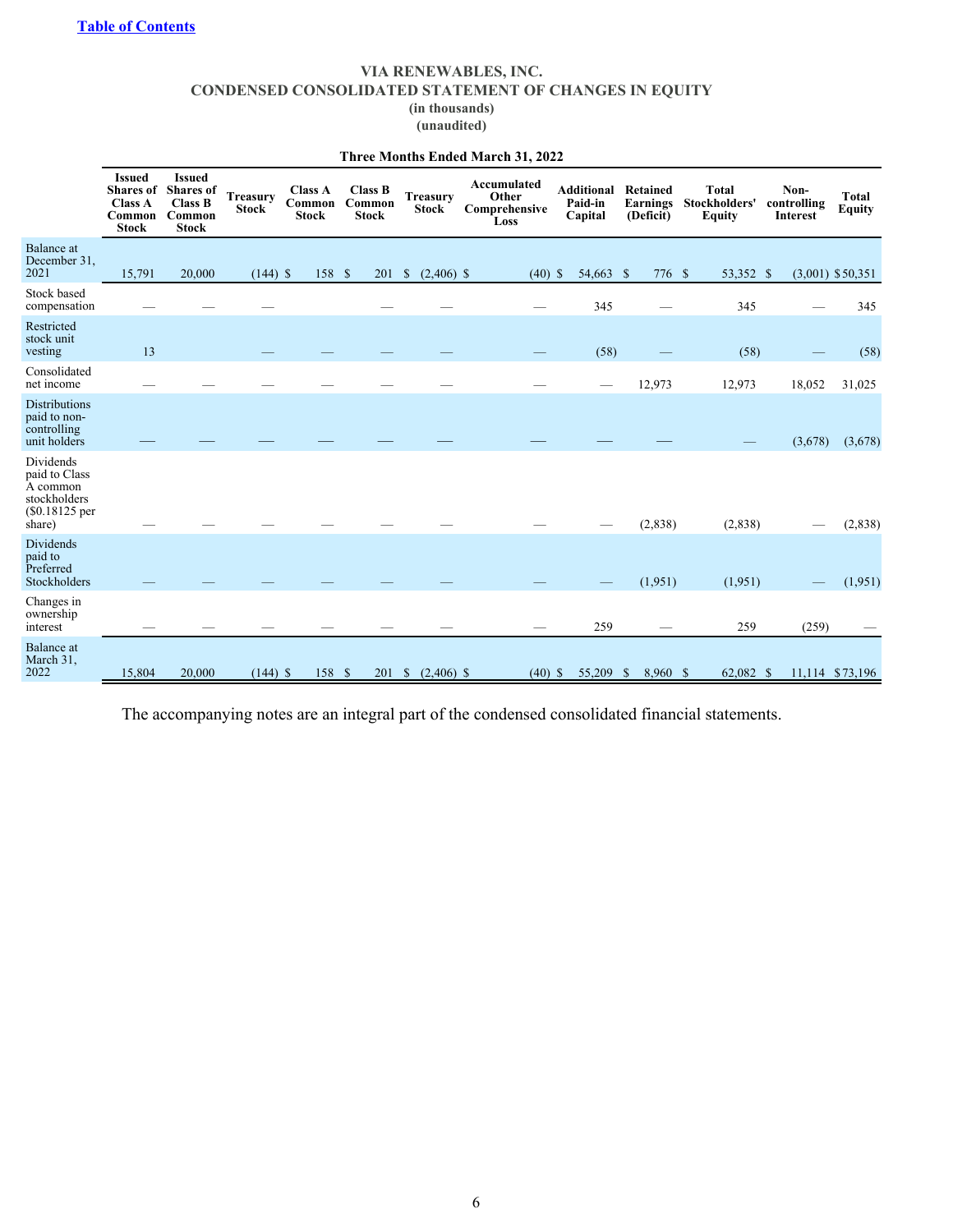|                                                                                     | <b>Issued</b><br><b>Shares</b> of<br><b>Class A</b><br>Common<br><b>Stock</b> | <b>Issued</b><br><b>Shares</b> of<br><b>Class B</b><br>Common<br><b>Stock</b> | <b>Treasury</b><br><b>Stock</b> | <b>Class A</b><br>Common<br><b>Stock</b> | <b>Class B</b><br>Common<br><b>Stock</b> | <b>Treasury</b><br><b>Stock</b> | Accumulated<br>Other<br>Comprehensive<br>Loss | <b>Additional</b><br>Paid-in<br>Capital | Retained<br><b>Earnings</b><br>(Deficit) | <b>Total</b><br>Stockholders'<br>Equity | Non-<br>controlling<br>Interest | <b>Total</b><br><b>Equity</b> |
|-------------------------------------------------------------------------------------|-------------------------------------------------------------------------------|-------------------------------------------------------------------------------|---------------------------------|------------------------------------------|------------------------------------------|---------------------------------|-----------------------------------------------|-----------------------------------------|------------------------------------------|-----------------------------------------|---------------------------------|-------------------------------|
| Balance at<br>December 31,<br>2020                                                  | 14,772                                                                        | 20,800                                                                        | $(144)$ \$                      | 148 \$                                   | 209                                      | $\mathbb{S}$<br>$(2,406)$ \$    | $(40)$ \$                                     | 55,222                                  | $$11,721$ \$                             | 64,854 \$                               | 23,607                          | \$88,461                      |
| Stock based<br>compensation                                                         |                                                                               |                                                                               |                                 |                                          |                                          |                                 |                                               | 377                                     |                                          | 377                                     |                                 | 377                           |
| Consolidated<br>net loss                                                            |                                                                               |                                                                               |                                 |                                          |                                          |                                 |                                               |                                         | (7,631)                                  | (7,631)                                 |                                 | $(19.929)$ $(27.560)$         |
| Distributions<br>paid to non-<br>controlling<br>unit holders                        |                                                                               |                                                                               |                                 |                                          |                                          |                                 |                                               |                                         |                                          |                                         | (6, 439)                        | (6, 439)                      |
| Dividends<br>paid to Class<br>A common<br>stockholders<br>$($0.18125$ per<br>share) |                                                                               |                                                                               |                                 |                                          |                                          |                                 |                                               | (2,651)                                 |                                          | (2,651)                                 |                                 | (2,651)                       |
| Dividends<br>paid to<br>Preferred<br>Stockholders                                   |                                                                               |                                                                               |                                 |                                          |                                          |                                 |                                               |                                         | (1,951)                                  | (1,951)                                 |                                 | (1,951)                       |
| Changes in<br>ownership<br>interest                                                 |                                                                               |                                                                               |                                 |                                          |                                          |                                 |                                               | (44)                                    |                                          | (44)                                    | 44                              |                               |
| Balance at<br>March 31,<br>2021                                                     | 14,772                                                                        | 20,800                                                                        | $(144)$ \$                      | 148S                                     | 209                                      | <sup>S</sup><br>$(2,406)$ \$    | $(40)$ \$                                     | 52,904 \$                               | 2,139 \$                                 | 52,954 \$                               |                                 | $(2,717)$ \$50,237            |

**Three Months Ended March 31, 2021**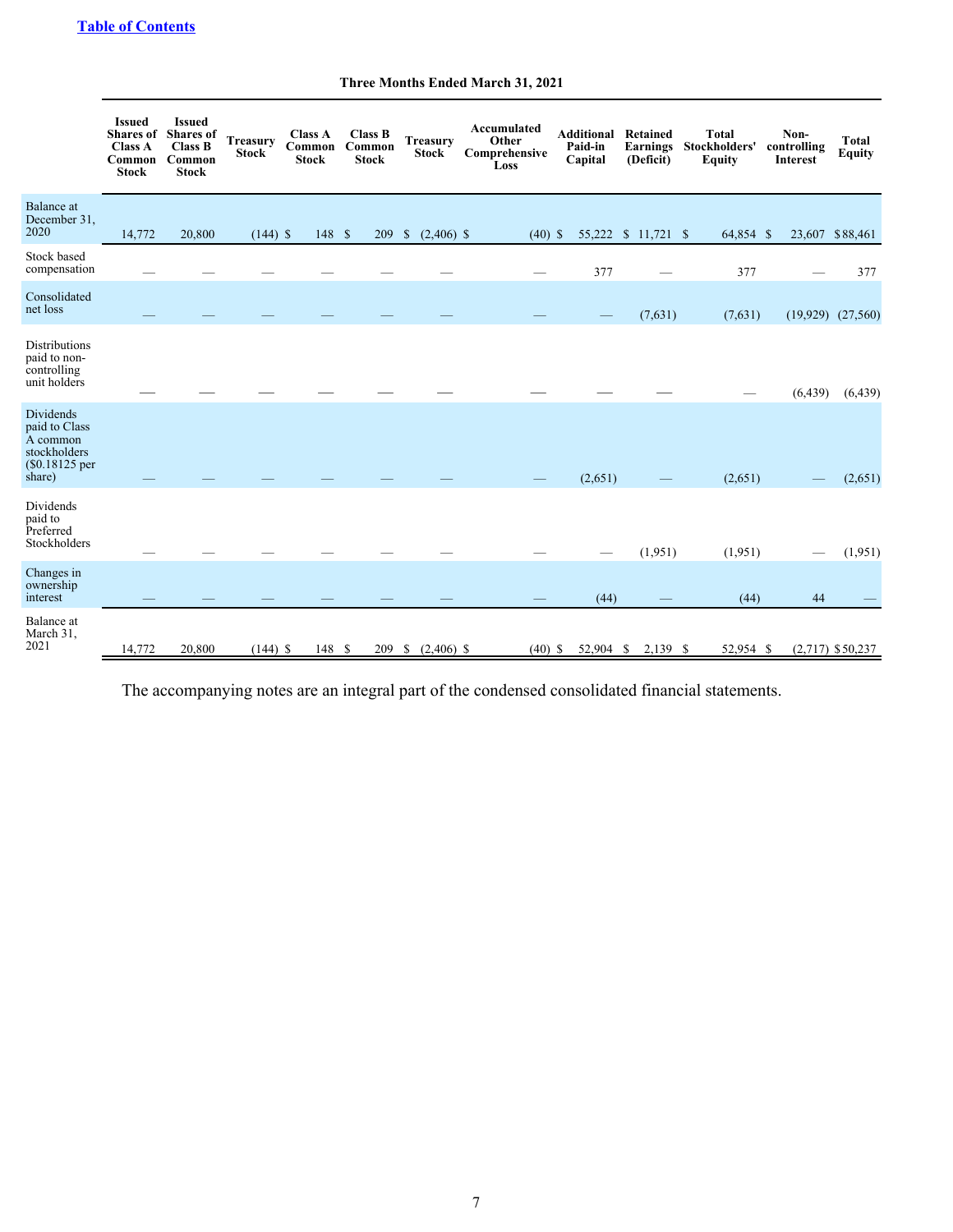#### **VIA RENEWABLES, INC. CONDENSED CONSOLIDATED STATEMENTS OF CASH FLOWS (in thousands)**

#### **(unaudited)**

|                                                                                         | Three Months Ended March 31, |    |           |
|-----------------------------------------------------------------------------------------|------------------------------|----|-----------|
|                                                                                         | 2022                         |    | 2021      |
| Cash flows from operating activities:                                                   |                              |    |           |
| Net income (loss)                                                                       | \$<br>31,025                 | -S | (27, 560) |
| Adjustments to reconcile net income to net cash flows provided by operating activities: |                              |    |           |
| Depreciation and amortization expense                                                   | 5,184                        |    | 6,036     |
| Deferred income taxes                                                                   | 3,948                        |    | (5,065)   |
| Stock based compensation                                                                | 351                          |    | 467       |
| Amortization of deferred financing costs                                                | 245                          |    | 259       |
| Bad debt expense                                                                        | 1,024                        |    | (247)     |
| Gain on derivatives, net                                                                | (45,063)                     |    | (7,024)   |
| Current period cash settlements on derivatives, net                                     | 13,136                       |    | 1,185     |
| Other                                                                                   | 43                           |    |           |
| Changes in assets and liabilities:                                                      |                              |    |           |
| Decrease in accounts receivable                                                         | 177                          |    | 14,926    |
| Decrease (increase) in accounts receivable—affiliates                                   | 101                          |    | (211)     |
| Decrease in inventory                                                                   | 1,874                        |    | 1,365     |
| Increase in customer acquisition costs                                                  | (1,196)                      |    | (213)     |
| Increase in prepaid and other current assets                                            | (833)                        |    | (3,012)   |
| Decrease in intangible assets—customer acquisition                                      |                              |    | 27        |
| Decrease in other assets                                                                | 252                          |    | 254       |
| Decrease in accounts payable and accrued liabilities                                    | (4,320)                      |    | (5,271)   |
| (Decrease) increase in accounts payable—affiliates                                      | (54)                         |    | 433       |
| (Decrease) increase in other current liabilities                                        | (1,203)                      |    | 41        |
| Decrease in other non-current liabilities                                               | (108)                        |    | (22)      |
| Net cash provided by (used in) operating activities                                     | 4,583                        |    | (23, 632) |
| Cash flows from investing activities:                                                   |                              |    |           |
| Purchases of property and equipment                                                     | (205)                        |    | (520)     |
| <b>Acquisition of Customers</b>                                                         | (3,393)                      |    |           |
| Net cash used in investing activities                                                   | (3,598)                      |    | (520)     |
| Cash flows from financing activities:                                                   |                              |    |           |
| Borrowings on notes payable                                                             | 88,000                       |    | 191,000   |
| Payments on notes payable                                                               | (117,000)                    |    | (156,000) |
| Net borrowings on subordinated debt facility                                            | 15,000                       |    | 10,000    |
| Restricted stock vesting                                                                | (58)                         |    |           |
| Payment of dividends to Class A common stockholders                                     | (2,838)                      |    | (2,651)   |
| Payment of distributions to non-controlling unitholders                                 | (3,678)                      |    | (6, 439)  |
| Payment of Preferred Stock dividends                                                    | (1,951)                      |    | (1,951)   |
| Net cash (used) provided in financing activities                                        | (22, 525)                    |    | 33,959    |
| (Decrease) Increase in Cash, cash equivalents and Restricted cash                       | (21, 540)                    |    | 9,807     |
| Cash, cash equivalents and Restricted cash—beginning of period                          | 75,320                       |    | 71,684    |
| Cash, cash equivalents and Restricted cash—end of period                                | \$<br>53,780                 | \$ | 81,491    |
| <b>Supplemental Disclosure of Cash Flow Information:</b>                                |                              |    |           |
|                                                                                         |                              |    |           |
| Non-cash items:                                                                         |                              |    |           |
| Property and equipment purchase accrual                                                 | \$<br>447 \$                 |    | 23        |
| Cash paid during the period for:                                                        |                              |    |           |
| Interest                                                                                | \$<br>1,073                  | \$ | 889       |
| Taxes                                                                                   | \$<br>205                    | \$ | (361)     |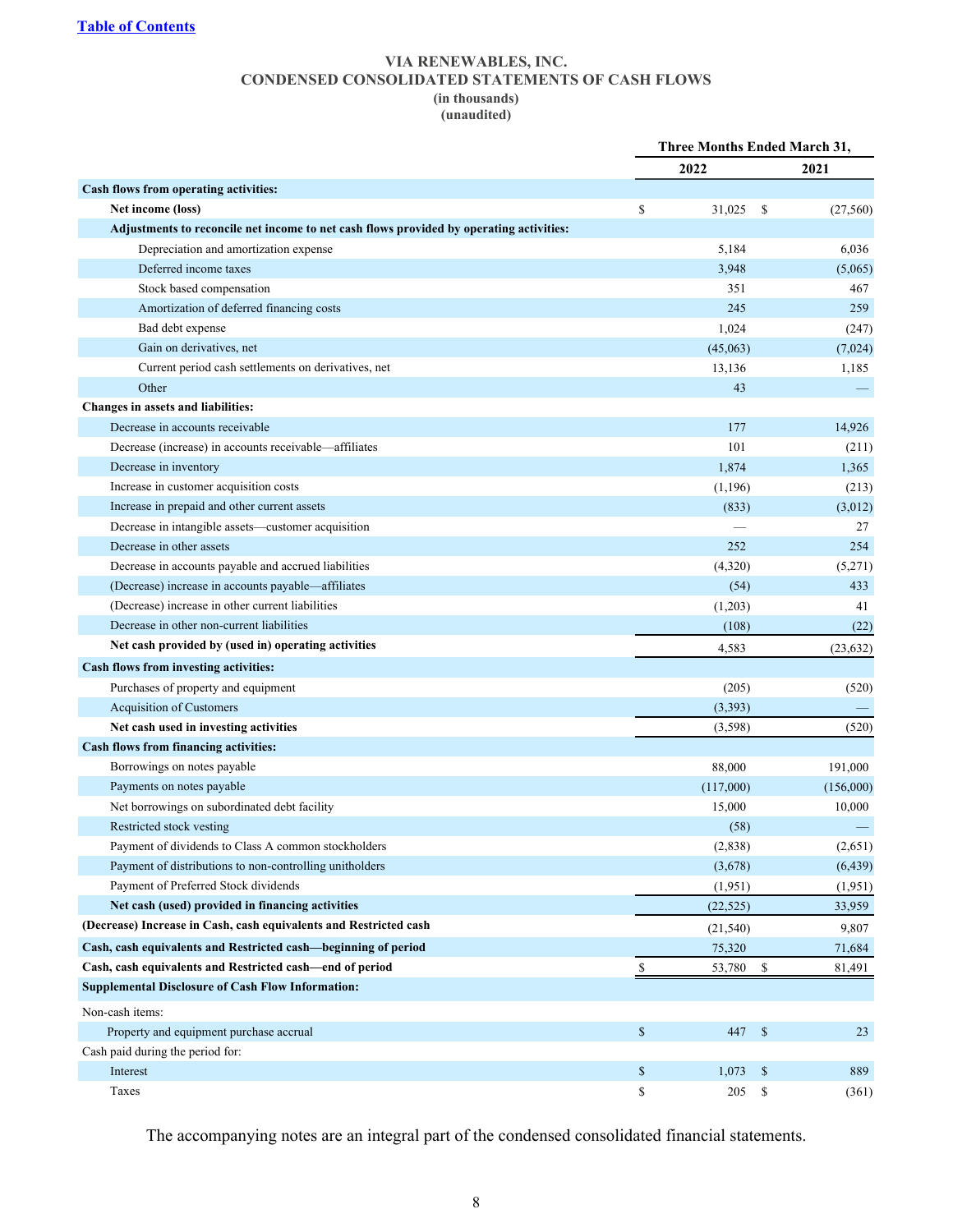#### **VIA RENEWABLES, INC. NOTES TO CONDENSED CONSOLIDATED FINANCIAL STATEMENTS (UNAUDITED)**

#### **1. Formation and Organization**

#### *Organization*

We are an independent retail energy services company that provides residential and commercial customers in competitive markets across the United States with an alternative choice for natural gas and electricity. The Company is a holding company whose primary asset consists of units in Spark HoldCo, LLC ("Spark HoldCo"). The Company is the sole managing member of Spark HoldCo, is responsible for all operational, management and administrative decisions relating to Spark HoldCo's business and consolidates the financial results of Spark HoldCo and its subsidiaries. Spark HoldCo is the direct and indirect owner of the subsidiaries through which we operate our retail energy services. We conduct our retail energy services business through several brands across our service areas, including Electricity Maine, Electricity N.H., Major Energy, Provider Power Massachusetts, Spark Energy, and Verde Energy. Via Energy Solutions ("VES") is a wholly owned subsidiary of the Company that offers broker services for retail energy customers.

### **2. Basis of Presentation and Summary of Significant Accounting Policies**

### *Basis of Presentation*

The accompanying interim unaudited condensed consolidated financial statements of the Company have been prepared in accordance with accounting principles generally accepted in the United States ("GAAP") and pursuant to the rules and regulations of the Securities and Exchange Commission ("SEC") as it applies to interim financial statements. This information should be read along with our consolidated financial statements and notes contained in our annual report on Form 10-K for the year ended December 31, 2021 (the "2021 Form 10-K"). Our unaudited condensed consolidated financial statements are presented on a consolidated basis and include all wholly-owned and controlled subsidiaries. We account for investments over which we have significant influence but not a controlling financial interest using the equity method of accounting. All significant intercompany transactions and balances have been eliminated in the unaudited condensed consolidated financial statements.

In the opinion of the Company's management, the accompanying condensed consolidated financial statements reflect all adjustments that are necessary to fairly present the financial position, the results of operations, the changes in equity and the cash flows of the Company for the respective periods. Such adjustments are of a normal recurring nature, unless otherwise disclosed.

### *Use of Estimates and Assumptions*

The preparation of our condensed consolidated financial statements requires estimates and assumptions that affect the reported amounts of assets and liabilities and disclosure of contingent assets and liabilities at the date of the interim financial statements and the reported amounts of revenues and expenses during the period. Actual results could materially differ from those estimates.

### *Relationship with our Founder, Majority Shareholder, and Chief Executive Officer*

W. Keith Maxwell, III (our "Founder") is the Chief Executive Officer, a director and the owner of a majority of the voting power of our common stock through his ownership of NuDevco Retail, LLC ("NuDevco Retail") and Retailco, LLC ("Retailco"). Retailco is a wholly owned subsidiary of TxEx Energy Investments, LLC ("TxEx"), which is wholly owned by Mr. Maxwell. NuDevco Retail is a wholly owned subsidiary of NuDevco Retail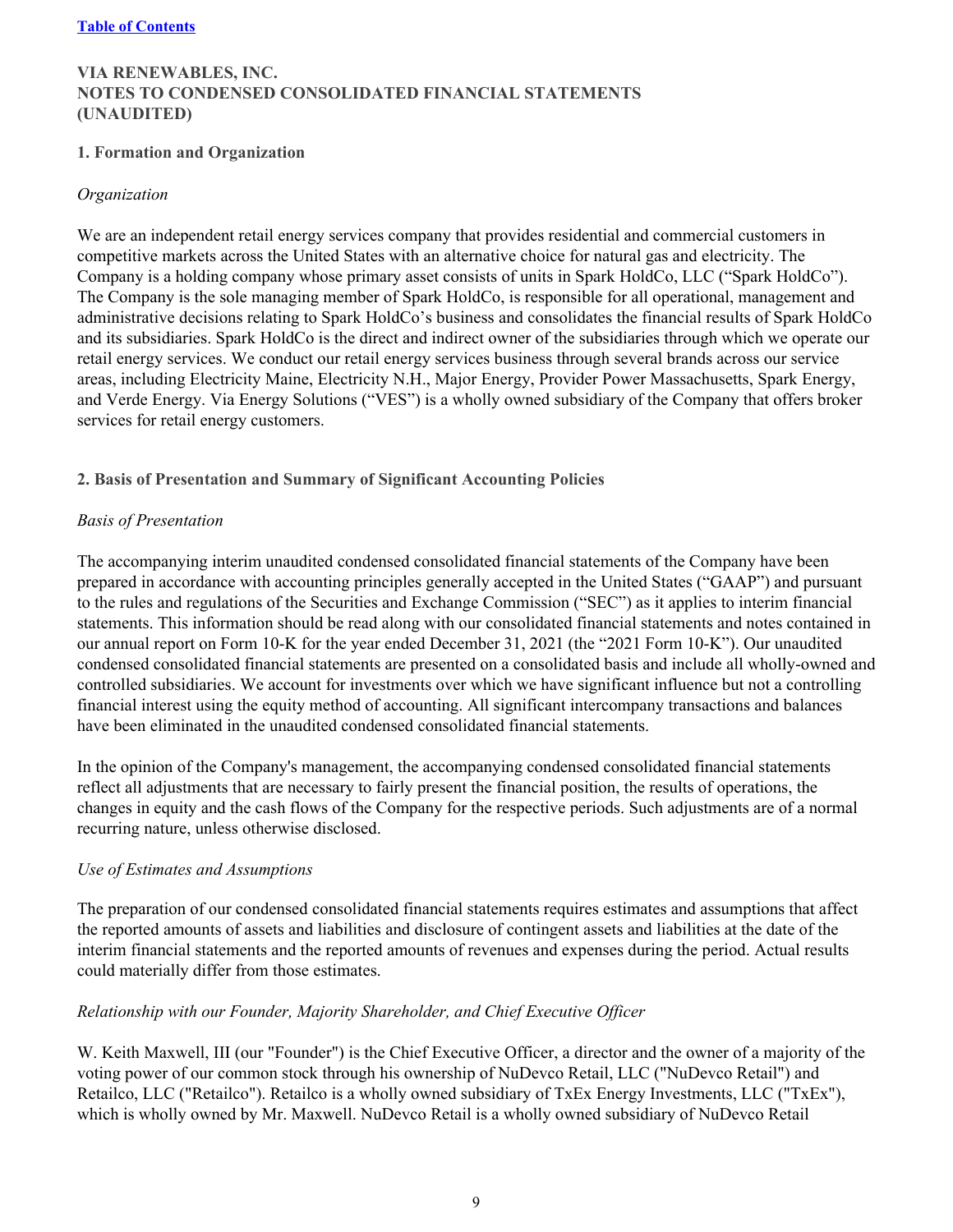Holdings LLC ("NuDevco Retail Holdings"), which is a wholly owned subsidiary of Electric HoldCo, LLC, which is also a wholly owned subsidiary of TxEx.

#### *New Accounting Standards Recently Adopted*

There have been no changes to our significant accounting policies as disclosed in our 2021 Form 10-K, except as follows:

In March 2020, the Financial Accounting Standards Board ("FASB") issued Accounting Standards Update ("ASU") No. 2020-04, Reference Rate Reform (Topic 848), Facilitation of the Effects of Reference Rate Reform on Financial Reporting ("ASU 2020-04"). The amendments in ASU 2020-04 provide optional expedients and exceptions for applying GAAP to contracts, hedging relationships, and other transactions that reference LIBOR or another reference rate expected to be discontinued because of reference rate reform. In January 2021, the FASB issued ASU 2021-01, Reference Rate Reform ("ASU 2021-01"), which clarifies the scope and application of certain optional expedients and exceptions regarding the original guidance. The amendments in these ASUs were effective upon issuance and can be applied prospectively through December 31, 2022. The Company's Senior Credit Facility and Series A Preferred Stock Certificate of Designations make reference to a LIBOR rate. The Senior Credit Facility outlines the specific procedures that will be undertaken once an appropriate alternative benchmark is identified. We adopted ASU 2020-04 effective January 1, 2022 and the adoption did not have a material impact on our consolidated financial statements.

### *Standards Being Evaluated/Standards Not Yet Adopted*

The Company considers the applicability and impact of all ASUs. New ASUs were assessed and determined to be either not applicable or are expected to have minimal impact on our consolidated financial statements.

#### **3. Revenues**

Our revenues are derived primarily from the sale of natural gas and electricity to customers, including affiliates. Revenue is measured based upon the quantity of gas or power delivered at prices contained or referenced in the customer's contract, and excludes any sales incentives (e.g. rebates) and amounts collected on behalf of third parties (e.g. sales tax).

Our revenues also include asset optimization activities. Asset optimization activities consist primarily of purchases and sales of gas that meet the definition of trading activities per FASB ASC Topic 815, *Derivatives and Hedging*. They are therefore excluded from the scope of FASB ASC Topic 606, *Revenue from Contracts with Customers*.

Revenues for electricity, natural gas, and related services are recognized as the Company transfers the promised goods and services to the customer. Electricity and natural gas products may be sold as fixed-price or variable-price products. The typical length of a contract to provide electricity and/or natural gas is twelve months. Customers are billed and generally pay at least monthly, based on usage. Electricity and natural gas sales that have been delivered but not billed by period end are estimated and recorded as accrued unbilled revenues based on estimates of customer usage since the date of the last meter read provided by the utility. Volume estimates are based on forecasted volumes and estimated residential and commercial customer usage. Unbilled revenues are calculated by multiplying these volume estimates by the applicable rate by customer class (residential or commercial). Estimated amounts are adjusted when actual usage is known and billed.

The following table discloses revenue by primary geographical market, customer type, and customer credit risk profile (in thousands). The table also includes a reconciliation of the disaggregated revenue to revenue by reportable segment (in thousands).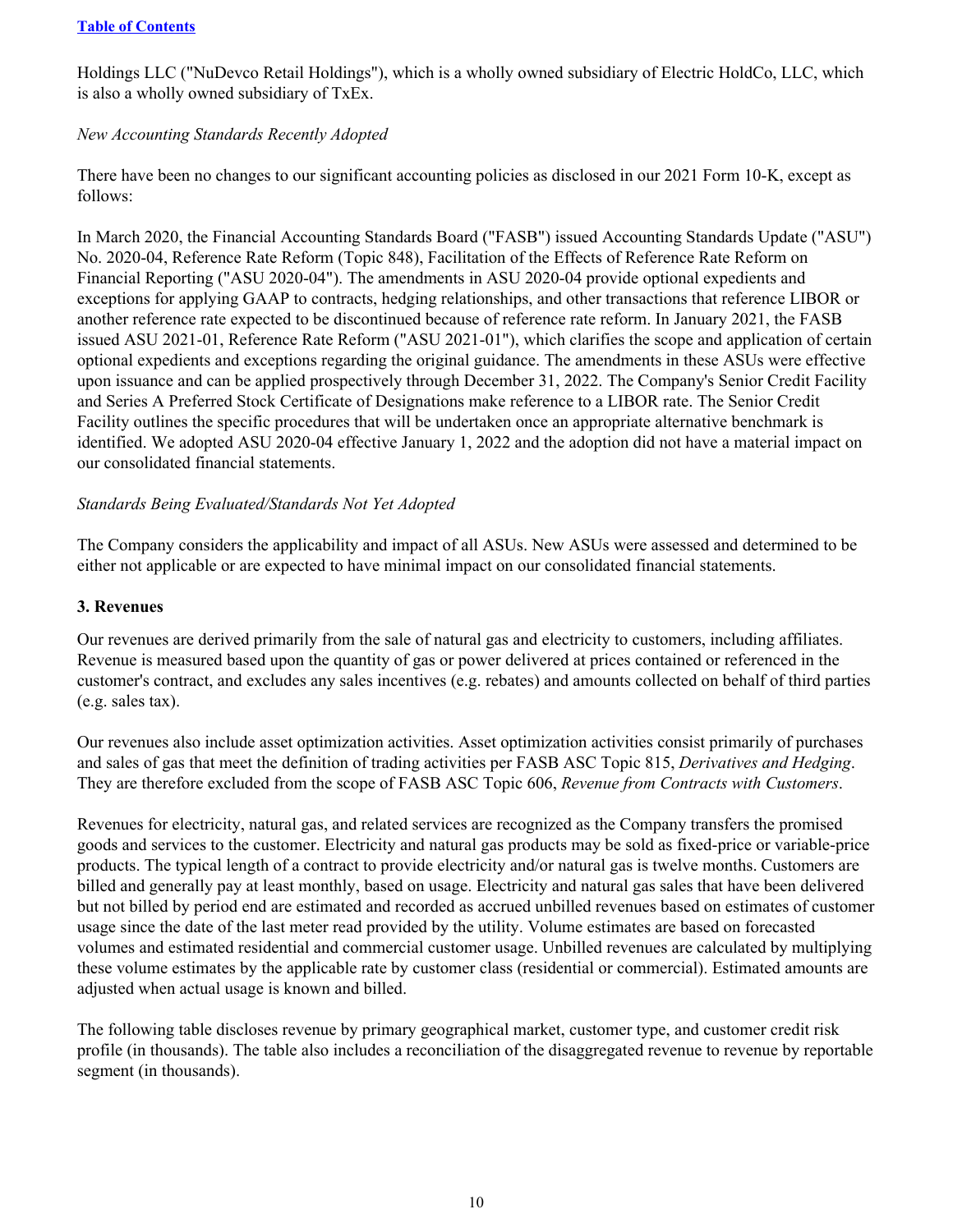|                             |                           |                                   |              |                              |               | <b>Reportable Segments</b>                    |               |                       |                    |                                   |               |                                               |  |  |
|-----------------------------|---------------------------|-----------------------------------|--------------|------------------------------|---------------|-----------------------------------------------|---------------|-----------------------|--------------------|-----------------------------------|---------------|-----------------------------------------------|--|--|
|                             |                           | Three Months Ended March 31, 2022 |              |                              |               |                                               |               |                       |                    | Three Months Ended March 31, 2021 |               |                                               |  |  |
|                             |                           | Retail<br>Electricity (a)         |              | Retail<br><b>Natural Gas</b> |               | <b>Total</b><br>Reportable<br><b>Segments</b> |               | Retail<br>Electricity |                    | Retail<br><b>Natural Gas</b>      |               | <b>Total</b><br>Reportable<br><b>Segments</b> |  |  |
| <b>Primary markets (b)</b>  |                           |                                   |              |                              |               |                                               |               |                       |                    |                                   |               |                                               |  |  |
| New England                 | \$                        | 29,461                            | \$           | 5,161                        | \$            | 34,622                                        | \$            | 26,241                | \$                 | 4,377                             | \$            | 30,618                                        |  |  |
| Mid-Atlantic                |                           | 30,419                            |              | 19,513                       |               | 49,932                                        |               | 28,550                |                    | 13,455                            |               | 42,005                                        |  |  |
| Midwest                     |                           | 9,939                             |              | 9,620                        |               | 19,559                                        |               | 11,059                |                    | 10,238                            |               | 21,297                                        |  |  |
| Southwest                   |                           | 18,222                            |              | 5,723                        |               | 23,945                                        |               | 12,905                |                    | 6,320                             |               | 19,225                                        |  |  |
|                             | \$                        | 88,041                            | \$           | 40,017                       | \$.           | 128,058                                       | <sup>\$</sup> | 78,755                | \$                 | 34,390                            | $\mathbb{S}$  | 113,145                                       |  |  |
|                             |                           |                                   |              |                              |               |                                               |               |                       |                    |                                   |               |                                               |  |  |
| <b>Customer</b> type        |                           |                                   |              |                              |               |                                               |               |                       |                    |                                   |               |                                               |  |  |
| Commercial                  | $\mathcal{S}$             | 11,080                            | $\mathbb{S}$ | 20,429                       | $\mathbb{S}$  | 31,509                                        | $\mathcal{S}$ | 15,216                | \$                 | 11,516                            | $\mathbb{S}$  | 26,732                                        |  |  |
| Residential                 |                           | 79,937                            |              | 22,145                       |               | 102,082                                       |               | 73,272                |                    | 26,490                            |               | 99,762                                        |  |  |
| Unbilled revenue (c)        |                           | (2,976)                           |              | (2,557)                      |               | (5, 533)                                      |               | (9, 733)              |                    | (3,616)                           |               | (13, 349)                                     |  |  |
|                             | \$                        | 88,041                            | \$           | 40,017                       | \$            | 128,058                                       | <sup>\$</sup> | 78,755                | \$                 | 34,390                            | $\mathsf{\$}$ | 113,145                                       |  |  |
|                             |                           |                                   |              |                              |               |                                               |               |                       |                    |                                   |               |                                               |  |  |
| <b>Customer</b> credit risk |                           |                                   |              |                              |               |                                               |               |                       |                    |                                   |               |                                               |  |  |
| POR                         | \$                        | 56,176                            | $\mathbb{S}$ | 25,510                       | $\mathcal{S}$ | 81,686                                        | $\mathbb{S}$  | 50,850                | $\mathbf{\hat{S}}$ | 19,600                            | $\mathbb{S}$  | 70,450                                        |  |  |
| Non-POR                     |                           | 31,865                            |              | 14,507                       |               | 46,372                                        |               | 27,905                |                    | 14,790                            |               | 42,695                                        |  |  |
|                             | $\boldsymbol{\mathsf{S}}$ | 88,041                            | \$           | 40,017                       | \$            | 128,058                                       | \$            | 78,755                | \$                 | 34,390                            | \$            | 113,145                                       |  |  |

(a) Retail Electricity includes Services

(b) The primary markets include the following states:

- New England Connecticut, Maine, Massachusetts, New Hampshire;
- Mid-Atlantic Delaware, Maryland (including the District of Colombia), New Jersey, New York and Pennsylvania;
- Midwest Illinois, Indiana, Michigan and Ohio; and
- Southwest Arizona, California, Colorado, Florida, Nevada, and Texas.

(c) Unbilled revenue is recorded in total until it is actualized, at which time it is categorized between commercial and residential customers.

We record gross receipts taxes on a gross basis in retail revenues and retail cost of revenues. During the three months ended March 31, 2022 and 2021, our retail revenues included gross receipts taxes of \$0.3 million and \$0.3 million, respectively, and our retail cost of revenues included gross receipts taxes of \$1.4 million and \$1.2 million, respectively.

#### *Accounts receivables and Allowance for Credit Losses*

The Company conducts business in many utility service markets where the local regulated utility purchases our receivables, and then becomes responsible for billing the customer and collecting payment from the customer ("POR programs"). These POR programs result in substantially all of the Company's credit risk being linked to the applicable utility, which generally has an investment-grade rating, and not to the end-use customer. The Company monitors the financial condition of each utility and currently believes its receivables are collectible.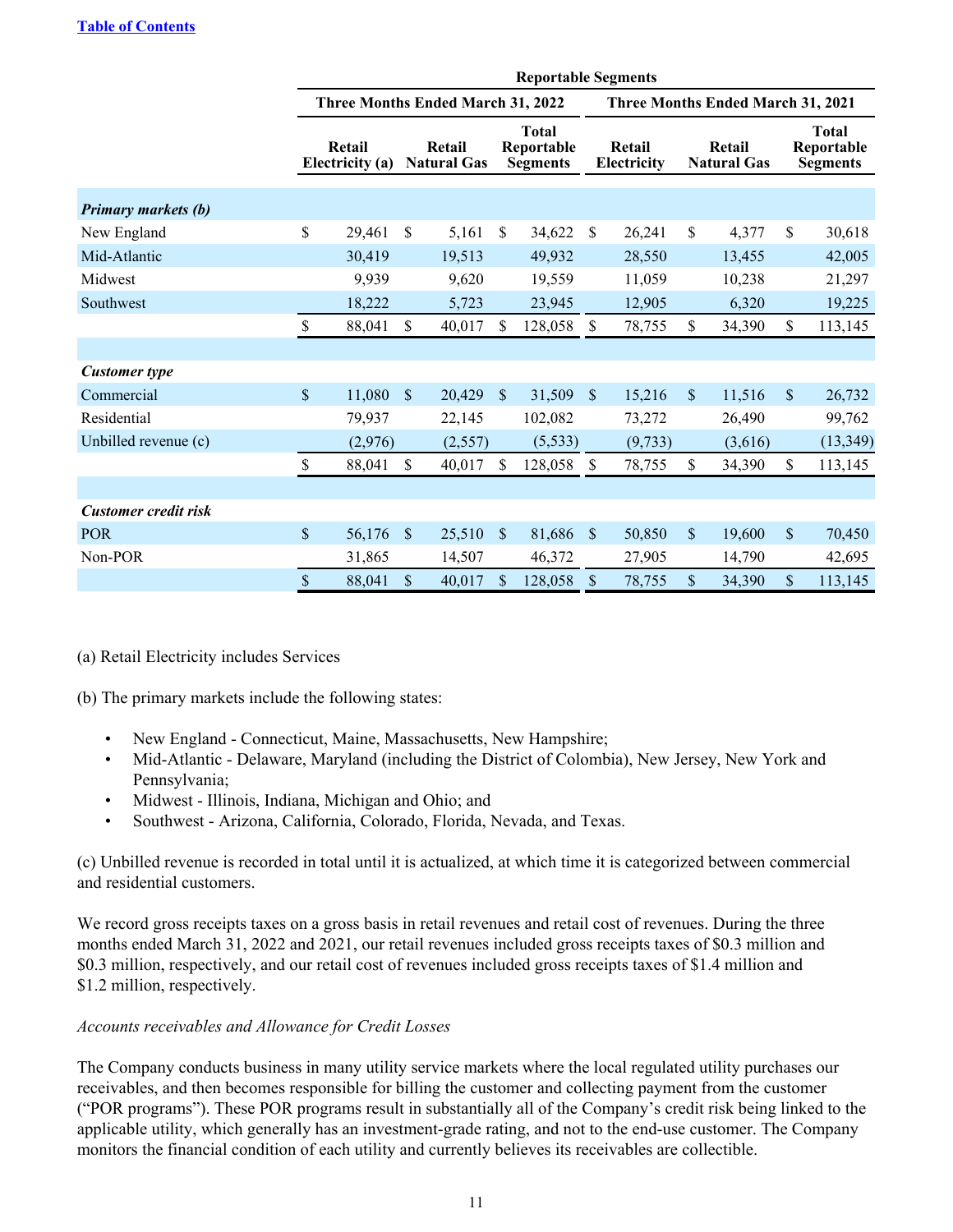In markets that do not offer POR programs or when the Company chooses to directly bill its customers, certain receivables are billed and collected by the Company. The Company bears the credit risk on these accounts and records an appropriate allowance for doubtful accounts to reflect any losses due to non-payment by customers. The Company's customers are individually insignificant and geographically dispersed in these markets. The Company writes off customer balances when it believes that amounts are no longer collectible and when it has exhausted all means to collect these receivables.

For trade accounts receivables, the Company accrues an allowance for doubtful accounts by business segment by pooling customer accounts receivables based on similar risk characteristics, such as customer type, geography, aging analysis, payment terms, and related macro-economic factors. Expected credit loss exposure is evaluated for each of our accounts receivables pools. Expected credits losses are established using a model that considers historical collections experience, current information, and reasonable and supportable forecasts. The Company writes off accounts receivable balances against the allowance for doubtful accounts when the accounts receivable is deemed to be uncollectible.

A rollforward of our allowance for credit losses for the three months ended March 31, 2022 are presented in the table below (in thousands):

| <b>Balance at December 31, 2021</b> | (2,368) |
|-------------------------------------|---------|
| Current period bad debt provision   | (1,024) |
| Write-offs                          | 356     |
| Recovery of previous write offs     | (19     |
| <b>Balance at March 31, 2022</b>    | (3,055) |

#### **4. Equity**

#### *Non-controlling Interest*

We hold an economic interest and are the sole managing member in Spark HoldCo, with affiliates of our Founder holding the remaining economic interests in Spark HoldCo. As a result, we consolidate the financial position and results of operations of Spark HoldCo, and reflect the economic interests owned by these affiliates as a noncontrolling interest. The Company and affiliates owned the following economic interests in Spark HoldCo at March 31, 2022 and December 31, 2021, respectively.

|                   | The Company | <b>Affiliated Owners</b> |
|-------------------|-------------|--------------------------|
| March 31, 2022    | 44 14 $\%$  | 55.86 %                  |
| December 31, 2021 | 44 12 %     | 55.88 %                  |

The following table summarizes the portion of net income and income tax expense attributable to non-controlling interest (in thousands):

|                                                            | Three Months Ended March 31, |           |
|------------------------------------------------------------|------------------------------|-----------|
|                                                            | 2022                         | 2021      |
| Net income (loss) allocated to non-controlling interest    | 19.347 S                     | (18,321)  |
| Income tax expense allocated to non-controlling interest   | 1.295                        | !.608     |
| Net income (loss) attributable to non-controlling interest | 18,052 \$                    | (19, 929) |

*Class A Common Stock and Class B Common Stock*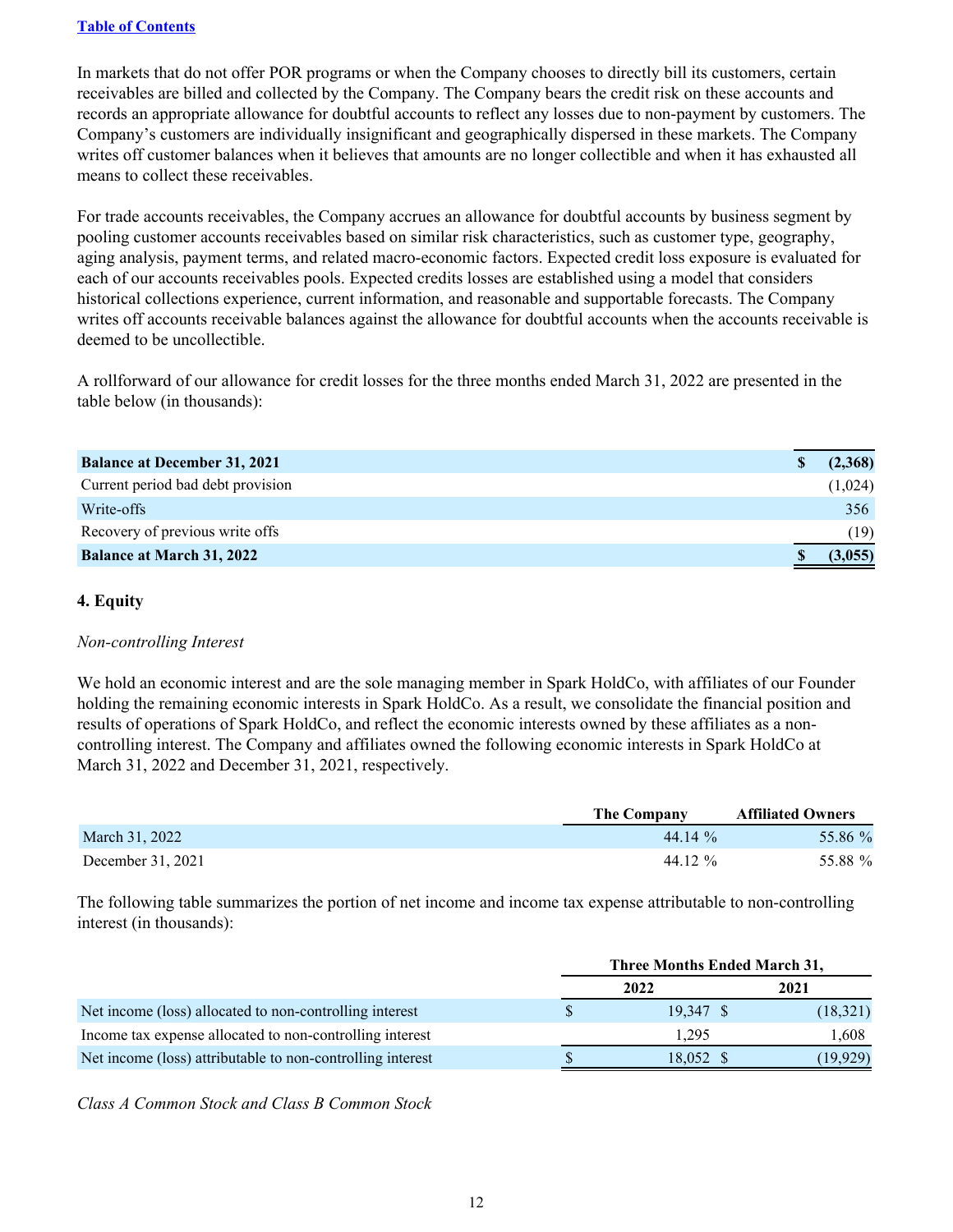Holders of the Company's Class A common stock and Class B common stock vote together as a single class on all matters presented to our stockholders for their vote or approval, except as otherwise required by applicable law or by our certificate of incorporation.

#### *Conversion of Class B Common Stock to Class A Common Stock*

In July 2021, holders of Class B common stock exchanged 800,000 of their Spark HoldCo units (together with a corresponding number of shares of Class B common stock) for shares of Class A common stock at an exchange ratio of one share of Class A common stock for each Spark HoldCo unit (and corresponding share of Class B common stock) exchanged.

#### *Dividends on Class A Common Stock*

Dividends declared for the Company's Class A common stock are reported as a reduction of retained earnings, or a reduction of additional paid in capital to the extent retained earnings are exhausted. During the three months ended March 31, 2022, we paid \$2.8 million in dividends to the holders of the Company's Class A common stock. This dividend represented a quarterly rate of \$0.18125 per share on each share of Class A common stock.

In order to pay our stated dividends to holders of our Class A common stock, our subsidiary, Spark HoldCo is required to make corresponding distributions to holders of its units, including those holders that own our Class B common stock (our non-controlling interest holder). As a result, during the three months ended March 31, 2022, Spark HoldCo made corresponding distributions of \$3.6 million to our non-controlling interest holders.

#### *Earnings Per Share*

Basic earnings per share ("EPS") is computed by dividing net income attributable to stockholders (the numerator) by the weighted-average number of Class A common shares outstanding for the period (the denominator). Class B common shares are not included in the calculation of basic earnings per share because they are not participating securities and have no economic interests. Diluted earnings per share is similarly calculated except that the denominator is increased by potentially dilutive securities.

The following table presents the computation of basic and diluted income per share for the three months ended March 31, 2022 and 2021 (in thousands, except per share data):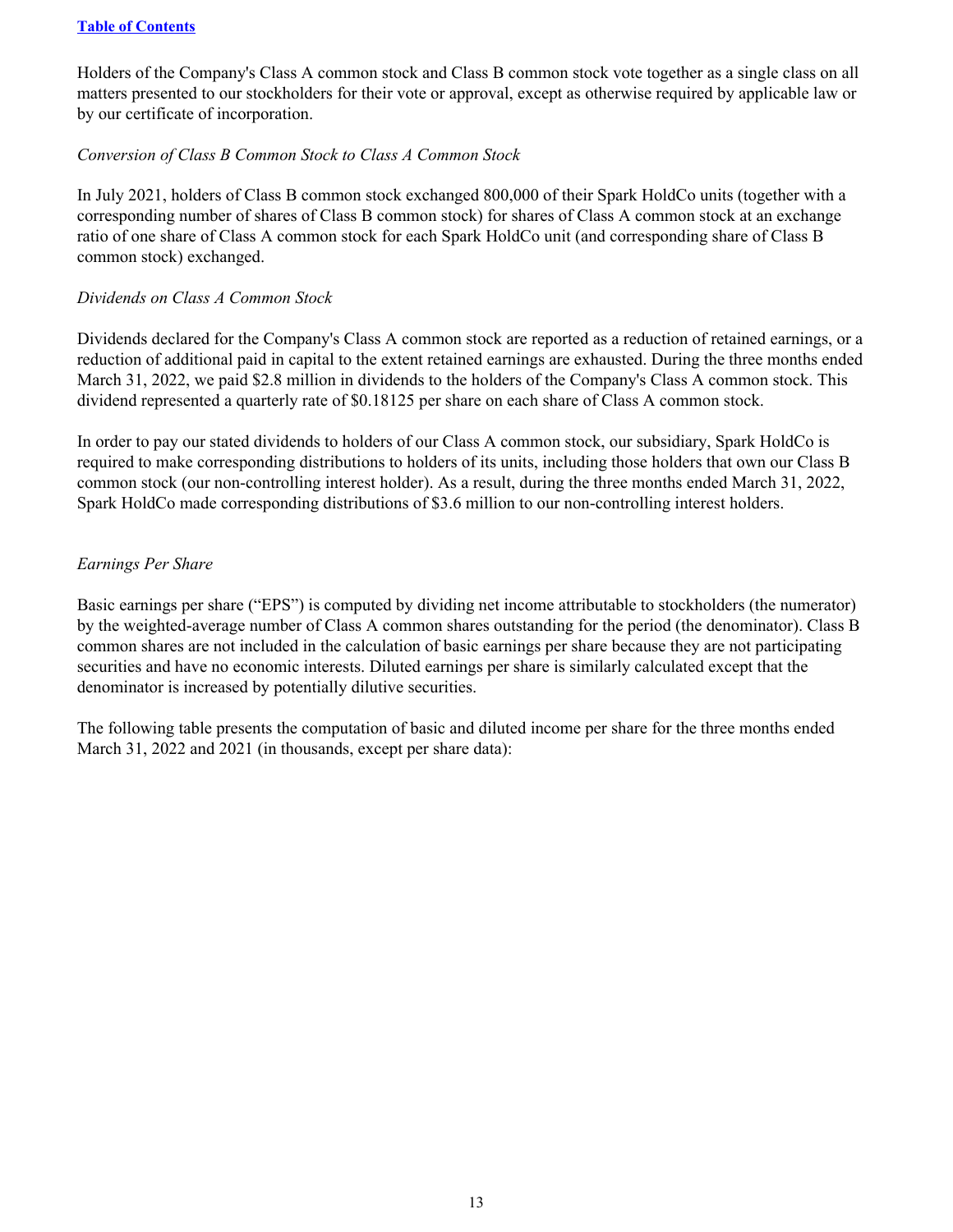|                                                                                   |               | <b>Three Months Ended March 31,</b> |          |
|-----------------------------------------------------------------------------------|---------------|-------------------------------------|----------|
|                                                                                   |               | 2022                                | 2021     |
| Net income (loss) attributable to Via Renewables, Inc. stockholders               | $\mathcal{S}$ | 12,973 \$                           | (7,631)  |
| Less: Dividend on Series A Preferred Stock                                        |               | 1,951                               | 1,951    |
| Net income (loss) attributable to stockholders of Class A common stock            | $\mathbb{S}$  | $11,022$ \$                         | (9, 582) |
|                                                                                   |               |                                     |          |
| Basic weighted average Class A common shares outstanding                          |               | 15,656                              | 14,627   |
| Basic income (loss) per share attributable to stockholders                        | \$.           | 0.70S                               | (0.66)   |
|                                                                                   |               |                                     |          |
| Net income (loss) attributable to stockholders of Class A common stock            | \$            | 11,022 \$                           | (9, 582) |
| Effect of conversion of Class B common stock to shares of Class A common<br>stock |               |                                     |          |
| Diluted net income (loss) attributable to stockholders of Class A common<br>stock | \$            | $11,022$ \$                         | (9, 582) |
|                                                                                   |               |                                     |          |
| Basic weighted average Class A common shares outstanding                          |               | 15,656                              | 14,627   |
| Effect of dilutive Class B common stock                                           |               |                                     |          |
| Effect of dilutive restricted stock units                                         |               | 140                                 |          |
| Diluted weighted average shares outstanding                                       |               | 15,796                              | 14,627   |
|                                                                                   |               |                                     |          |
| Diluted income (loss) per share attributable to stockholders                      |               | 0.70S                               | (0.66)   |

The computation of diluted earnings per share for the three months ended March 31, 2022 and 2021, respectively, excludes 20.0 million and 20.8 million shares of Class B common stock because the effect of their conversion was antidilutive. The Company's outstanding shares of Series A Preferred Stock were not included in the calculation of diluted earnings per share because they contain only contingent redemption provisions that have not occurred.

### *Variable Interest Entity*

Spark HoldCo is a variable interest entity due to its lack of rights to participate in significant financial and operating decisions and its inability to dissolve or otherwise remove its management. Spark HoldCo owns all of the outstanding membership interests in each of our operating subsidiaries except VES. We are the sole managing member of Spark HoldCo, manage Spark HoldCo's operating subsidiaries through this managing membership interest, and are considered the primary beneficiary of Spark HoldCo. The assets of Spark HoldCo cannot be used to settle our obligations except through distributions to us, and the liabilities of Spark HoldCo cannot be settled by us except through contributions to Spark HoldCo. The following table includes the carrying amounts and classification of the assets and liabilities of Spark HoldCo that are included in our condensed consolidated balance sheet as of March 31, 2022 and December 31, 2021 (in thousands):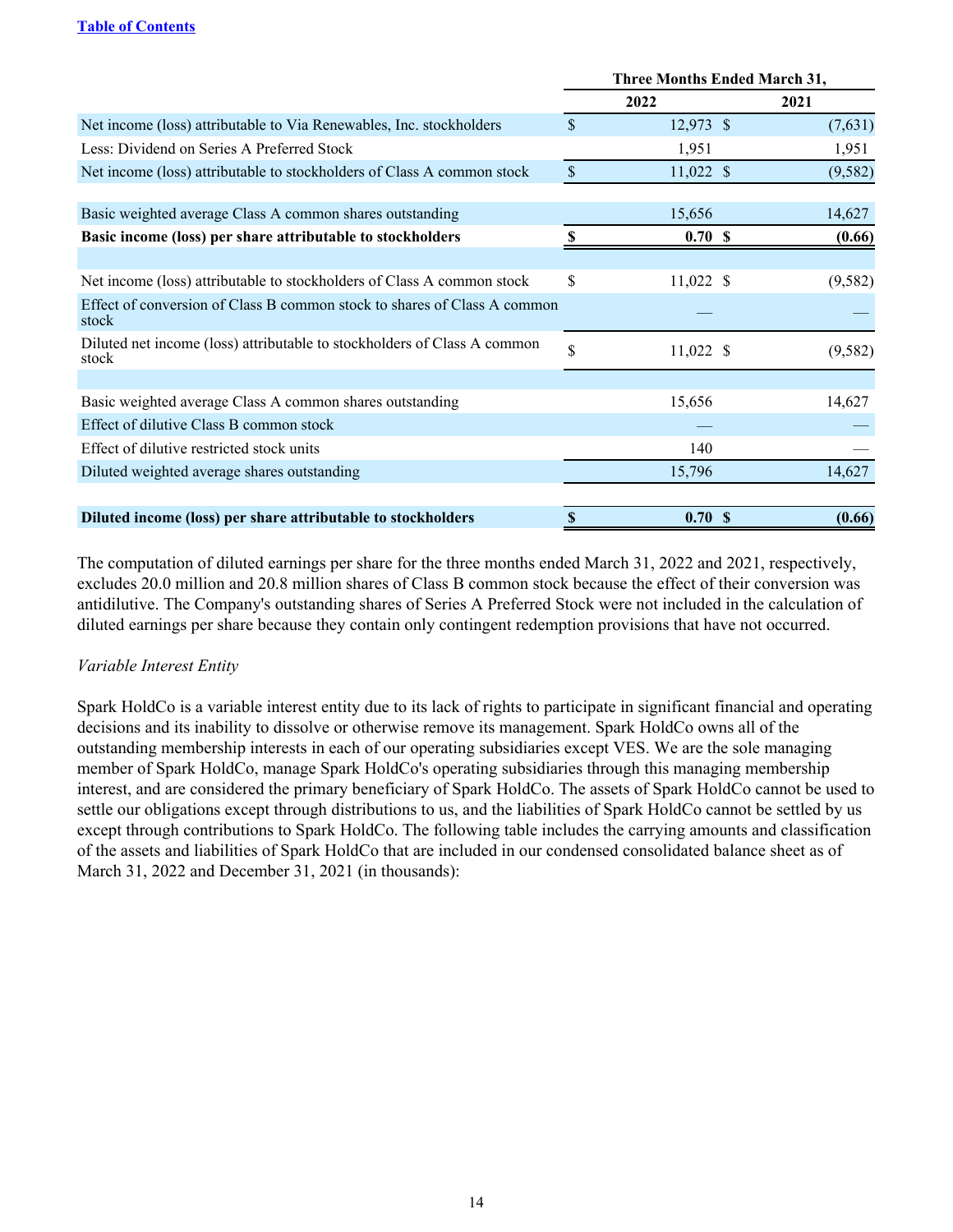|                                             |                           | March 31, 2022 | December 31, 2021 |         |  |
|---------------------------------------------|---------------------------|----------------|-------------------|---------|--|
| <b>Assets</b>                               |                           |                |                   |         |  |
| <b>Current assets:</b>                      |                           |                |                   |         |  |
| Cash and cash equivalents                   | \$                        | 51,143 \$      |                   | 68,703  |  |
| Accounts receivable                         |                           | 65,491         |                   | 66,676  |  |
| Other current assets                        |                           | 80,148         |                   | 56,392  |  |
| Total current assets                        |                           | 196,782        |                   | 191,771 |  |
| <b>Non-current assets:</b>                  |                           |                |                   |         |  |
| Goodwill                                    |                           | 120,343        |                   | 120,343 |  |
| Other assets                                |                           | 12,159         |                   | 16,758  |  |
| Total non-current assets                    |                           | 132,502        |                   | 137,101 |  |
| <b>Total Assets</b>                         | $\boldsymbol{\mathsf{S}}$ | 329,284 \$     |                   | 328,872 |  |
|                                             |                           |                |                   |         |  |
| <b>Liabilities</b>                          |                           |                |                   |         |  |
| <b>Current liabilities:</b>                 |                           |                |                   |         |  |
| Accounts payable and accrued liabilities    | \$                        | 52,340 \$      |                   | 62,538  |  |
| Other current liabilities                   |                           | 47,934         |                   | 49,328  |  |
| Total current liabilities                   |                           | 100,274        |                   | 111,866 |  |
| Long-term liabilities:                      |                           |                |                   |         |  |
| Long-term portion of Senior Credit Facility |                           | 106,000        |                   | 135,000 |  |
| Subordinated debt - affiliate               |                           | 15,000         |                   |         |  |
| Other long-term liabilities                 |                           | 885            |                   | 145     |  |
| Total long-term liabilities                 |                           | 121,885        |                   | 135,145 |  |
| <b>Total Liabilities</b>                    | $\boldsymbol{\mathsf{S}}$ | 222,159 \$     |                   | 247,011 |  |

#### **5. Preferred Stock**

Holders of the Series A Preferred Stock have no voting rights, except in specific circumstances of delisting or in the case the dividends are in arrears as specified in the Series A Preferred Stock Certificate of Designations. The Series A Preferred Stock accrued dividends at an annual percentage rate of 8.75% through April 14, 2022. The floating rate period for the Series A Preferred Stock began on April 15, 2022. The dividend on the Series A Preferred Stock will accrue at an annual rate equal to the sum of (a) Three-Month LIBOR (if it then exists), or an alternative reference rate as of the applicable determination date and (b) 6.578%, based on the \$25.00 liquidation preference per share of the Series A Preferred Stock. The liquidation preference provisions of the Series A Preferred Stock are considered contingent redemption provisions because there are rights granted to the holders of the Series A Preferred Stock that are not solely within our control upon a change in control of the Company. Accordingly, the Series A Preferred Stock is presented between liabilities and the equity sections in the accompanying condensed consolidated balance sheets.We have the option to redeem our Series A Preferred Stock on or after April 15, 2022.

During the three months ended March 31, 2022, we paid \$1.9 million in dividends to holders of the Series A Preferred Stock. As of March 31, 2022, we had accrued \$2.0 million related to dividends to holders of the Series A Preferred Stock. This dividend was paid on April 15, 2022.

A summary of our preferred equity balance for the three months ended March 31, 2022 is as follows: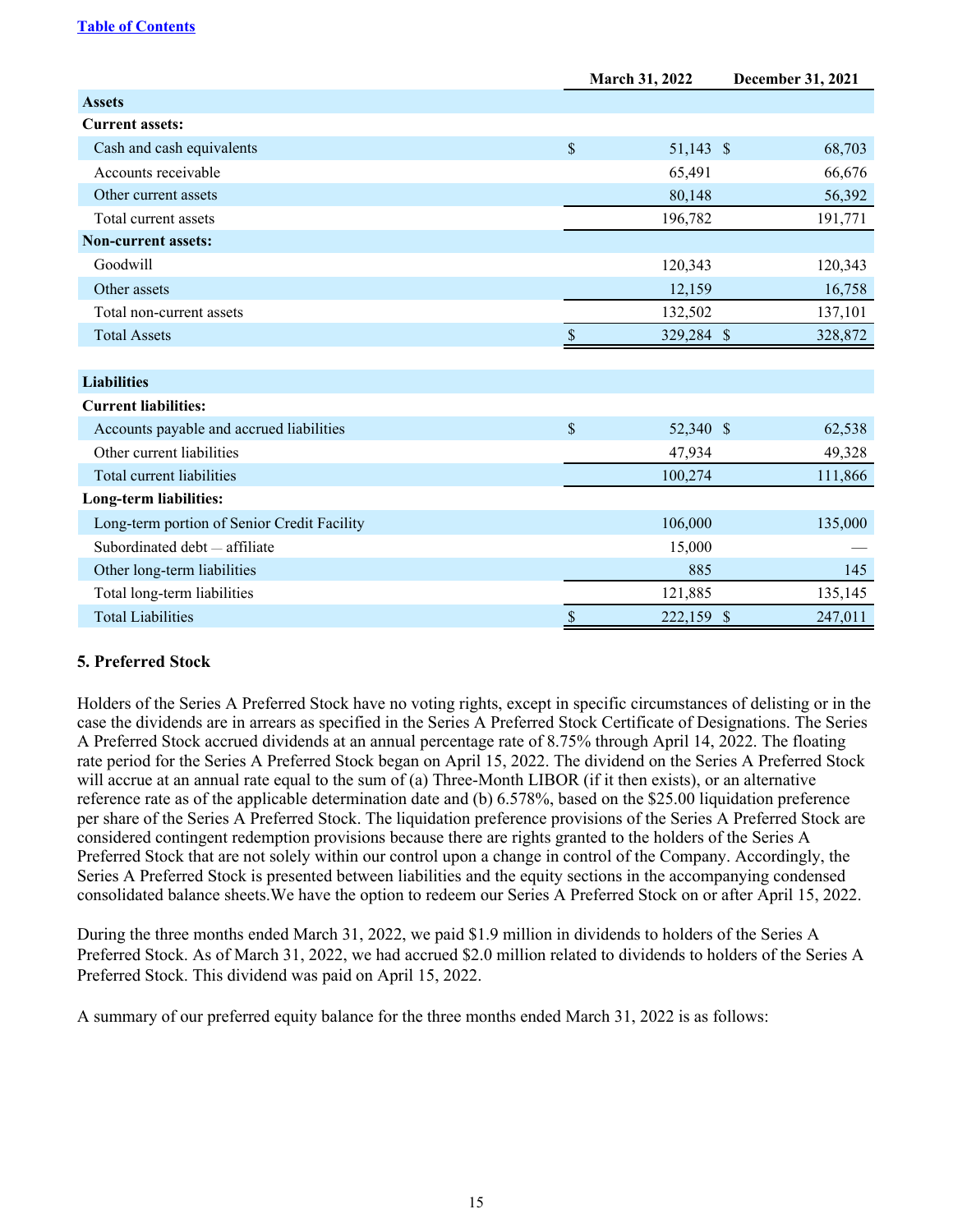|                                                   | <i>(in thousands)</i> |
|---------------------------------------------------|-----------------------|
| <b>Balance at December 31, 2021</b>               | 87,288                |
| Repurchase of Series A Preferred Stock            |                       |
| Accumulated dividends on Series A Preferred Stock |                       |
| <b>Balance at March 31, 2022</b>                  | 87,288                |
|                                                   |                       |

#### **6. Derivative Instruments**

We are exposed to the impact of market fluctuations in the price of electricity and natural gas, basis differences in the price of natural gas, storage charges, renewable energy credits ("RECs"), and capacity charges from independent system operators. We use derivative instruments in an effort to manage our cash flow exposure to these risks. These instruments are not designated as hedges for accounting purposes, and, accordingly, changes in the market value of these derivative instruments are recorded in the cost of revenues. As part of our strategy to optimize pricing in our natural gas related activities, we also manage a portfolio of commodity derivative instruments held for trading purposes. Our commodity trading activities are subject to limits within our Risk Management Policy. For these derivative instruments, changes in the fair value are recognized currently in earnings in net asset optimization revenues.

Derivative assets and liabilities are presented net in our condensed consolidated balance sheets when the derivative instruments are executed with the same counterparty under a master netting arrangement. Our derivative contracts include transactions that are executed both on an exchange and centrally cleared, as well as over-the-counter, bilateral contracts that are transacted directly with third parties. To the extent we have paid or received collateral related to the derivative assets or liabilities, such amounts would be presented net against the related derivative asset or liability's fair value. As of March 31, 2022 and December 31, 2021, we offset \$3.2 million and \$0.5 million, respectively, in collateral to net against the related derivative asset and liability's fair value. The specific types of derivative instruments we may execute to manage the commodity price risk include the following:

- Forward contracts, which commit us to purchase or sell energy commodities in the future;
- Futures contracts, which are exchange-traded standardized commitments to purchase or sell a commodity or financial instrument;
- Swap agreements, which require payments to or from counterparties based upon the differential between two prices for a predetermined notional quantity; and
- Option contracts, which convey to the option holder the right but not the obligation to purchase or sell a commodity.

The Company has entered into other energy-related contracts that do not meet the definition of a derivative instrument or for which we made a normal purchase, normal sale election and are therefore not accounted for at fair value including the following:

- Forward electricity and natural gas purchase contracts for retail customer load;
- Renewable energy credits; and
- Natural gas transportation contracts and storage agreements.

#### *Volumes Underlying Derivative Transactions*

The following table summarizes the net notional volumes of our open derivative financial instruments accounted for at fair value by commodity. Positive amounts represent net buys while bracketed amounts are net sell transactions (in thousands):

#### *Non-trading*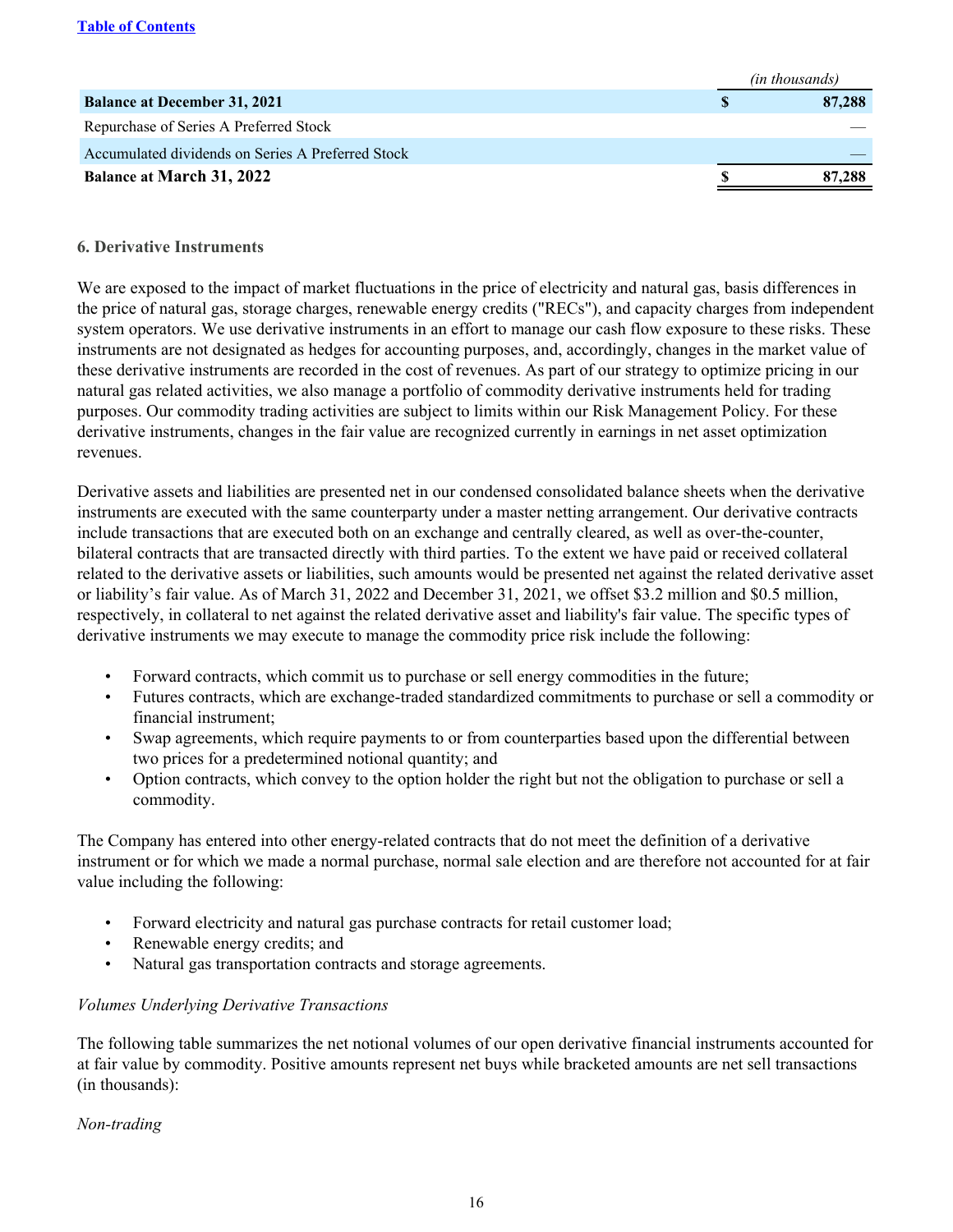|             | Commodity | <b>Notional</b> | <b>March 31, 2022</b> | December 31, 2021 |
|-------------|-----------|-----------------|-----------------------|-------------------|
| Natural Gas |           | <b>MMBtu</b>    | 3,807                 | 3,862             |
| Electricity |           | MWh             | 1,893                 | 1,785             |
| Trading     |           |                 |                       |                   |
|             | Commodity | <b>Notional</b> | <b>March 31, 2022</b> | December 31, 2021 |
| Natural Gas |           | <b>MMBtu</b>    | 1,437                 | 1,536             |
|             |           |                 |                       |                   |

#### *Gains (Losses) on Derivative Instruments*

Gains (losses) on derivative instruments, net and current period settlements on derivative instruments were as follows for the periods indicated (in thousands):

|                                                       | <b>Three Months Ended March 31,</b> |                |          |  |  |  |
|-------------------------------------------------------|-------------------------------------|----------------|----------|--|--|--|
|                                                       |                                     | 2022           | 2021     |  |  |  |
| Gain on non-trading derivatives, net                  | S                                   | 43,916 \$      | 7,054    |  |  |  |
| Gain (loss) on trading derivatives, net               |                                     | 1.147          | (30)     |  |  |  |
| Gain on derivatives, net                              |                                     | 45,063         | 7,024    |  |  |  |
| Current period settlements on non-trading derivatives | S                                   | $(13,320)$ \$  | (1,189)  |  |  |  |
| Current period settlements on trading derivatives     |                                     | 184            |          |  |  |  |
| Total current period settlements on derivatives       |                                     | $(13, 136)$ \$ | (1, 185) |  |  |  |

Gains (losses) on trading derivative instruments are recorded in net asset optimization revenues and gains (losses) on non-trading derivative instruments are recorded in retail cost of revenues on the condensed consolidated statements of operations.

#### *Fair Value of Derivative Instruments*

The following tables summarize the fair value and offsetting amounts of our derivative instruments by counterparty and collateral received or paid (in thousands):

|                                            | <b>March 31, 2022</b> |                     |   |                                          |    |                   |    |                                            |    |                                       |  |
|--------------------------------------------|-----------------------|---------------------|---|------------------------------------------|----|-------------------|----|--------------------------------------------|----|---------------------------------------|--|
| <b>Description</b>                         |                       | <b>Gross Assets</b> |   | Gross<br><b>Amounts</b><br><b>Offset</b> |    | <b>Net Assets</b> |    | Cash<br><b>Collateral</b><br><b>Offset</b> |    | <b>Net Amount</b><br><b>Presented</b> |  |
| Non-trading commodity derivatives          | \$                    | 43,219              | S | (12,623)                                 | -S | 30,596            | -S | (3,243)                                    | -S | 27,353                                |  |
| Trading commodity derivatives              |                       | 1,180               |   | (622)                                    |    | 558               |    |                                            |    | 558                                   |  |
| <b>Total Current Derivative Assets</b>     |                       | 44,399              |   | (13,245)                                 |    | 31,154            |    | (3,243)                                    |    | 27,911                                |  |
| Non-trading commodity derivatives          |                       | 1,347               |   | (195)                                    |    | 1,152             |    |                                            |    | 1,152                                 |  |
| Trading commodity derivatives              |                       | 25                  |   |                                          |    | 25                |    |                                            |    | 25                                    |  |
| <b>Total Non-current Derivative Assets</b> |                       | 1.372               |   | (195)                                    |    | 1,177             |    |                                            |    | 1,177                                 |  |
| <b>Total Derivative Assets</b>             |                       | 45,771              | S | (13, 440)                                | -S | 32,331            | S  | (3,243)                                    |    | 29,088                                |  |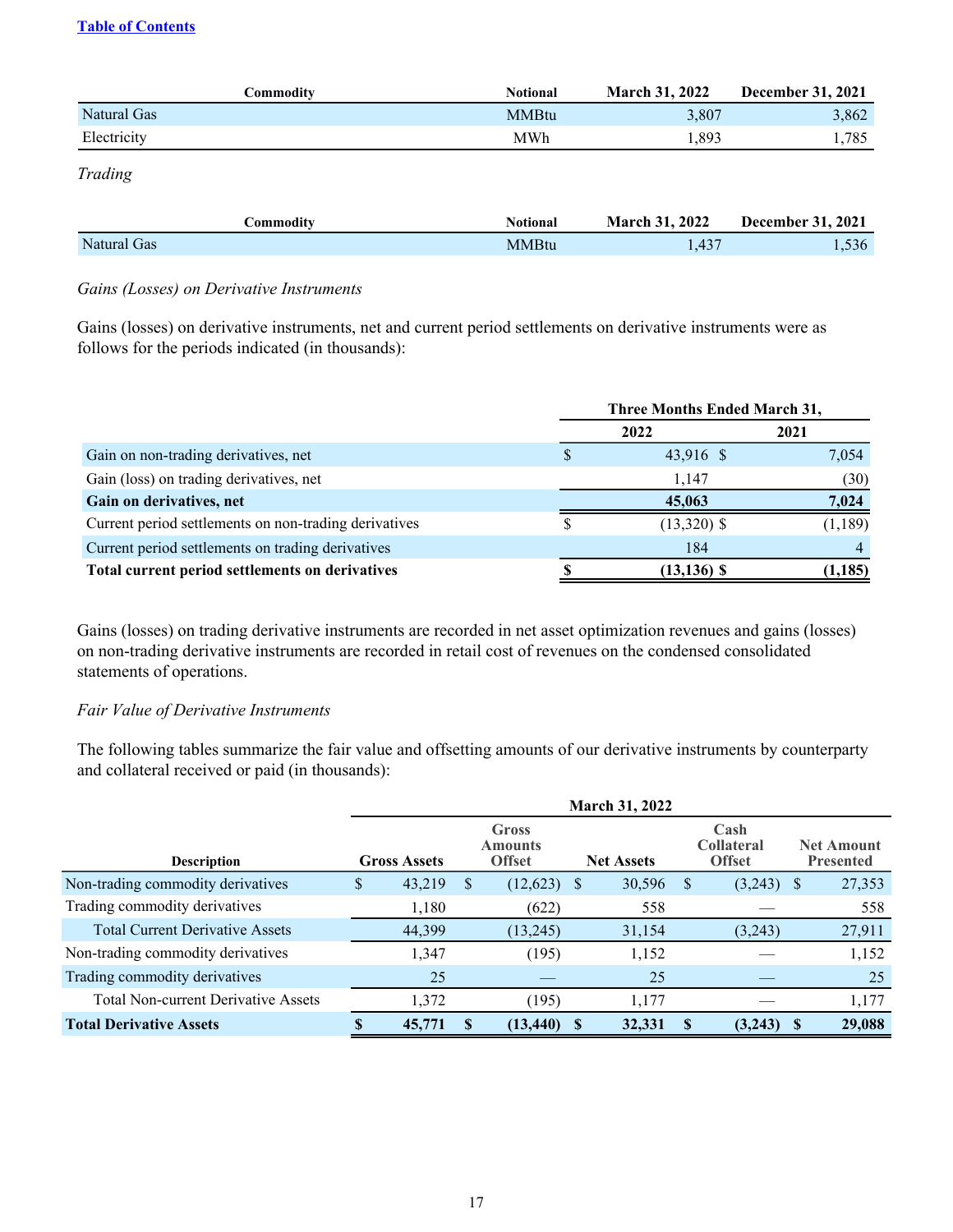| <b>Description</b>                              | Gross<br><b>Liabilities</b> |         | <b>Gross</b><br><b>Amounts</b><br><b>Offset</b> | <b>Net</b><br><b>Liabilities</b> | $\mathbf{Cash}$<br><b>Collateral</b><br><b>Offset</b> | <b>Net Amount</b><br><b>Presented</b> |
|-------------------------------------------------|-----------------------------|---------|-------------------------------------------------|----------------------------------|-------------------------------------------------------|---------------------------------------|
| Non-trading commodity derivatives               |                             |         |                                                 |                                  |                                                       |                                       |
| Trading commodity derivatives                   |                             | (87)    |                                                 | (86)                             |                                                       | (86)                                  |
| <b>Total Current Derivative Liabilities</b>     |                             | (87)    |                                                 | (86)                             |                                                       | (86)                                  |
| Non-trading commodity derivatives               |                             | (1,420) | 534                                             | (885)                            |                                                       | (885)                                 |
| Trading commodity derivatives                   |                             |         |                                                 |                                  |                                                       |                                       |
| <b>Total Non-current Derivative Liabilities</b> |                             | (1,420) | 534                                             | (885)                            |                                                       | (885)                                 |
| <b>Total Derivative Liabilities</b>             |                             | (1,507) | 535                                             | (971)                            |                                                       | (971)                                 |

|                                            | <b>December 31, 2021</b> |                     |    |                                                 |    |                   |              |                                            |   |                                       |  |
|--------------------------------------------|--------------------------|---------------------|----|-------------------------------------------------|----|-------------------|--------------|--------------------------------------------|---|---------------------------------------|--|
| <b>Description</b>                         |                          | <b>Gross Assets</b> |    | <b>Gross</b><br><b>Amounts</b><br><b>Offset</b> |    | <b>Net Assets</b> |              | Cash<br><b>Collateral</b><br><b>Offset</b> |   | <b>Net Amount</b><br><b>Presented</b> |  |
| Non-trading commodity derivatives          | S                        | 7,121               | -S | $(3,319)$ \$                                    |    | 3,802             | <sup>S</sup> |                                            | S | 3,802                                 |  |
| Trading commodity derivatives              |                          | 143                 |    | (15)                                            |    | 128               |              |                                            |   | 128                                   |  |
| <b>Total Current Derivative Assets</b>     |                          | 7,264               |    | (3, 334)                                        |    | 3,930             |              |                                            |   | 3,930                                 |  |
| Non-trading commodity derivatives          |                          | 411                 |    | (71)                                            |    | 340               |              |                                            |   | 340                                   |  |
| Trading commodity derivatives              |                          |                     |    |                                                 |    |                   |              |                                            |   |                                       |  |
| <b>Total Non-current Derivative Assets</b> |                          | 411                 |    | (71)                                            |    | 340               |              |                                            |   | 340                                   |  |
| <b>Total Derivative Assets</b>             |                          | 7,675               |    | (3, 405)                                        | -S | 4,270             | <b>S</b>     |                                            |   | 4,270                                 |  |

| <b>Description</b>                              | Gross<br><b>Liabilities</b> | <b>Gross</b><br><b>Amounts</b><br><b>Offset</b> |   | <b>Net</b><br><b>Liabilities</b> |      | $\mathbf{Cash}$<br><b>Collateral</b><br><b>Offset</b> |   | <b>Net Amount</b><br><b>Presented</b> |
|-------------------------------------------------|-----------------------------|-------------------------------------------------|---|----------------------------------|------|-------------------------------------------------------|---|---------------------------------------|
| Non-trading commodity derivatives               | \$<br>(18, 195)             | 14,504                                          | S | (3,691)                          | - \$ | 491                                                   | S | (3,200)                               |
| Trading commodity derivatives                   | (1,403)                     | 445                                             |   | (958)                            |      |                                                       |   | (958)                                 |
| <b>Total Current Derivative Liabilities</b>     | (19, 598)                   | 14,949                                          |   | (4,649)                          |      | 491                                                   |   | (4, 158)                              |
| Non-trading commodity derivatives               | (236)                       | 200                                             |   | (36)                             |      |                                                       |   | (36)                                  |
| Trading commodity derivatives                   |                             |                                                 |   |                                  |      |                                                       |   |                                       |
| <b>Total Non-current Derivative Liabilities</b> | (236)                       | <b>200</b>                                      |   | 36)                              |      |                                                       |   | (36)                                  |
| <b>Total Derivative Liabilities</b>             | (19, 834)                   | 15,149                                          |   | (4,685)                          |      | 491                                                   |   | (4, 194)                              |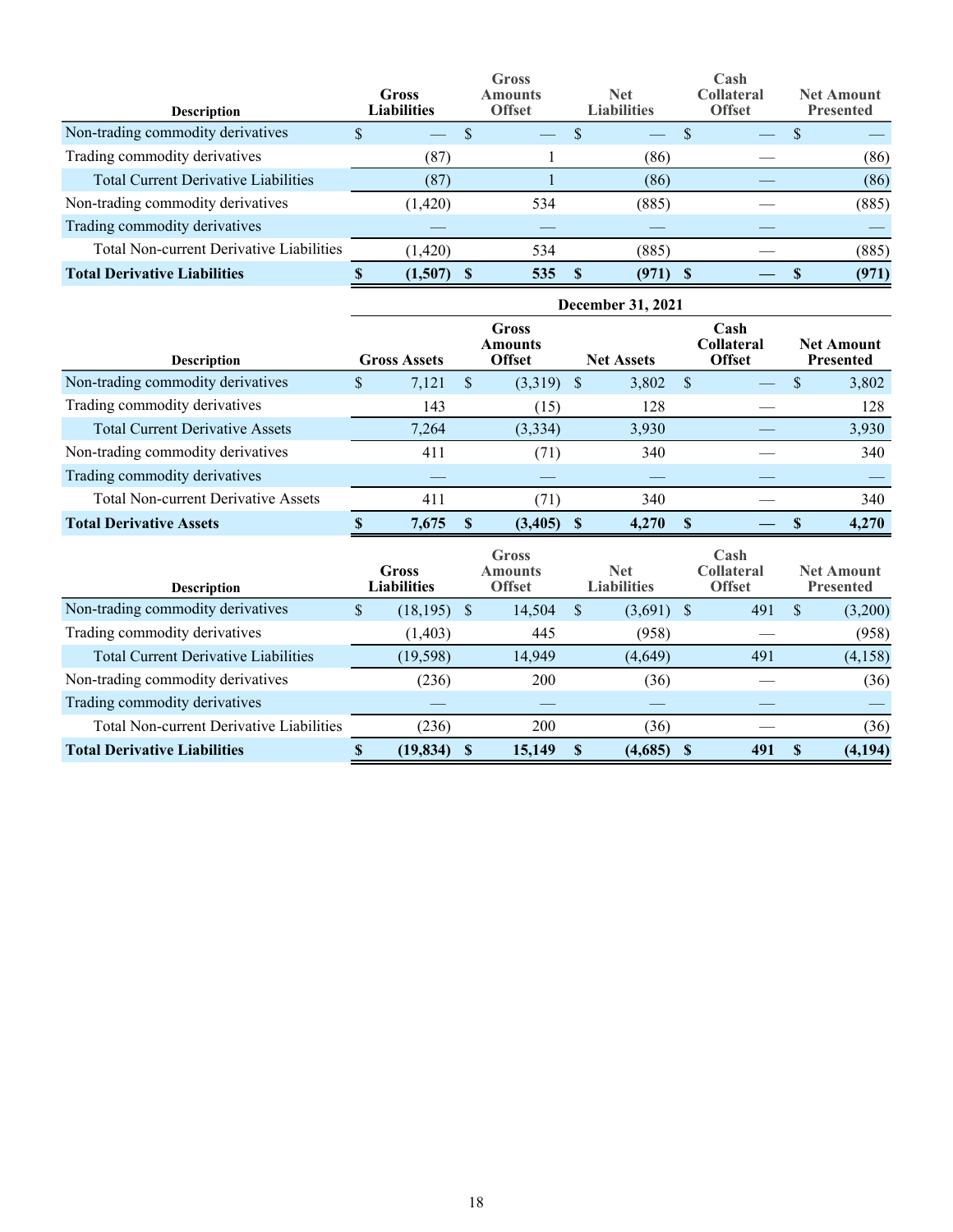### **7. Property and Equipment**

Property and equipment consist of the following (in thousands):

|                            | <b>Estimated useful</b><br>lives (years) |   | <b>March 31, 2022</b> | <b>December 31, 2021</b> |
|----------------------------|------------------------------------------|---|-----------------------|--------------------------|
| Information technology     | $2 - 5$                                  | S | $7,137$ \$            | 6,534                    |
| Furniture and fixtures     | $2 - 5$                                  |   | 20                    | 957                      |
| Total                      |                                          |   | 7,157                 | 7,491                    |
| Accumulated depreciation   |                                          |   | (2,769)               | (3,230)                  |
| Property and equipment—net |                                          |   | 4,388                 | 4,261                    |

Information technology assets include software and consultant time used in the application, development and implementation of various systems including customer billing and resource management systems. As of March 31, 2022 and December 31, 2021, information technology includes \$0.4 million and \$0.2 million, respectively, of costs associated with assets not yet placed into service. Depreciation expense recorded in the condensed consolidated statements of operations was \$0.5 million and \$0.4 million, respectively, for the three months ended March 31, 2022 and 2021, respectively.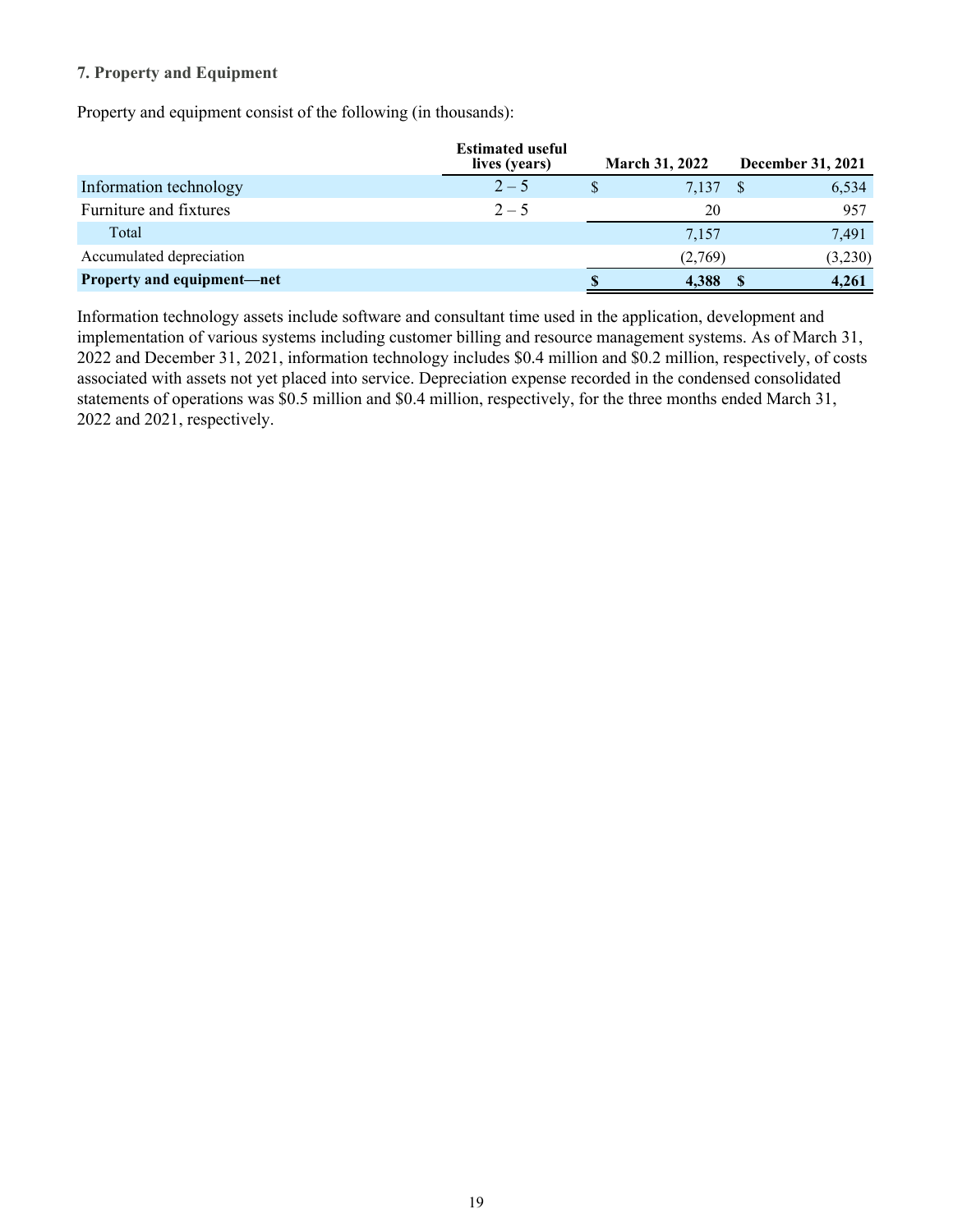#### **8. Intangible Assets**

Goodwill, customer relationships and trademarks consist of the following amounts (in thousands):

|                                        |              | March 31, 2022 |               | December 31, 2021 |
|----------------------------------------|--------------|----------------|---------------|-------------------|
| <b>Goodwill</b>                        |              | 120,343        |               | 120,343           |
| Customer relationships-Acquired        |              |                |               |                   |
| Cost                                   | \$           | 45,452         | \$            | 46,552            |
| Accumulated amortization               |              | (42, 253)      |               | (41, 120)         |
| <b>Customer relationships—Acquired</b> |              | 3,199          |               | 5,432             |
| Customer relationships—Other           |              |                |               |                   |
| Cost                                   | $\mathbb{S}$ | 9,544          | $\mathbb{S}$  | 15,955            |
| Accumulated amortization               |              | (2,228)        |               | (7,204)           |
| Customer relationships-Other, net      | $\mathbf{S}$ | 7,316          | $\mathbf{\$}$ | 8,751             |
| Trademarks                             |              |                |               |                   |
| Cost                                   | \$           | 7,040          | \$            | 7,040             |
| Accumulated amortization               |              | (3,759)        |               | (3,508)           |
| Trademarks, net                        | S            | 3,281          | <sup>\$</sup> | 3,532             |

Changes in goodwill, customer relationships and trademarks consisted of the following (in thousands):

|                                     | Goodwill | <b>Customer Relationships</b><br>— Acquired |   | <b>Customer</b><br>Relationships-<br><b>Other</b> | <b>Trademarks</b> |       |  |
|-------------------------------------|----------|---------------------------------------------|---|---------------------------------------------------|-------------------|-------|--|
| <b>Balance at December 31, 2021</b> | 120.343  | 5,432                                       | S | 8.751                                             | S                 | 3,532 |  |
| <b>Additions</b>                    |          |                                             |   | 463                                               |                   |       |  |
| Amortization                        |          | (2,233)                                     |   | (1,898)                                           |                   | (251) |  |
| <b>Balance at March 31, 2022</b>    | 120.343  | 3,199                                       |   | 7.316                                             | D                 | 3,281 |  |

During the three months ended March 31, 2022, the Company changed the estimated average life for Customer Relationships – Other from three years to eighteen months, resulting in approximately \$0.9 million of additional amortization recorded in the three months ended March 31, 2022.

Estimated future amortization expense for customer relationships and trademarks at March 31, 2022 is as follows (in thousands):

#### **Year ending December 31,**

| 2022 (remaining nine months) | Φ | 10,113 |
|------------------------------|---|--------|
| 2023                         |   | 1,099  |
| 2024                         |   | 533    |
| 2025                         |   | 436    |
| 2026                         |   | 404    |
| $> 5$ years                  |   | 1,211  |
| <b>Total</b>                 |   | 13,796 |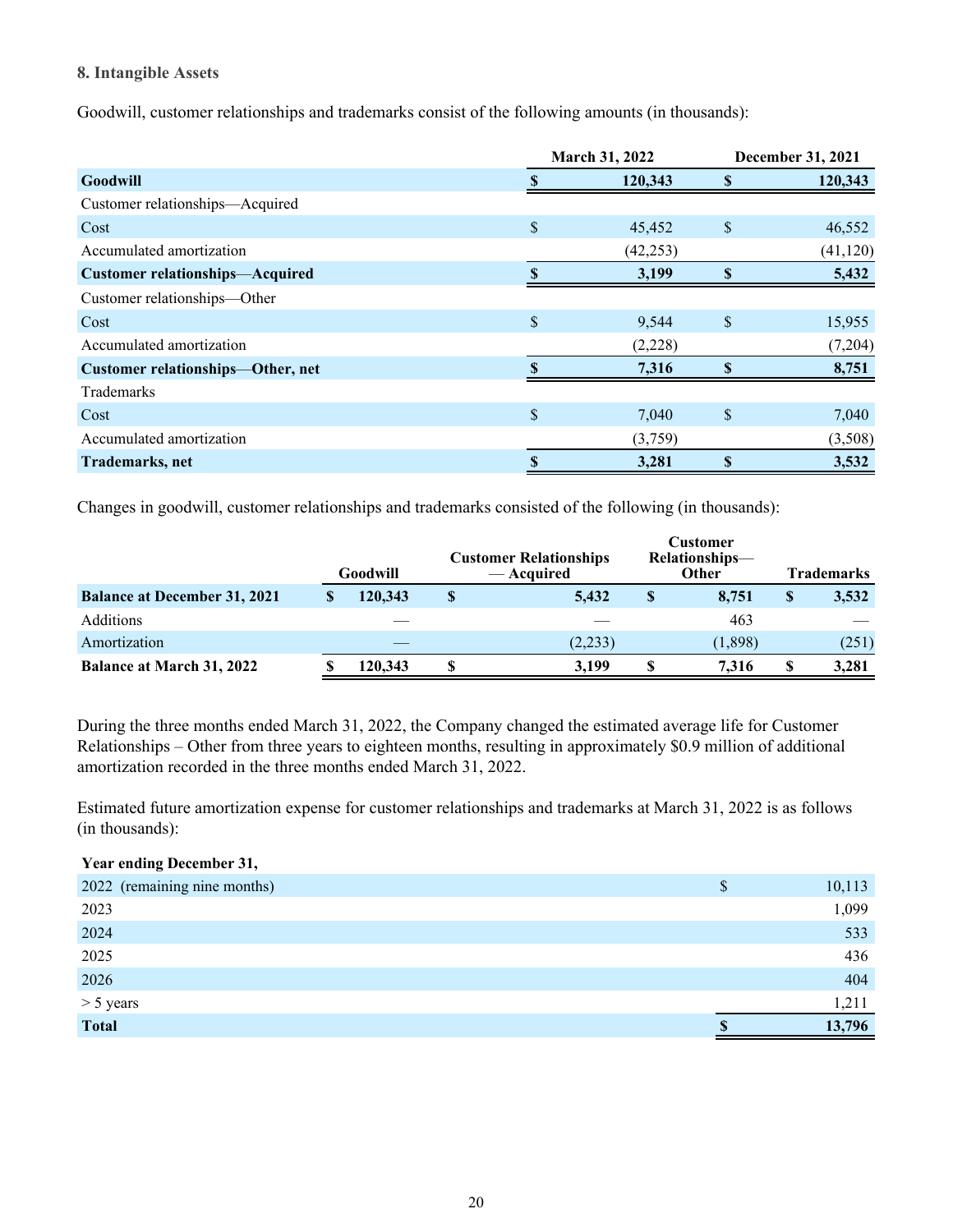### **9. Debt**

Debt consists of the following amounts as of March 31, 2022 and December 31, 2021 (in thousands):

|                                          | <b>March 31, 2022</b> | <b>December 31, 2021</b> |  |  |
|------------------------------------------|-----------------------|--------------------------|--|--|
| Long-term debt:                          |                       |                          |  |  |
| Senior Credit Facility <sup>(1)(2)</sup> | $106,000 \text{ S}$   | 135,000                  |  |  |
| <b>Subordinated Debt</b>                 | 15,000                |                          |  |  |
| Total long-term debt                     | 121,000               | 135,000                  |  |  |
| <b>Total debt</b>                        | 121,000               | 135,000                  |  |  |

(1) As of March 31, 2022 and December 31, 2021, the weighted average interest rate on the Senior Credit Facility was 3.51% and 3.24%, respectively.

(2) As of March 31, 2022 and December 31, 2021, we had \$28.3 million and \$27.7 million in letters of credit issued, respectively.

Capitalized financing costs associated with our Senior Credit Facility were \$1.5 million and \$1.8 million as of March 31, 2022 and December 31, 2021, respectively. Of these amounts, \$1.0 million and \$1.0 million are recorded in other current assets, and \$0.5 million and \$0.8 million are recorded in other non-current assets in the condensed consolidated balance sheets as of March 31, 2022 and December 31, 2021, respectively.

Interest expense consists of the following components for the periods indicated (in thousands):

|                                            | Three Months Ended March 31, |         |       |  |  |
|--------------------------------------------|------------------------------|---------|-------|--|--|
|                                            |                              | 2022    | 2021  |  |  |
| Senior Credit Facility                     |                              | 696 \$  | 468   |  |  |
| Letters of credit fees and commitment fees |                              | 365     | 402   |  |  |
| Amortization of deferred financing costs   |                              | 245     | 259   |  |  |
| Other                                      |                              |         | 182   |  |  |
| <b>Interest Expense</b>                    |                              | 1.307 S | 1.311 |  |  |

#### *Senior Credit Facility*

The Company, as guarantor, and Spark HoldCo (the "Borrower" and, together with each subsidiary of Spark HoldCo ("Co-Borrowers")) maintain a senior secured borrowing base credit facility (as amended from time to time, "Senior Credit Facility") that allows us to borrow on a revolving basis and has a maximum borrowing capacity of \$227.5 million as of March 31, 2022.

The Senior Credit Facility will mature on October 13, 2023, and all amounts outstanding thereunder will be payable on the maturity date. Borrowings under the Senior Credit Facility may be used to pay fees and expenses in connection with the Senior Credit Facility, finance ongoing working capital requirements and general corporate purpose requirements of the Co-Borrowers, and to provide partial funding for acquisitions, as allowed under terms of the Senior Credit Facility. The Senior Credit Facility provides for Acquisition Loans not to exceed 75% of the adjusted purchase price of the acquisition, as defined in the agreement.

Pursuant to the Senior Credit Facility, the interest rate for Working Capital Loans and Letters of Credit is generally determined by reference to the Eurodollar rate plus an applicable margin of up to 3.25% per annum (based on the prevailing utilization) or an alternate base rate plus an applicable margin of up to 2.25% per annum (based on the prevailing utilization). The alternate base rate is equal to the highest of (i) the prime rate (as published in the Wall Street Journal), (ii) the federal funds rate plus 0.50% per annum, or (iii) the reference Eurodollar rate plus 1.00%.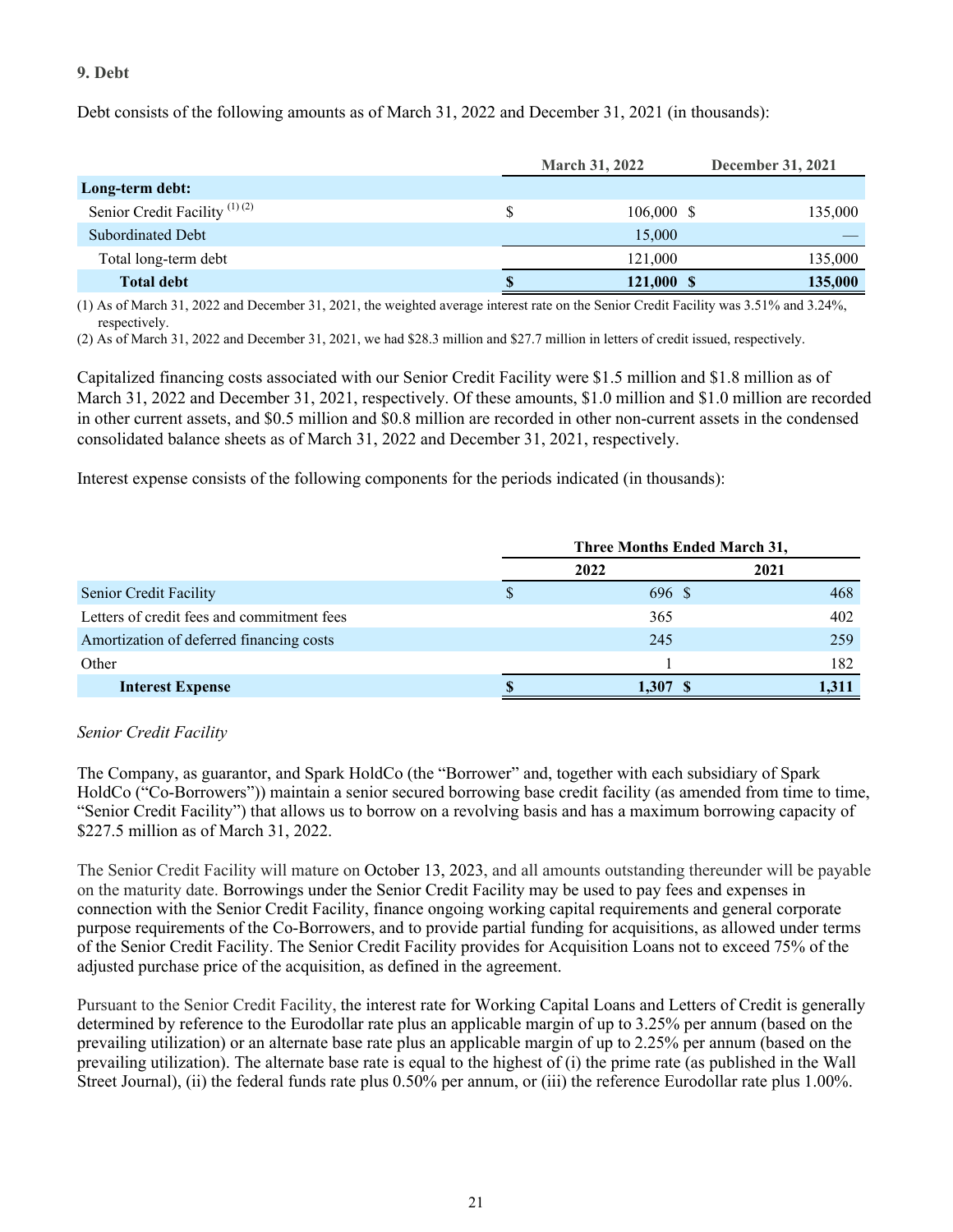Borrowings under the Senior Credit Facility for Acquisition Loans are generally determined by reference to the Eurodollar rate plus an applicable margin of 4.00% per annum or the alternate base rate plus an applicable margin of 3.00% per annum.

The Co-Borrowers pay a commitment fee of 0.50% quarterly in arrears on the unused portion of the Senior Credit Facility. In addition, the Co-Borrowers are subject to additional fees including an upfront fee, an annual agency fee, and letter of credit fees based on a percentage of the face amount of letters of credit payable to any syndicate member that issues a letter of credit.

The Senior Credit Facility contains covenants that, among other things, require the maintenance of specified ratios or conditions including:

- *Minimum Fixed Charge Coverage Ratio*. We must maintain a minimum fixed charge coverage ratio of not less than 1.25 to 1.00. The Minimum Fixed Charge Coverage Ratio is defined as the ratio of (a) Adjusted EBITDA to (b) the sum of consolidated (with respect to the Company and the Co-Borrowers) interest expense, letter of credit fees, commitment fees, acquisition earn-out payments (excluding earnout payments funded with proceeds from newly issued preferred or common equity), distributions, scheduled amortization payments, and payments made on or after the closing of the Fourth Amendment to the Senior Credit Facility (other than such payments made from escrow accounts which were funded in connection with a permitted acquisition) related to the settlement of civil and regulatory matters if not included in the calculation of Adjusted EBITDA. Our Minimum Fixed Charge Coverage Ratio as of March 31, 2022 was 1.62 to 1.00.
- *Maximum Total Leverage Ratio*. We must maintain a ratio of (x) the sum of total indebtedness (excluding eligible subordinated debt and letter of credit obligations), plus (y) gross amounts reserved for civil and regulatory liabilities identified in SEC filings, to Adjusted EBITDA of no more than 2.50 to 1.00. Our Maximum Total Leverage Ratio as of March 31, 2022 was 2.00 to 1.00.
- *Maximum Senior Secured Leverage Ratio*. We must maintain a Senior Secured Leverage Ratio of no more than 1.85 to 1.00. The Senior Secured Leverage Ratio is defined as the ratio of (a) all indebtedness of the loan parties on a consolidated basis that is secured by a lien on any property of any loan party (including the effective amount of all loans then outstanding under the Senior Credit Facility) to (b) Adjusted EBITDA. Our Maximum Senior Secured Leverage Ratio as of March 31, 2022 was 1.80 to 1.00.

The Senior Credit Facility contains various negative covenants that limit our ability to, among other things, incur certain additional indebtedness, grant certain liens, engage in certain asset dispositions, merge or consolidate, make certain payments, distributions, investments, acquisitions or loans, materially modify certain agreements, or enter into transactions with affiliates. The Senior Credit Facility also contains affirmative covenants that are customary for credit facilities of this type. As of March 31, 2022, we were in compliance with our various covenants under the Senior Credit Facility.

The Senior Credit Facility is secured by pledges of the equity of the portion of Spark HoldCo owned by us, the equity of Spark HoldCo's subsidiaries, the Co-Borrowers' present and future subsidiaries, and substantially all of the Co-Borrowers' and their subsidiaries' present and future property and assets, including accounts receivable, inventory and liquid investments, and control agreements relating to bank accounts.

We are entitled to pay cash dividends to the holders of the Series A Preferred Stock and Class A common stock so long as: (a) no default exists or would result therefrom; (b) the Co-Borrowers are in pro forma compliance with all financial covenants before and after giving effect thereto; and (c) the outstanding amount of all loans and letters of credit does not exceed the borrowing base limits.

The Senior Credit Facility contains certain customary representations and warranties and events of default. Events of default include, among other things, payment defaults, breaches of representations and warranties, covenant defaults, cross-defaults and cross-acceleration to certain indebtedness, certain events of bankruptcy, certain events under ERISA, material judgments in excess of \$5.0 million, certain events with respect to material contracts, and actual or asserted failure of any guaranty or security document supporting the Senior Credit Facility to be in full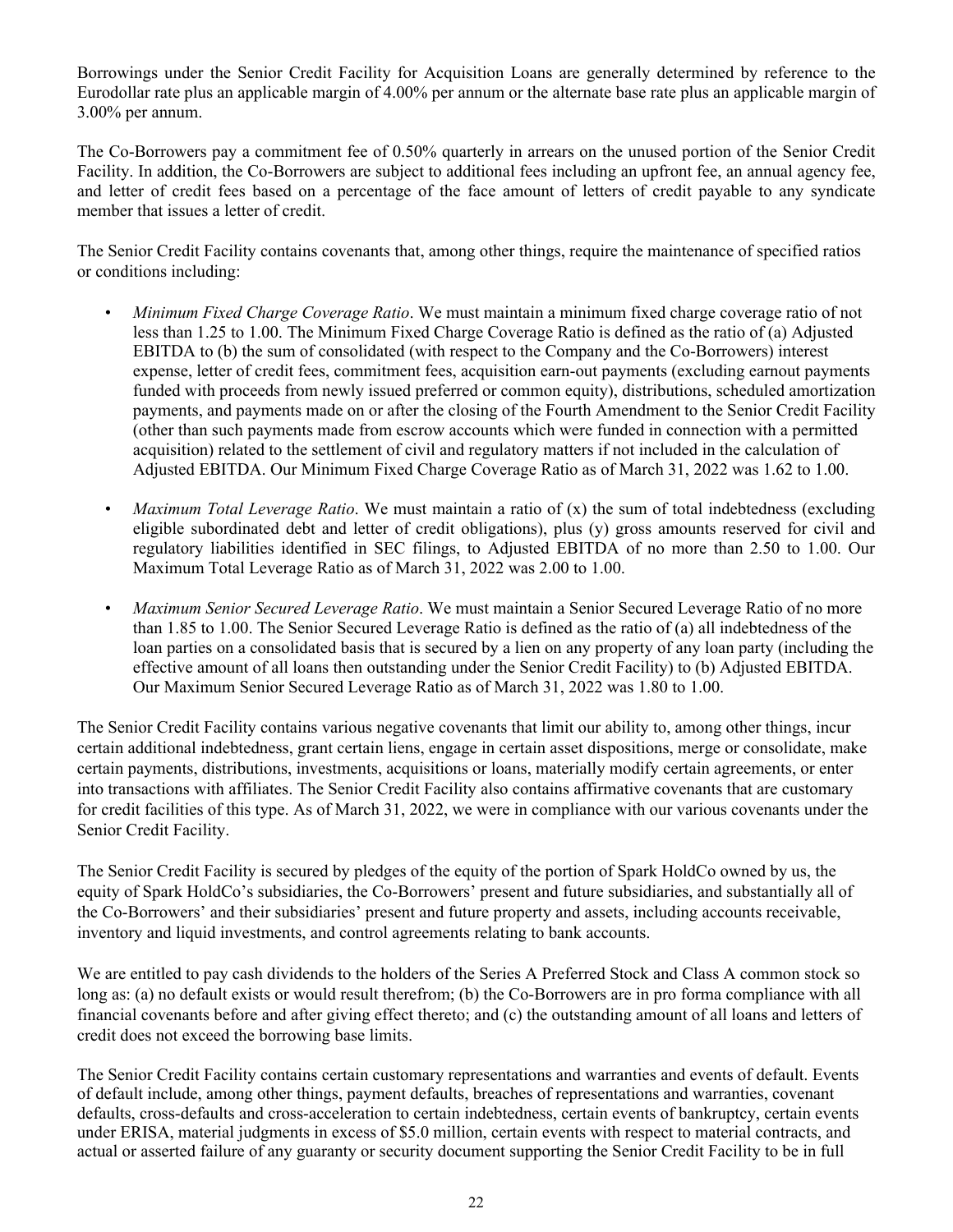force and effect. A default will also occur if at any time W. Keith Maxwell III ceases to, directly or indirectly, own at least 13,600,000 Class A and Class B shares on a combined basis (to be adjusted for any stock split, subdivisions or other stock reclassification or recapitalization), and a controlling percentage of the voting equity interest of the Company, and certain other changes in control. If such an event of default occurs, the lenders under the Senior Credit Facility would be entitled to take various actions, including the acceleration of amounts due under the facility and all actions permitted to be taken by a secured creditor.

### *Subordinated Debt Facility*

The Company maintains an Amended and Restated Subordinated Promissory Note in the principal amount of up to \$25.0 million (the "Subordinated Debt Facility"), by and among the Company, Spark HoldCo and Retailco. The Subordinated Debt Facility matures on January 31, 2025.

The Subordinated Debt Facility allows us to draw advances in increments of no less than \$1.0 million per advance up to the maximum principal amount of the Subordinated Debt Facility. Advances thereunder accrue interest at 5% per annum from the date of the advance. We have the right to capitalize interest payments under the Subordinated Debt Facility. The Subordinated Debt Facility is subordinated in certain respects to our Senior Credit Facility pursuant to a subordination agreement. We may pay interest and prepay principal on the Subordinated Debt Facility so long as we are in compliance with the covenants under our Senior Credit Facility, are not in default under the Senior Credit Facility and have minimum availability of \$5.0 million under the borrowing base under the Senior Credit Facility. Payment of principal and interest under the Subordinated Debt Facility is accelerated upon the occurrence of certain change of control or sale transactions.

As of March 31, 2022, and December 31, 2021, there were \$15.0 million and zero, respectively, of outstanding borrowings under the Subordinated Debt Facility.

#### **10. Fair Value Measurements**

Fair value is defined as the price that would be received to sell an asset or paid to transfer a liability (exit price) in an orderly transaction between market participants at the measurement date. Fair values are based on assumptions that market participants would use when pricing an asset or liability, including assumptions about risk and the risks inherent in valuation techniques and the inputs to valuations. This includes the credit standing of counterparties involved and the impact of credit enhancements.

We apply fair value measurements to our commodity derivative instruments based on the following fair value hierarchy, which prioritizes the inputs to the valuation techniques used to measure fair value into three broad levels:

- Level 1—Quoted prices in active markets for identical assets and liabilities. Instruments categorized in Level 1 primarily consist of financial instruments such as exchange-traded derivative instruments.
- Level 2—Inputs other than quoted prices recorded in Level 1 that are either directly or indirectly observable for the asset or liability, including quoted prices for similar assets or liabilities in active markets, quoted prices for identical or similar assets or liabilities in inactive markets, inputs other than quoted prices that are observable for the asset or liability, and inputs that are derived from observable market data by correlation or other means. Instruments categorized in Level 2 primarily include non-exchange traded derivatives such as over-the-counter commodity forwards and swaps and options.
- Level 3—Unobservable inputs for the asset or liability, including situations where there is little, if any, observable market activity for the asset or liability.

As the fair value hierarchy gives the highest priority to quoted prices in active markets (Level 1) and the lowest priority to unobservable data (Level 3), the Company maximizes the use of observable inputs and minimizes the use of unobservable inputs when measuring fair value. These levels can change over time. In some cases, the inputs used to measure fair value might fall in different levels of the fair value hierarchy. In these cases, the lowest level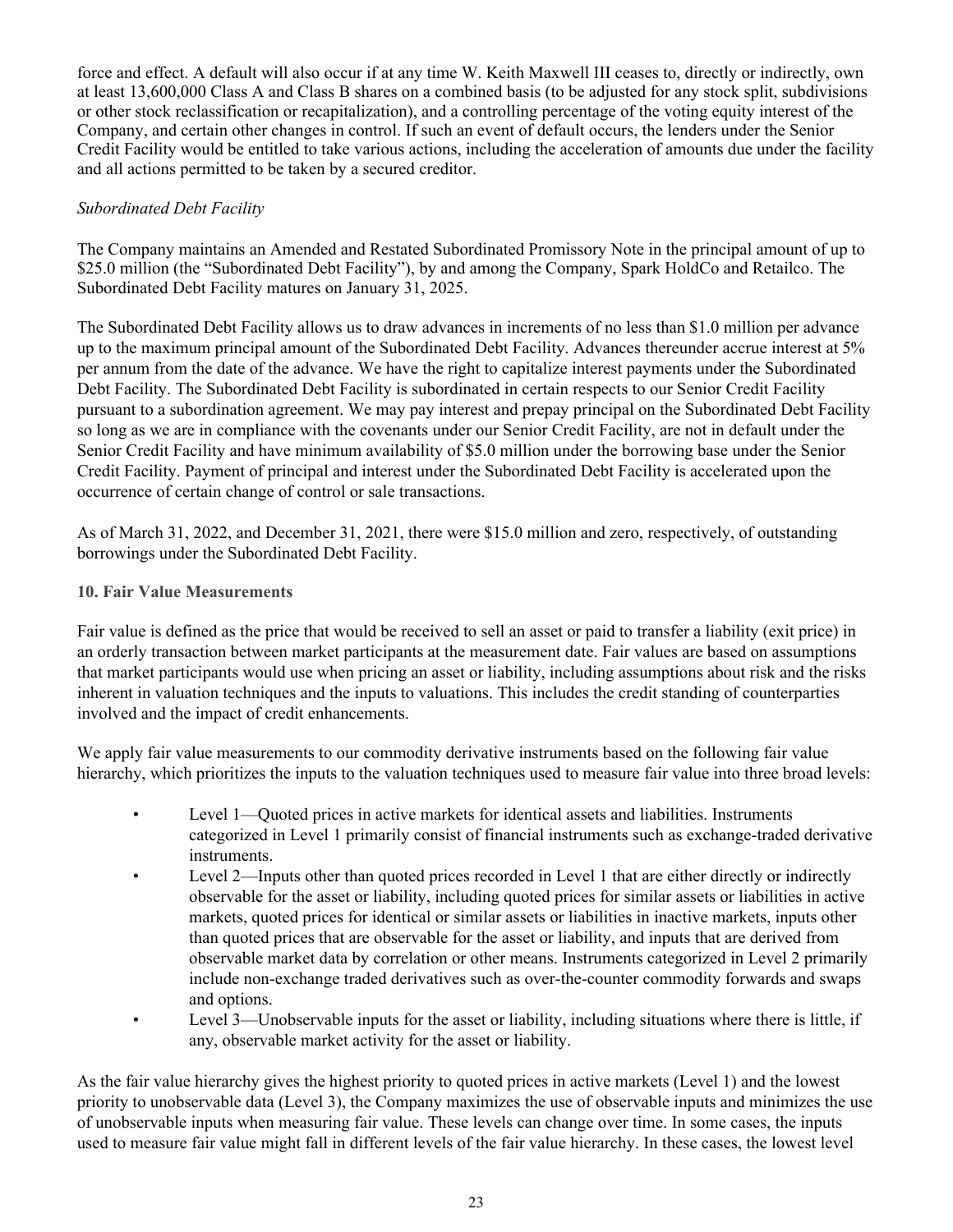input that is significant to a fair value measurement in its entirety determines the applicable level in the fair value hierarchy.

### *Assets and Liabilities Measured at Fair Value on a Recurring Basis*

The following tables present assets and liabilities measured and recorded at fair value in our condensed consolidated balance sheets on a recurring basis by and their level within the fair value hierarchy (in thousands):

|                                               |                    | Level 1 |     | Level 2      |     | Level 3 |                           | <b>Total</b> |
|-----------------------------------------------|--------------------|---------|-----|--------------|-----|---------|---------------------------|--------------|
| <b>March 31, 2022</b>                         |                    |         |     |              |     |         |                           |              |
| Non-trading commodity derivative assets       | \$                 | 1,425   | \$  | 27,080       | S   |         | \$                        | 28,505       |
| Trading commodity derivative assets           |                    | 59      |     | 524          |     |         |                           | 583          |
| <b>Total commodity derivative assets</b>      |                    | 1,484   | S   | 27,604       | S   |         |                           | 29,088       |
| Non-trading commodity derivative liabilities  | $\mathbf{\hat{s}}$ |         | \$  | $(885)$ \$   |     |         | <sup>\$</sup>             | (885)        |
| Trading commodity derivative liabilities      |                    |         |     | (86)         |     |         |                           | (86)         |
| <b>Total commodity derivative liabilities</b> |                    |         | \$  | $(971)$ \$   |     |         | $\boldsymbol{\mathsf{s}}$ | (971)        |
|                                               |                    |         |     |              |     |         |                           |              |
|                                               |                    | Level 1 |     | Level 2      |     | Level 3 |                           | <b>Total</b> |
| <b>December 31, 2021</b>                      |                    |         |     |              |     |         |                           |              |
| Non-trading commodity derivative assets       | \$                 | 104     | -\$ | 4,038        | -\$ |         | S                         | 4,142        |
| Trading commodity derivative assets           |                    |         |     | 128          |     |         |                           | 128          |
| <b>Total commodity derivative assets</b>      | \$                 | 104     | S   | 4,166        | S   |         | S                         | 4,270        |
| Non-trading commodity derivative liabilities  | $\mathbf{s}$       |         | \$  | $(3,236)$ \$ |     |         | \$                        | (3,236)      |
| Trading commodity derivative liabilities      |                    |         |     | (958)        |     |         |                           | (958)        |

We had no transfers of assets or liabilities between any of the above levels during the three months ended March 31, 2022 and the year ended December 31, 2021.

Our derivative contracts include exchange-traded contracts valued utilizing readily available quoted market prices and non-exchange-traded contracts valued using market price quotations available through brokers or over-thecounter and on-line exchanges. In addition, in determining the fair value of our derivative contracts, we apply a credit risk valuation adjustment to reflect credit risk, which is calculated based on our or the counterparty's historical credit risks. As of March 31, 2022 and December 31, 2021, the credit risk valuation adjustment was a reduction of derivative assets and liabilities, net of \$0.1 million and \$0.1 million, respectively.

## **11. Income Taxes**

### *Income Taxes*

We and our subsidiaries, CenStar and Verde Energy USA, Inc. ("Verde Corp"), are each subject to U.S. federal income tax as corporations. CenStar and Verde Corp file consolidated tax returns in jurisdictions that allow combined reporting. Spark HoldCo and its subsidiaries, with the exception of CenStar and Verde Corp, are treated as flow-through entities for U.S. federal income tax purposes and, as such, are generally not subject to U.S. federal income tax at the entity level. Rather, the tax liability with respect to their taxable income is passed through to their members or partners. Accordingly, we are subject to U.S. federal income taxation on our allocable share of Spark HoldCo's net U.S. taxable income.

In our financial statements, we report federal and state income taxes for our share of the partnership income attributable to our ownership in Spark HoldCo and for the income taxes attributable to CenStar and Verde Corp. Net income attributable to non-controlling interest includes the provision for income taxes related to CenStar and Verde Corp.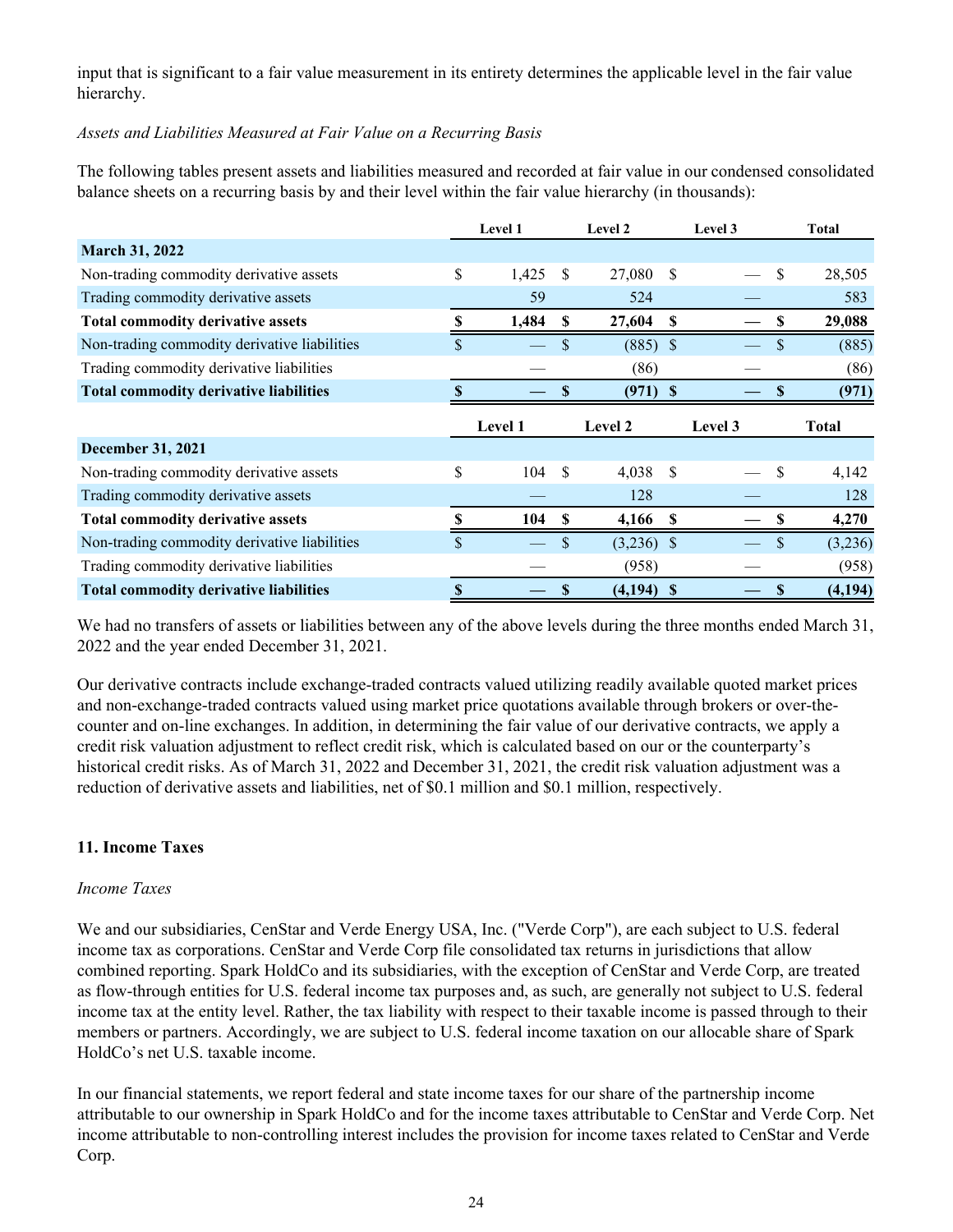We account for income taxes using the asset and liability method. Deferred tax assets and liabilities are recognized for future tax consequences attributable to differences between the financial statement carrying amounts of existing assets and liabilities and the tax bases of the assets and liabilities. We apply existing tax law and the tax rate that we expect to apply to taxable income in the years in which those differences are expected to be recovered or settled in calculating the deferred tax assets and liabilities. Effects of changes in tax rates on deferred tax assets and liabilities are recognized in income in the period of the tax rate enactment. A valuation allowance is recorded when it is not more likely than not that some or all of the benefit from the deferred tax asset will be realized.

We periodically assess whether it is more likely than not that we will generate sufficient taxable income to realize our deferred income tax assets. In making this determination, we consider all available positive and negative evidence and make certain assumptions. We consider, among other things, our deferred tax liabilities, the overall business environment, our historical earnings and losses, current industry trends, and our outlook for future years. We believe it is more likely than not that our deferred tax assets will be utilized, and accordingly have not recorded a valuation allowance on these assets.

As of March 31, 2022, we had a net deferred tax asset of \$20.0 million, due in large part to the original step up in tax basis resulting from the initial purchase of Spark HoldCo units from NuDevco Retail and NuDevco Retail Holdings (predecessor to Retailco) in connection with our initial public offering.

 The effective U.S. federal and state income tax rate for the three months ended March 31, 2022 and 2021 was 16.3% and 5.3%, respectively. The effective tax rate for the three months ended March 31, 2022 differed from the U.S. federal statutory tax rate of 21% primarily due to state taxes and the benefit provided from Spark HoldCo operating as a limited liability company, which is treated as a partnership for federal and state income tax purposes and is not subject to federal and state income taxes. Accordingly, the portion of earnings attributable to noncontrolling interest is subject to tax when reported as a component of the non-controlling interest holders' taxable income.

### **12. Commitments and Contingencies**

From time to time, we may be involved in legal, tax, regulatory and other proceedings in the ordinary course of business. Liabilities for loss contingencies arising from claims, assessments, litigation or other sources are recorded when it is probable that a liability has been incurred and the amount can be reasonably estimated.

### *Legal Proceedings*

Below is a summary of our currently pending material legal proceedings. We are subject to lawsuits and claims arising in the ordinary course of our business. The following legal proceedings are in various stages and are subject to substantial uncertainties concerning the outcome of material factual and legal issues. Accordingly, unless otherwise specifically noted, we cannot currently predict the manner and timing of the resolutions of these legal proceedings or estimate a range of possible losses or a minimum loss that could result from an adverse verdict in a potential lawsuit. While the lawsuits and claims are asserted for amounts that may be material should an unfavorable outcome occur, management does not currently expect that any currently pending matters will have a material adverse effect on our financial position or results of operations.

#### **Consumer Lawsuits**

Similar to other energy service companies ("ESCOs") operating in the industry, from time-to-time, the Company is subject to class action lawsuits in various jurisdictions where the Company sells natural gas and electricity.

### *Variable Rate Cases*

In the cases referred to as Variable Rate Cases, such actions involve consumers alleging they paid higher rates than they would have if they stayed with their default utility. The underlying claims of each case are similar; however,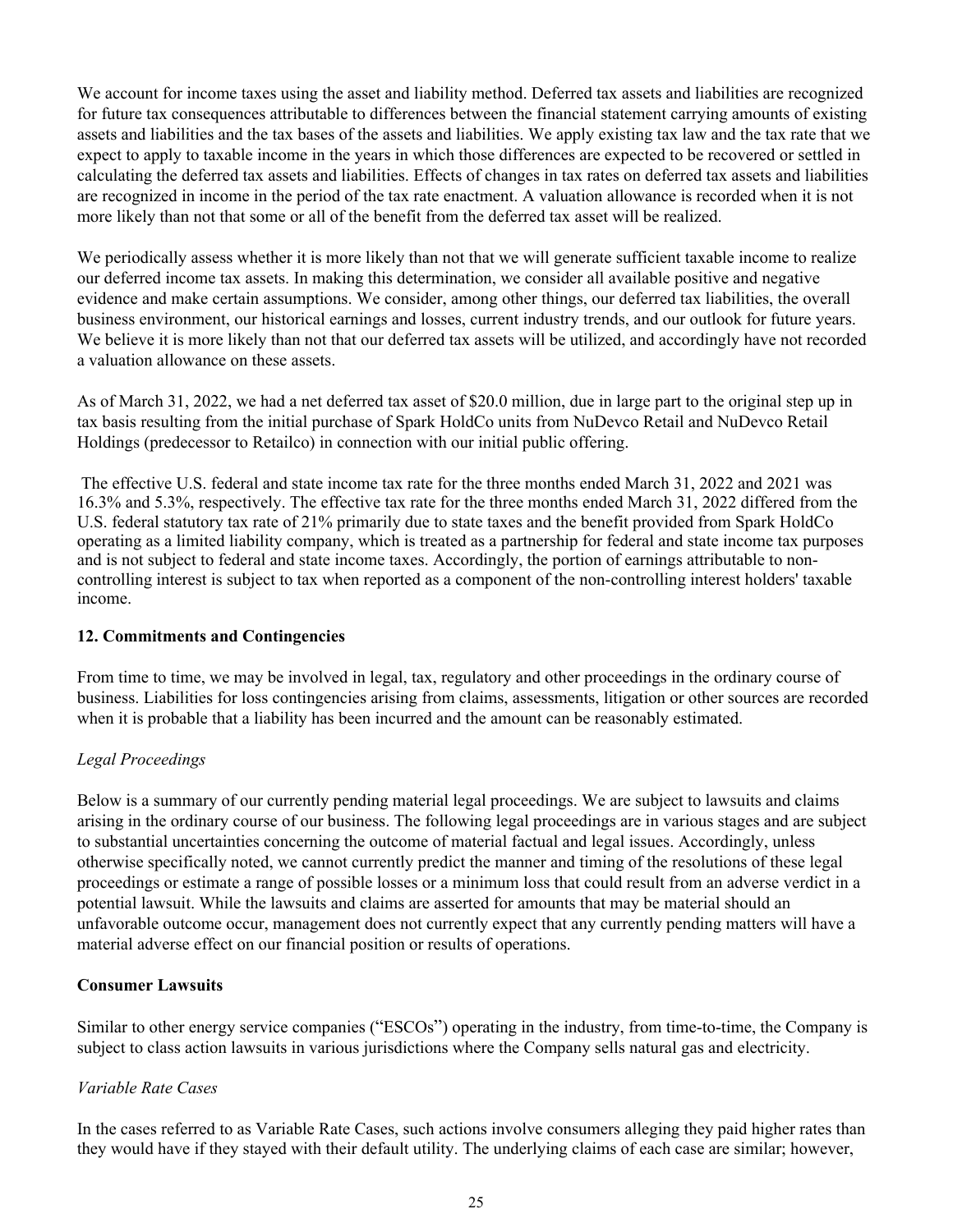because numerous cases have been brought in several different jurisdictions, the varying applicable case law, the varying facts and stages of each case, the Company agreed to mediate to avoid duplicative defense costs in numerous jurisdictions. The Company continues to deny the allegations asserted by Plaintiffs and intends to vigorously defend these matters.

In January 2022, the Company participated in mediation which covered three Spark brand matters: *(1) Janet Rolland et al v. Spark Energy, LLC (D.N.J Apr. 2017); (2) Burger v. Spark Energy Gas, LLC (N.D. Ill. Dec. 2019); and (3) Local 901 v. Spark Energy, LLC (Sup. Ct. Allen County, Indiana Aug. 2019)*. The Company is working with an independent mediator to find a resolution to these cases, and the parties have suspended litigation pending a mutually agreed settlement. Given the ongoing mediation we cannot predict the outcome of these cases at this time.

In December of 2020, the Company participated in mediation which covered several Verde brand matters: (*1) Marshall. Verde Energy USA, Inc. (D.N.J. Jan. 2018); (2) Mercado v. Verde Energy USA, Inc. (N.D. Ill. Mar. 2018); (3) Davis v. Verde Energy USA, Inc., et al. (D. Mass. Apr. 2019); (4) Panzer v. Verde Energy, USA Inc. and Oasis Power, LLC (E.D. Pa Aug. 2019); (5) LaQua v. Verde Energy USA New York, LLC (E.D.N Y. Jan. 2020); and (6) Abbate v. Verde Energy USA Ohio, LLC (S.D. Ohio Jun. 2020)*.The parties agreed to a global settlement that would resolve all of these Verde cases on a nationwide basis. On December 17, 2021, the class action settlement agreement was granted final approval in the United States District Court for the Northern District of Illinois Eastern Division, and the deadline for consumers to file a claim was March 31, 2022.

On January 14, 2021, *Glikin, et. all v. Major Energy Electric Services, LLC,* a purported variable rate class action was filed in the United States District Court, Southern District of New York, attempting to represent a class of all Major Energy customers (including customers of companies Major Energy acts as a successor to) in the United States charged a variable rate for electricity or gas by Major Energy during the applicable statute of limitations period up to and including the date of judgment. The Company believes there is no merit to this case and plans to vigorously defend this matter; however, given the current early stage of this matter, we cannot predict the outcome of this case at this time.

### **Corporate Matter Lawsuits**

*Saul Horowitz, as Sellers' Representative for the former owners of the Major Energy Companies v. National Gas & Electric, LLC ("NG&E") and Spark Energy, Inc.,* was a lawsuit filed on October 17, 2017 in the United States District Court for the Southern District of New York related to the Company's purchase of Major Energy and structure of the earn-out in connection therewith ("Major Earn-Out Case") asserting claims of fraudulent inducement against NG&E, breach of contract against NG&E and Spark, and tortious interference with contract against Spark related to a membership interest purchase agreement, subsequent dropdown, and associated earnout agreements with the Major Energy Companies' former owners. On September 30, 2021, the Court held in favor of the Company on all claims and entered judgment in favor of the Company to close this case. On October 29, 2021, plaintiffs filed a notice of appeal to the Second Circuit Court of Appeals. The Company will continue to aggressively defend this matter.

Several smaller, related cases to the Major Earn-Out Case involving the same facts are pending in the United States District Court for the Southern District of New York. These are regarding Major Energy executive compensation agreements. The Company believes there is no merit to these cases and is vigorously defending these matters; however, we cannot predict the outcome of these cases at this time.

In addition to the matters disclosed above, the Company may from time to time be subject to legal proceedings that arise in the ordinary course of business. Although there can be no assurance in this regard, the Company does not expect any of those legal proceedings to have a material adverse effect on the Company's results of operations, cash flows or financial condition.

### **Regulatory Matters**

Many state regulators have increased scrutiny on retail energy providers, across all industry providers. We are subject to regular regulatory inquiries, license renewal reviews, and preliminary investigations in the ordinary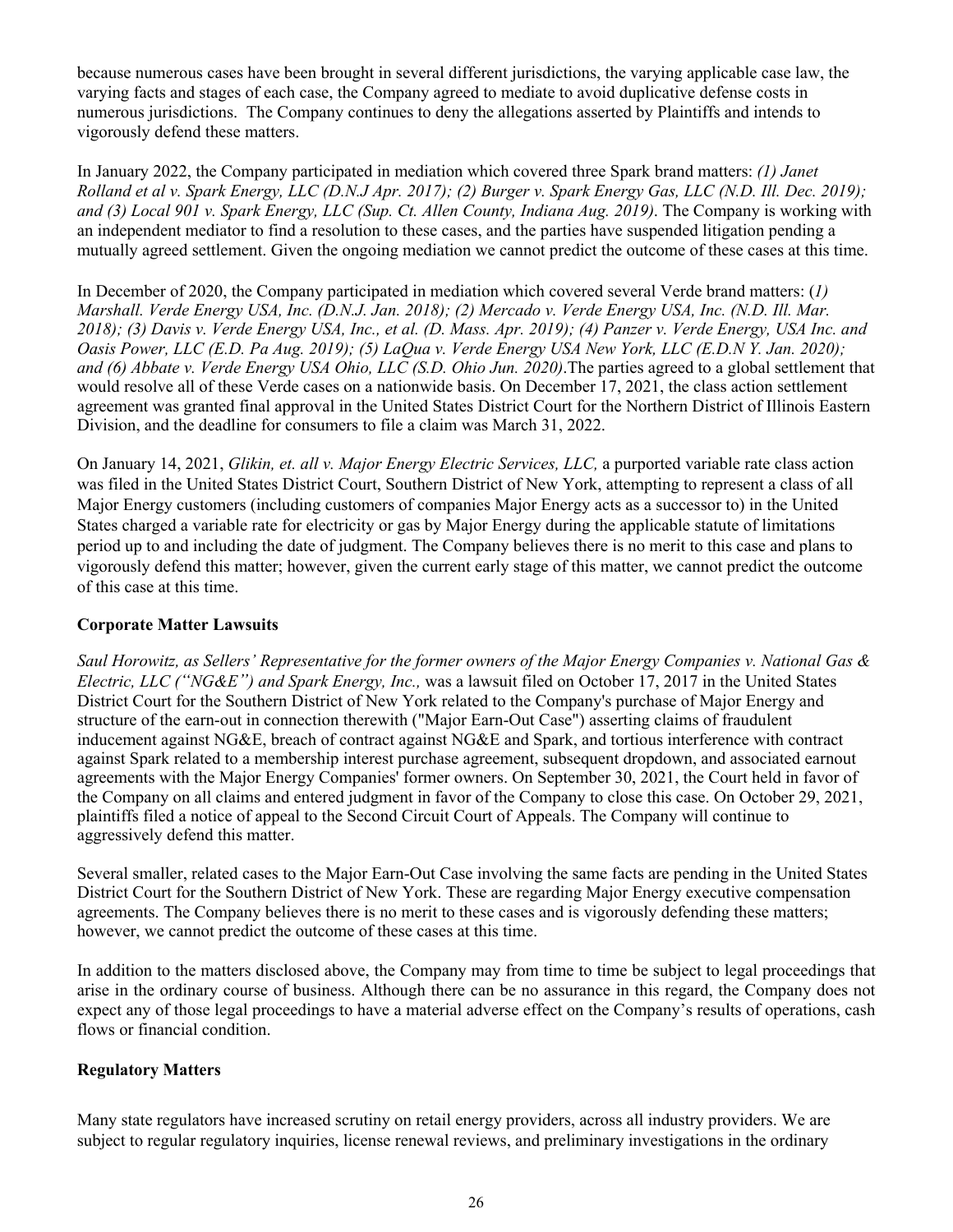course of our business. Below is a summary of our currently pending material state regulatory matters. The following state regulatory matters are in various stages and are subject to substantial uncertainties concerning the outcome of material factual and legal issues. Accordingly, we cannot currently predict the manner and timing of the resolution of these state regulatory matters or estimate a range of possible losses or a minimum loss that could result from an adverse action. Management does not currently expect that any currently pending state regulatory matters will have a material adverse effect on our financial position or results of operations.

*Connecticut.* In 2019, PURA initiated review of two of the Company's brands in Connecticut, Spark and Verde, focusing on marketing, billing and enrollment practices. The Company has and is cooperating with PURA's requests to review Spark and Verde practices in Connecticut.

*New York.* Prior to the purchase of Major Energy by the Company, in 2015, Major Energy Services, LLC and Major Energy Electric Services were contacted by the Attorney General, Bureau of Consumer Frauds & Protection for State of New York relating to their marketing practices. Major Energy has exchanged information in response to various requests from the Attorney General and recently agreed to respond to additional questions via remote proceedings in October of 2020. In January 2022, New York State Attorney General filed a complaint against Major Energy regarding the historical acts of Major Energy (a pre-acquisition matter). Via Renewables, Inc. was also named in the action due to current ownership. We are responding to the complaint (due end of April 2022) and seeking indemnification from the Major Energy former owners.

*Pennsylvania.* Verde Energy USA, Inc. ("Verde") was the subject of a formal investigation by the Pennsylvania Public Utility Commission, Bureau of Investigation and Enforcement ("PPUC") initiated on January 30, 2020. The investigation asserted that Verde may have violated Pennsylvania retail energy supplier regulations. The Company met with the PPUC in February 2020 to discuss the matter and to work with the PPUC cooperatively. Verde reached a settlement, which included payment of a civil penalty of \$1.0 million and a \$0.1 million contribution to the PPL hardship fund. On June 30, 2020, Verde and PPUC Bureau of Investigation and Enforcement filed a Joint Petition for Approval of Settlement and Statements in Support of that Joint Petition with the Commission. This settlement should be approved by mid-2022.

In addition to the matters disclosed above, in the ordinary course of business, the Company may from time to time be subject to regulators initiating informal reviews or issuing subpoenas for information as means to evaluate the Company and its subsidiaries' compliance with applicable laws, rule, regulations and practices. Although there can be no assurance in this regard, the Company does not expect any of those regulatory reviews to have a material adverse effect on the Company's results of operations, cash flows or financial condition.

### *Indirect Tax Audits*

We are undergoing various types of indirect tax audits spanning from years 2018 to 2021 for which additional liabilities may arise. At the time of filing these consolidated financial statements, these indirect tax audits are at an early stage and subject to substantial uncertainties concerning the outcome of audit findings and corresponding responses.

As of March 31, 2022 and December 31, 2021, we had accrued \$11.3 million and \$14.7 million, respectively, related to litigation and regulatory matters and \$0.3 million and \$0.7 million, respectively, related to indirect tax audits. The outcome of each of these may result in additional expense.

### **13. Transactions with Affiliates**

### *Transactions with Affiliates*

We enter into transactions with and pay certain costs on behalf of affiliates that are commonly controlled in order to reduce risk, reduce administrative expense, create economies of scale, create strategic alliances and supply goods and services to these related parties. We also sell and purchase natural gas and electricity with affiliates and pay an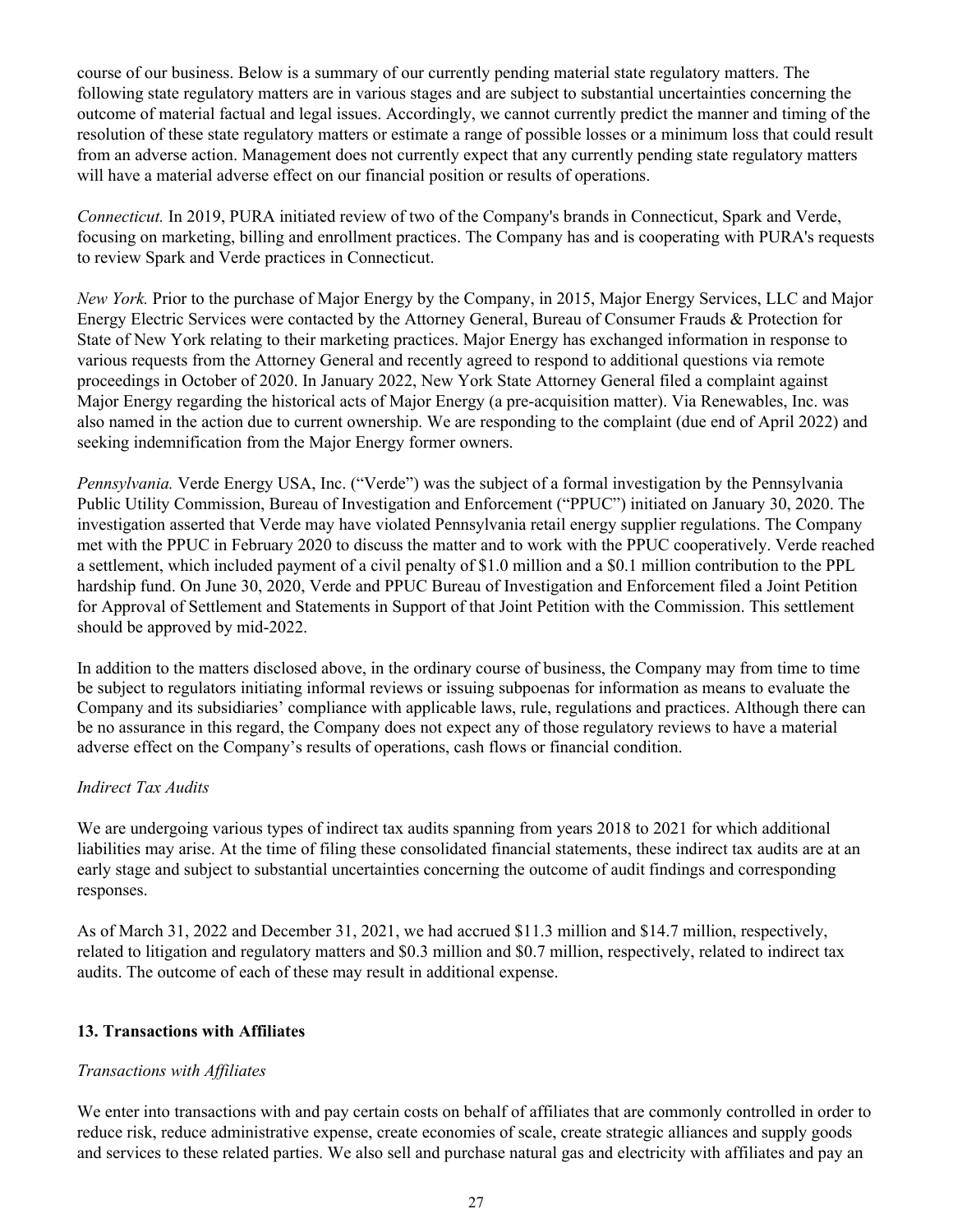affiliate to perform telemarketing activities. We present receivables and payables with the same affiliate on a net basis in the condensed consolidated balance sheets as all affiliate activity is with parties under common control. Affiliated transactions include certain services to the affiliated companies associated with employee benefits provided through our benefit plans, insurance plans, leased office space, administrative salaries, due diligence work, recurring management consulting, and accounting, tax, legal, or technology services. Amounts billed are based on the services provided, departmental usage, or headcount, which are considered reasonable by management. As such, the accompanying condensed consolidated financial statements include costs that have been incurred by us and then directly billed or allocated to affiliates, as well as costs that have been incurred by our affiliates and then directly billed or allocated to us, and are recorded net in general and administrative expense on the condensed consolidated statements of operations with a corresponding accounts receivable—affiliates or accounts payable—affiliates, respectively, recorded in the condensed consolidated balance sheets. Transactions with affiliates for sales or purchases of natural gas and electricity are recorded in retail revenues, retail cost of revenues, and net asset optimization revenues in the condensed consolidated statements of operations with a corresponding accounts receivable—affiliate or accounts payable—affiliate are recorded in the condensed consolidated balance sheets.

The following tables presents asset and liability balances with affiliates (in thousands):

|                                               | <b>March 31, 2022</b> |                       |    | <b>December 31, 2021</b> |
|-----------------------------------------------|-----------------------|-----------------------|----|--------------------------|
| <b>Assets</b>                                 |                       |                       |    |                          |
| Accounts Receivable - affiliates              | \$                    | 3,718                 | \$ | 3,819                    |
| <b>Total Assets - affiliates</b>              |                       | 3,718                 | S  | 3,819                    |
|                                               |                       |                       |    |                          |
|                                               |                       |                       |    |                          |
|                                               |                       | <b>March 31, 2022</b> |    | December 31, 2021        |
| <b>Liabilities</b>                            |                       |                       |    |                          |
| Accounts Payable - affiliates                 | \$                    | 437                   | S  | 491                      |
| Subordinated Debt - affiliates <sup>(1)</sup> |                       | 15,000                |    |                          |

(1) The Subordinated Debt Facility allows us to draw advances in increments of no less than \$1.0 million per advance up to the maximum principal amount of the Subordinated Debt Facility. Advances thereunder accrue interest at 5% per annum from the date of the advance. See Note 9 "Debt" for a further description of terms and conditions of the Subordinated Debt Facility.

The following table presents revenues and cost of revenues recorded in net asset optimization revenue associated with affiliates for the periods indicated (in thousands):

|                                  |   | Three Months Ended March 31, |      |
|----------------------------------|---|------------------------------|------|
|                                  |   | 2022                         | 2021 |
| Revenue NAO - affiliates         | S | 951 \$                       | 345  |
| Cost of Revenue NAO - affiliates |   | 29                           |      |
| <b>Net NAO - affiliates</b>      |   | 922                          | 343  |

#### *Cost Allocations*

Where costs incurred on behalf of the affiliate or us cannot be determined by specific identification for direct billing, the costs are allocated to the affiliated entities or us based on estimates of percentage of departmental usage, wages or headcount. The total net amount direct billed and allocated to/(from) affiliates was \$0.1 million and \$(0.8) million for the three months ended March 31, 2022 and 2021, respectively.

General and administrative costs of zero and \$0.1 million were recorded for the three months ended March 31, 2022 and 2021, respectively. The general and administrative costs relate to telemarketing activities performed by an affiliate.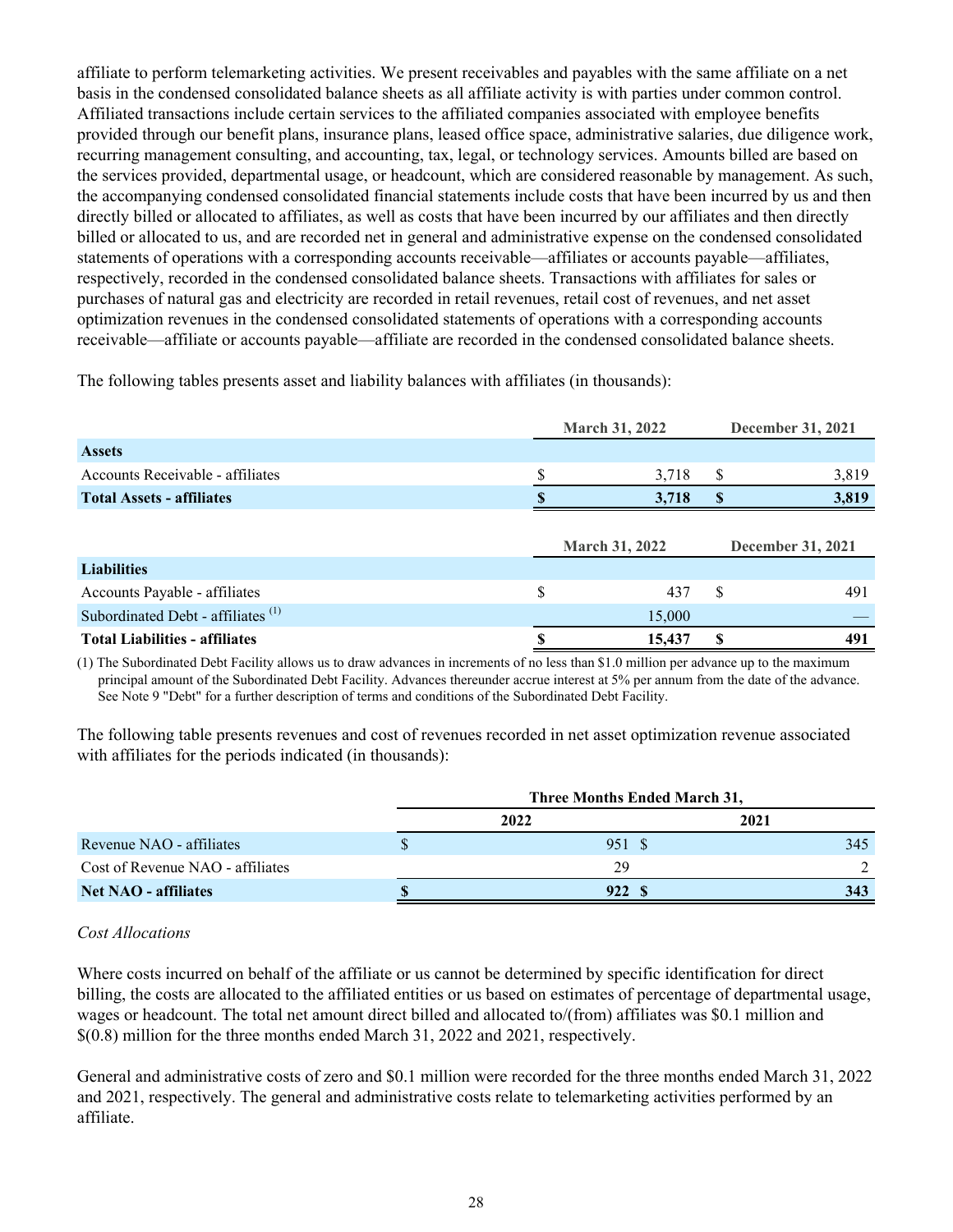### *Distributions to and Contributions from Affiliates*

During three months ended March 31, 2022 and 2021, Spark HoldCo made distributions to affiliates of our Founder of \$3.6 million and \$3.8 million, respectively, for the payments of quarterly distribution on their respective Spark HoldCo units. During the three months ended March 31, 2022 and 2021, Spark HoldCo also made distributions to these affiliates for gross-up distributions of \$0.1 million and \$2.7 million, respectively, in connection with distributions made between Spark HoldCo and Via Renewables, Inc. for payment of income taxes incurred by us.

### **14. Segment Reporting**

Our determination of reportable business segments considers the strategic operating units under which we make financial decisions, allocate resources and assess performance of our business. Our reportable business segments are retail electricity and retail natural gas. The retail electricity segment consists of electricity sales and transmission to residential and commercial customers, and related services. The retail natural gas segment consists of natural gas sales to, and natural gas transportation and distribution for, residential and commercial customers. Corporate and other consists of expenses and assets of the retail electricity and natural gas segments that are managed at a consolidated level such as general and administrative expenses. Asset optimization activities are also included in Corporate and other.

For the three months ended March 31, 2022 and 2021, we recorded asset optimization revenues of \$27.3 million and \$25.7 million and asset optimization cost of revenues of \$28.2 million and \$25.8 million, respectively, which are presented on a net basis in asset optimization revenues.

We use retail gross margin to assess the performance of our operating segments. We have historically defined retail gross margin as operating (loss) income plus (i) depreciation and amortization expenses and (ii) general and administrative expenses, less (i) net asset optimization (expenses) revenues, (ii) net (losses) gains on non-trading derivative instruments, and (iii) net current period cash settlements on non-trading derivative instruments.

Based on the events described below related to the February 2021 North American winter storm referred to as Winter Storm Uri ("Winter Storm Uri"), and to ensure Retail Gross Margin reflects repeatable operating performance that is not distorted by non-recurring events or extreme market volatility, we have revised the definition of Retail Gross Margin in this Report to include gains (losses) from non-recurring events (including nonrecurring market volatility).

We deduct net (losses) gains on non-trading derivative instruments, excluding current period cash settlements, from the retail gross margin calculation in order to remove the non-cash impact of net gains and losses on these derivative instruments. Retail gross margin should not be considered an alternative to, or more meaningful than, operating income, as determined in accordance with GAAP.

Below is a reconciliation of retail gross margin to income before income tax expense (in thousands):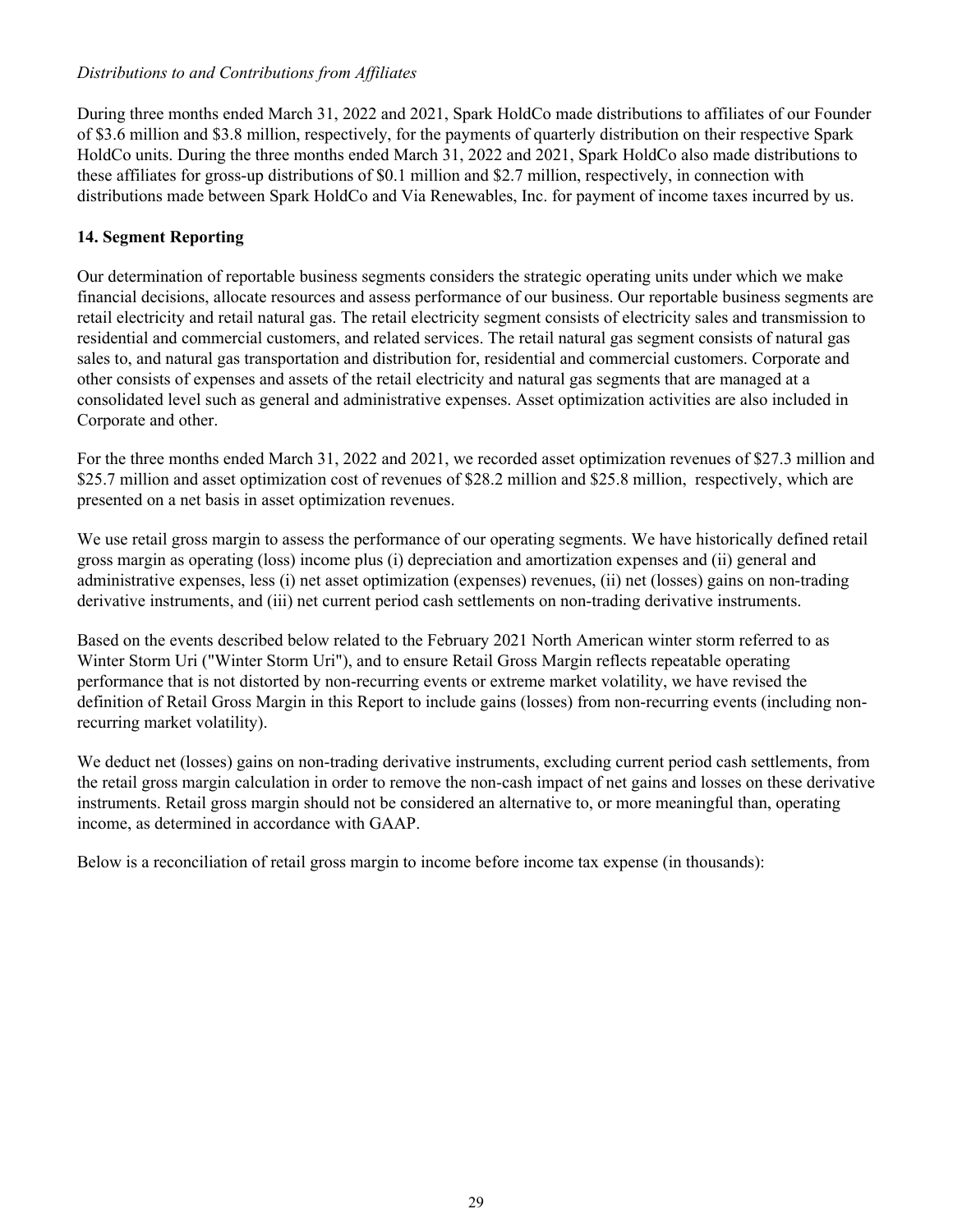|                                                                     | <b>Three Months Ended March 31,</b> |          |          |           |  |  |  |
|---------------------------------------------------------------------|-------------------------------------|----------|----------|-----------|--|--|--|
|                                                                     |                                     | 2022     |          | 2021      |  |  |  |
| <b>Reconciliation of Retail Gross Margin to income before taxes</b> |                                     |          |          |           |  |  |  |
| Income (loss) before income tax expense                             | \$                                  | 37,069   | \$       | (29,095)  |  |  |  |
| Interest and other income                                           |                                     | (48)     |          | (86)      |  |  |  |
| Interest expense                                                    |                                     | 1,307    |          | 1,311     |  |  |  |
| Operating income                                                    |                                     | 38,328   |          | (27, 870) |  |  |  |
| Depreciation and amortization                                       |                                     | 5,184    |          | 6,036     |  |  |  |
| General and administrative                                          |                                     | 14,935   |          | 12,671    |  |  |  |
| Less:                                                               |                                     |          |          |           |  |  |  |
| Net asset optimization expense                                      |                                     | (904)    |          | (140)     |  |  |  |
| Net, gain on non-trading derivative instruments                     |                                     | 43,916   |          | 7,054     |  |  |  |
| Net, Cash settlements on non-trading derivative instruments         |                                     | (13,320) |          | (1,189)   |  |  |  |
| Non-recurring event - Winter Storm Uri                              |                                     |          |          | (64,900)  |  |  |  |
| <b>Retail Gross Margin</b>                                          | \$                                  | 28,755   | <b>S</b> | 50,012    |  |  |  |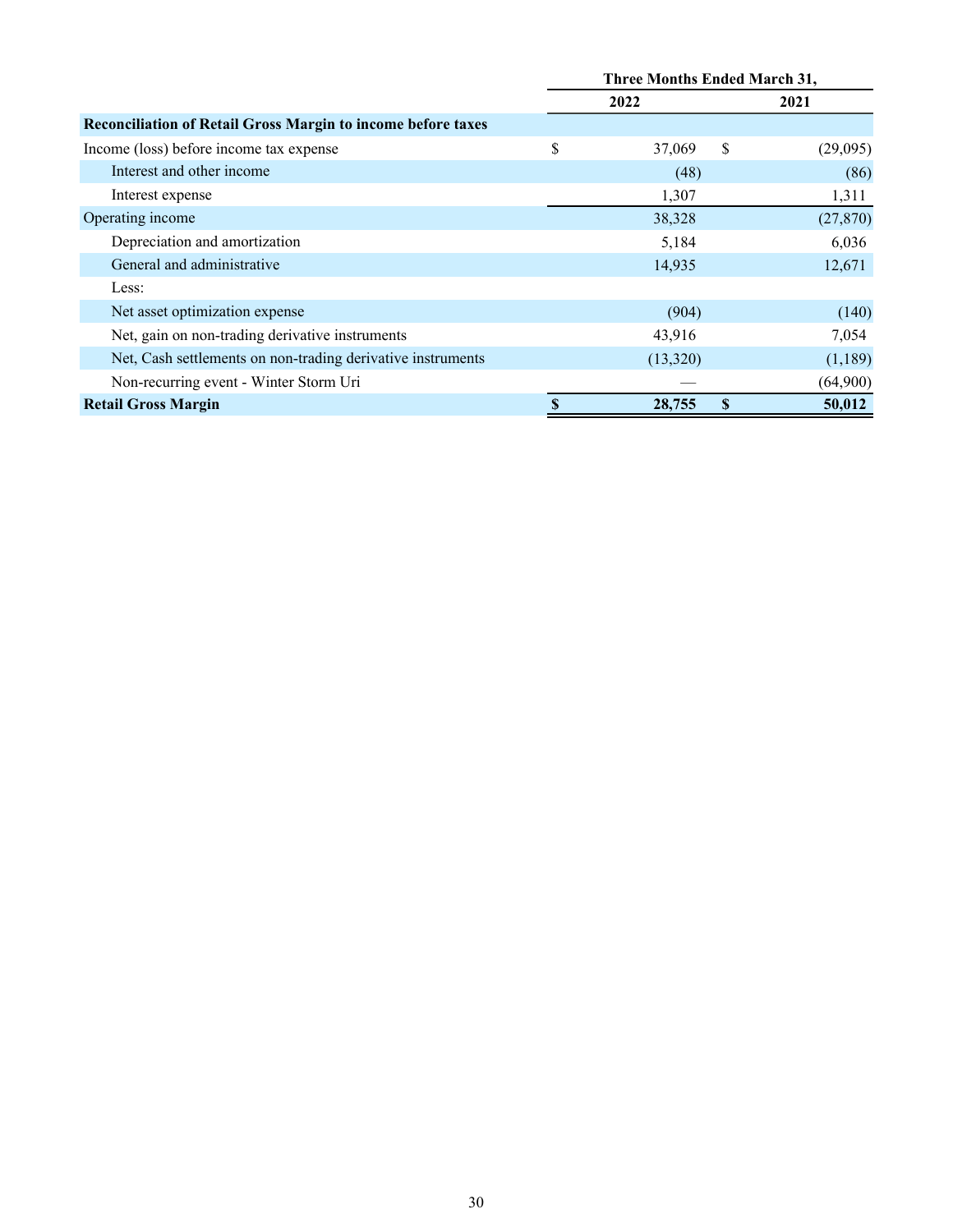Financial data for business segments are as follows (in thousands):

| <b>Three Months Ended March 31, 2022</b>                 |             |                           |              |                              |              |                        |               |                     |    |                     |
|----------------------------------------------------------|-------------|---------------------------|--------------|------------------------------|--------------|------------------------|---------------|---------------------|----|---------------------|
|                                                          |             | Retail<br>Electricity (a) |              | Retail<br><b>Natural Gas</b> |              | Corporate<br>and Other |               | <b>Eliminations</b> |    | <b>Consolidated</b> |
| <b>Total Revenues</b>                                    | \$          | 88,041                    | <sup>S</sup> | 40,017                       | <sup>S</sup> | $(904)$ \$             |               |                     | \$ | 127,154             |
| Retail cost of revenues                                  |             | 46,160                    |              | 22,547                       |              |                        |               |                     |    | 68,707              |
| Less:                                                    |             |                           |              |                              |              |                        |               |                     |    |                     |
| Net asset optimization expense                           |             |                           |              |                              |              | (904)                  |               |                     |    | (904)               |
| Net, gain on non-trading derivative<br>instruments       |             | 36,239                    |              | 7,677                        |              |                        |               |                     |    | 43,916              |
| Current period settlements on non-trading<br>derivatives |             | (11, 544)                 |              | (1,776)                      |              |                        |               |                     |    | (13,320)            |
| <b>Retail Gross Margin</b>                               | $\mathbf S$ | 17,186                    | S            | 11,569                       | <b>S</b>     |                        | <sup>\$</sup> |                     | S  | 28,755              |
| Total Assets at March 31, 2022                           | S           | 1,613,559                 | S            | 33,773                       | S            | 317,615                | S             | $(1,612,199)$ \$    |    | 352,748             |
| Goodwill at March 31, 2022                               | \$          | 117,813                   | S            | 2,530                        | S            |                        | S             |                     | S  | 120,343             |

(a) Retail Electricity includes related services.

| <b>Three Months Ended March 31, 2021</b>                 |    |                              |          |                              |               |                        |               |                     |             |                     |  |
|----------------------------------------------------------|----|------------------------------|----------|------------------------------|---------------|------------------------|---------------|---------------------|-------------|---------------------|--|
|                                                          |    | Retail<br><b>Electricity</b> |          | Retail<br><b>Natural Gas</b> |               | Corporate<br>and Other |               | <b>Eliminations</b> |             | <b>Consolidated</b> |  |
| Total revenues                                           | \$ | 78,755                       | \$       | 34,390                       | <sup>S</sup>  | $(140)$ \$             |               |                     | \$          | 113,005             |  |
| Retail cost of revenues                                  |    | 107,524                      |          | 14,644                       |               |                        |               |                     |             | 122,168             |  |
| Less:                                                    |    |                              |          |                              |               |                        |               |                     |             |                     |  |
| Net asset optimization expense                           |    |                              |          |                              |               | (140)                  |               |                     |             | (140)               |  |
| Net, gain on non-trading derivative<br>instruments       |    | 6,705                        |          | 349                          |               |                        |               |                     |             | 7,054               |  |
| Current period settlements on non-trading<br>derivatives |    | (1,188)                      |          | (1)                          |               |                        |               |                     |             | (1,189)             |  |
| Non-recurring event - Winter Storm Uri                   |    | (64,900)                     |          |                              |               |                        |               |                     |             | (64,900)            |  |
| <b>Retail Gross Margin</b>                               | \$ | 30,614                       | <b>S</b> | 19,398                       | <b>S</b>      |                        | -S            |                     | $\mathbf s$ | 50,012              |  |
| <b>Total Assets at December 31, 2021</b>                 | S  | 1,527,456                    | S        | 7,320                        | S             | 311,556                | S             | $(1,491,056)$ \$    |             | 355,276             |  |
| <b>Goodwill at December 31, 2021</b>                     | \$ | 117,813                      | S        | 2,530                        | $\mathbf{\$}$ |                        | <sup>\$</sup> |                     | S           | 120,343             |  |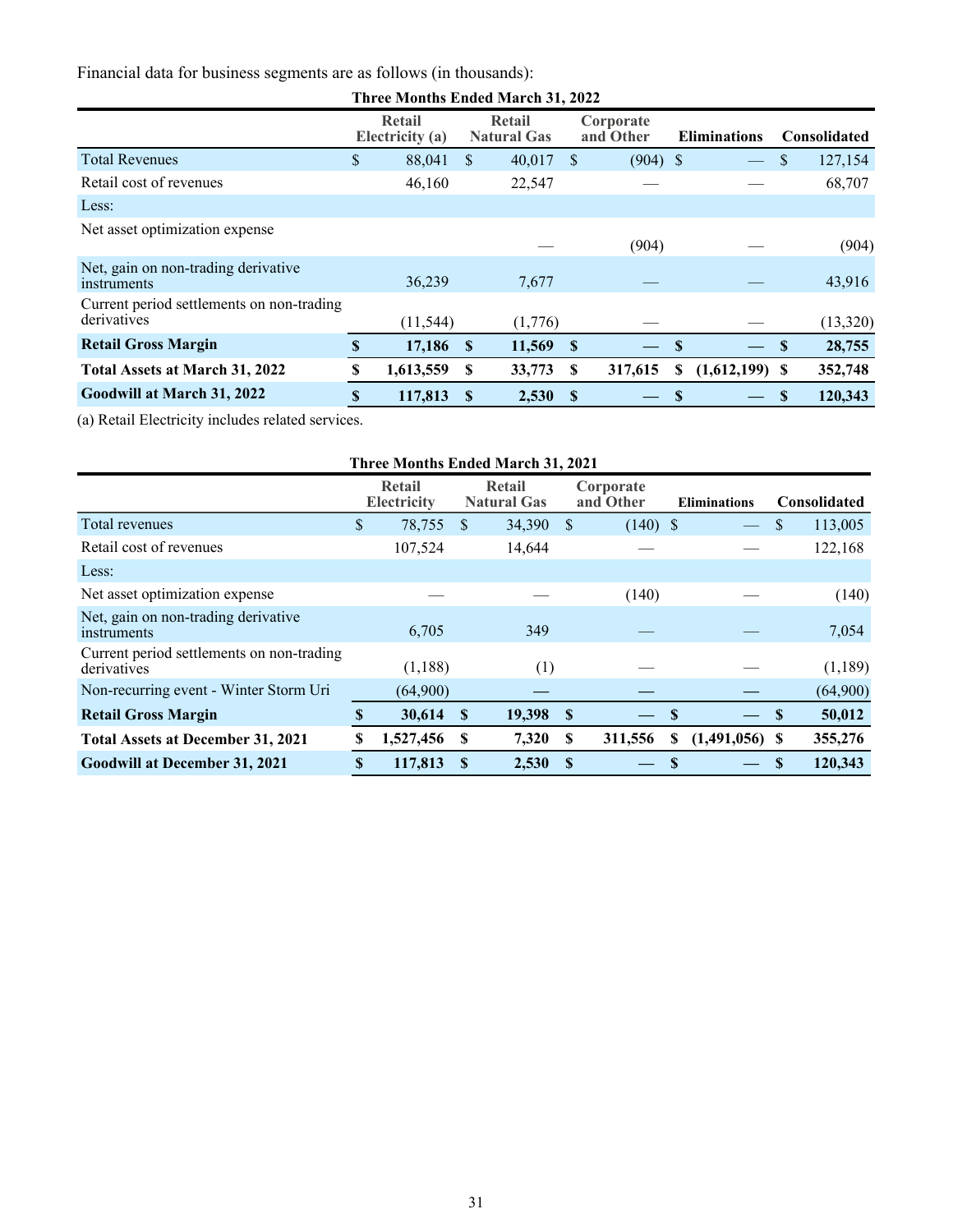#### **15. Customer Acquisitions**

#### *Acquisition of Customer Books*

In May 2021, we entered into a series of asset purchase agreements and agreed to acquire up to approximately 56,900 RCEs for a cash purchase price of up to a maximum of \$11.5 million. These customers began transferring in August 2021, and are located in our existing markets. As of March 31, 2022, a total of \$6.8 million was paid for approximately 45,000 RCEs (\$9.2 million for acquired customer contracts, net of \$2.4 million related holdbacks under the terms of the purchase agreement). In addition, approximately \$2.2 million was released back to us for a reduction in RCEs to be acquired.

As part of the acquisitions, we funded an escrow account, the balance of which is reflected as restricted cash in our consolidated balance sheet. As we acquire customers, we make payments to the sellers from the escrow account. As of March 31, 2022, the balance in the escrow account was \$2.4 million, and these funds are expected to be released to the sellers as acquired customers transfer from the sellers to the Company in accordance with the asset purchase agreement, and any unallocated balance will be returned to the Company once the acquisition is complete.

In July 2021, we entered into an agreement to acquire up to approximately 50,000 RCEs and derivatives related to the customer load under a five-year contingent fee structure based on gas volume billed and collected for the acquired customer contracts. These customers began transferring in the fourth quarter of 2021, and are located in our existing markets. Due to the contingent fee structure, the cost of the RCEs will be recognized when probable and reasonably estimable.

#### *Acquisition of Broker Books*

In January 2022, we entered into an asset purchase agreement and agreed to acquire the rights to broker contracts for approximately 1,000 customers for a cash price of \$0.4 million, which was paid upon execution of the contract.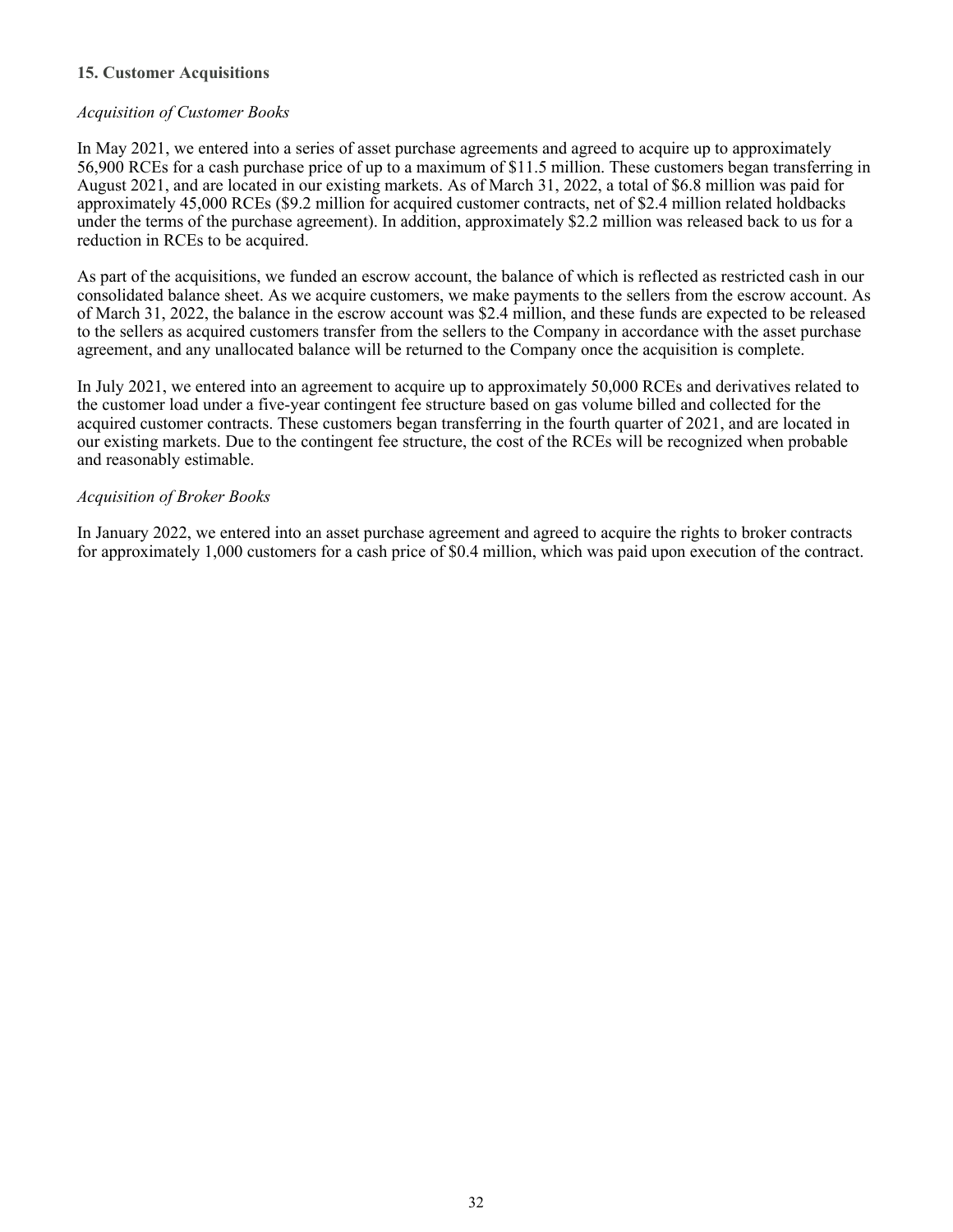### **16. Subsequent Events**

#### *Declaration of Dividends*

On April 21, 2022, we declared a quarterly dividend of \$0.18125 per share to holders of record of our Class A common stock on June 1, 2022, which will be paid on June 15, 2022.

On April 21, 2022, we also declared a quarterly cash dividend in the amount of \$0.476393 per share to holders of record of the Series A Preferred Stock on July 1, 2022. The dividend will be paid on July 15, 2022.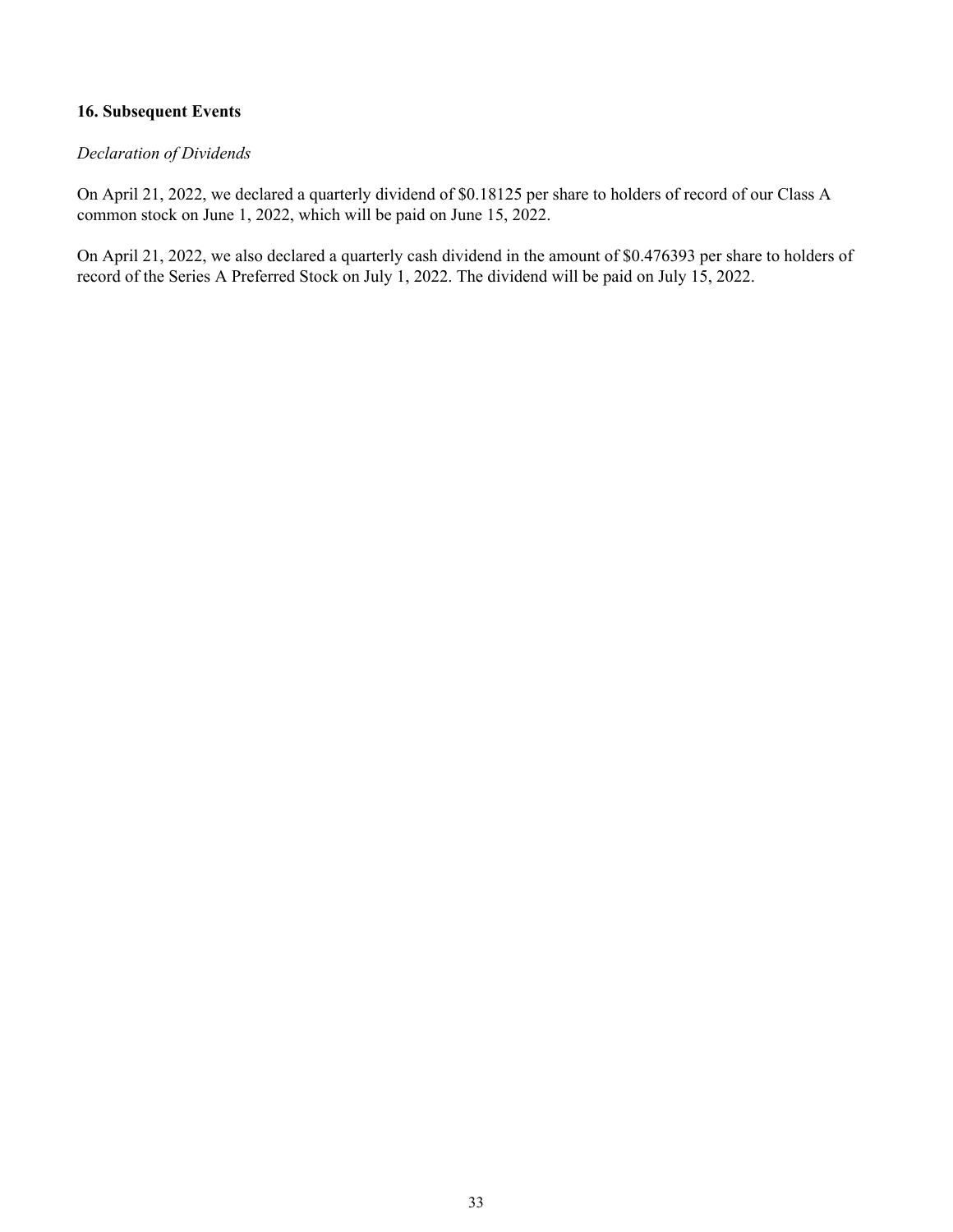### **ITEM 2. MANAGEMENT'S DISCUSSION AND ANALYSIS OF FINANCIAL CONDITION AND RESULTS OF OPERATIONS**

*The following discussion and analysis of our financial condition and results of operations should be read in conjunction with the unaudited condensed consolidated financial statements and the related notes thereto included elsewhere in this Report and the audited consolidated financial statements and notes thereto and management's discussion and analysis of financial condition and results of operations included in our 2021 Form 10-K filed with the Securities and Exchange Commission ("SEC") on March 3, 2022. Results of operations and cash flows for the three months ended March 31, 2022 are not necessarily indicative of results to be attained for any other period. See "Cautionary Note Regarding Forward-Looking Statements" and "Risk Factors."*

### **Overview**

We are an independent retail energy services company founded in 1999 that provides residential and commercial customers in competitive markets across the United States with an alternative choice for natural gas and electricity. We purchase our natural gas and electricity supply from a variety of wholesale providers and bill our customers monthly for the delivery of natural gas and electricity based on their consumption at either a fixed or variable price. Natural gas and electricity are then distributed to our customers by local regulated utility companies through their existing infrastructure. As of March 31, 2022, we operated in 101 utility service territories across 19 states and the District of Columbia.

Our business consists of two operating segments:

- *Retail Electricity Segment*. In this segment, we purchase electricity supply through physical and financial transactions with market counterparties and ISOs and supply electricity to residential and commercial consumers pursuant to fixed-price and variable-price contracts. For the three months ended March 31, 2022 and 2021, approximately 69% and 70%, respectively, of our retail revenues were derived from the sale of electricity.
- *• Retail Natural Gas Segment*. In this segment, we purchase natural gas supply through physical and financial transactions with market counterparties and supply natural gas to residential and commercial consumers pursuant to fixed-price and variable-price contracts. For the three months ended March 31, 2022 and 2021, approximately 31% and 30%, respectively, of our retail revenues were derived from the sale of natural gas.

### **Recent Developments**

In January 2022, we entered into an asset purchase agreement and agreed to acquire the rights to broker contracts for approximately 1,000 customers for a cash price of \$0.4 million, which was paid upon execution of the contract.

#### **Residential Customer Equivalents**

We measure our number of customers using residential customer equivalents ("RCEs"). The following table shows our RCEs by segment during the three months ended March 31, 2022:

| <i>(In thousands)</i> | December 31,<br>2021 | <b>Additions</b> | <b>Attrition</b> | <b>March 31, 2022</b> | % Increase<br>(Decrease) |
|-----------------------|----------------------|------------------|------------------|-----------------------|--------------------------|
| Retail Electricity    | 298                  |                  | 37               | 275                   | $(8)\%$                  |
| Retail Natural Gas    | 10                   |                  |                  | 112                   | 2%                       |
| <b>Total Retail</b>   | 408                  | 23               | 44               | 387                   | $(5)\%$                  |

#### **RCEs:**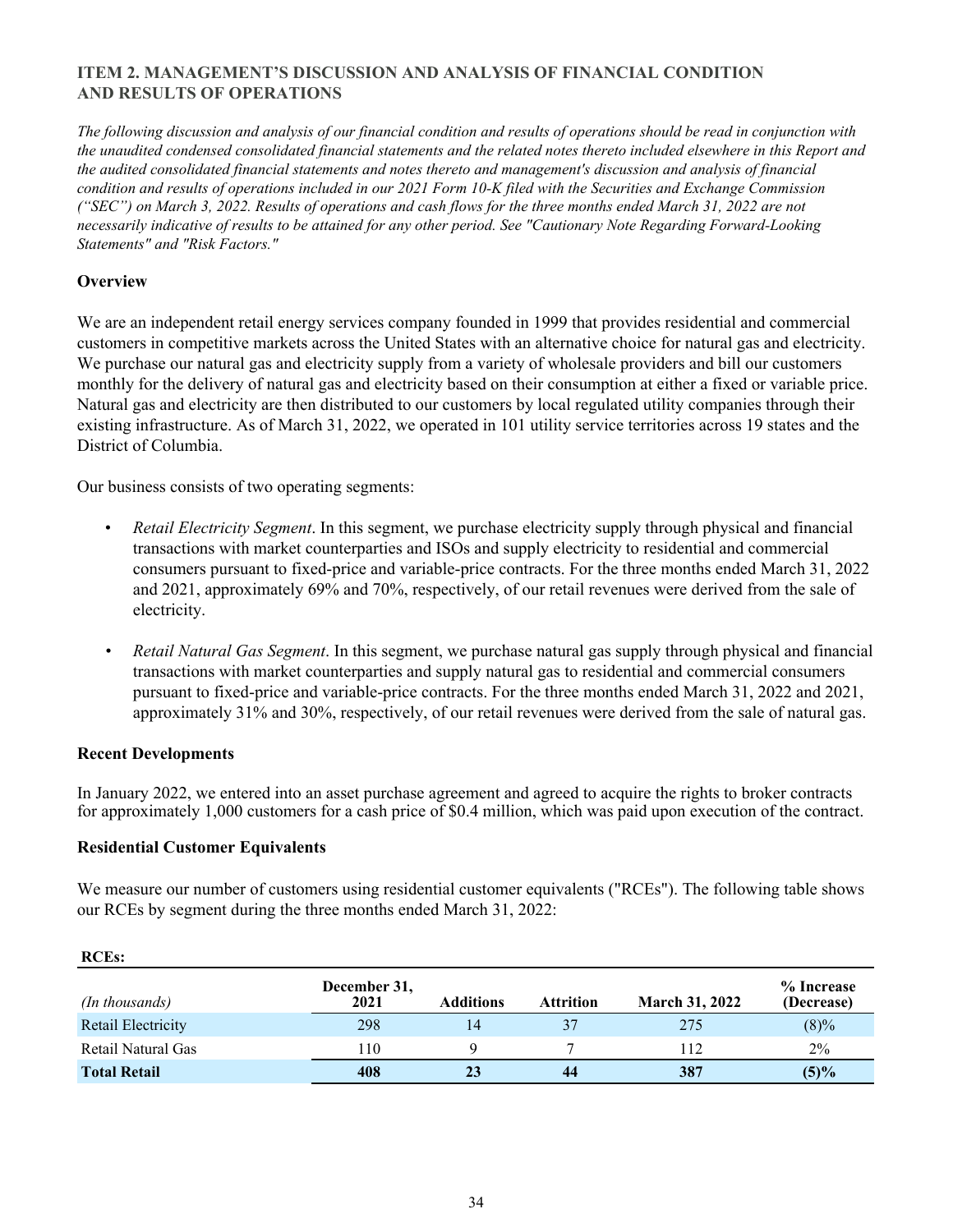The following table details our count of RCEs by geographical location as of March 31, 2022:

| (In thousands) | Electricity |      | % of Total Natural Gas | % of Total | Total | % of Total |
|----------------|-------------|------|------------------------|------------|-------|------------|
| New England    | 80          | 30%  | 13                     | 12%        | 93    | 24%        |
| Mid-Atlantic   | 100         | 36%  | 61                     | 54%        | 161   | 42%        |
| Midwest        | 25          | 9%   | 21                     | 18%        | 46    | 12%        |
| Southwest      | 70          | 25%  | 17                     | 16%        | 87    | 22%        |
| <b>Total</b>   | 275         | 100% | 112                    | 100%       | 387   | 100%       |

#### **RCEs by Geographic Location:**

The geographical locations noted above include the following states:

- New England Connecticut, Maine, Massachusetts and New Hampshire;
- Mid-Atlantic Delaware, Maryland (including the District of Columbia), New Jersey, New York and Pennsylvania;
- Midwest Illinois, Indiana, Michigan and Ohio; and
- Southwest Arizona, California, Colorado, Florida, Nevada and Texas.

Across our market areas, we have operated under a number of different retail brands. We currently operate under six retail brands.

#### **Drivers of Our Business**

The success of our business and our profitability are impacted by a number of drivers, the most significant of which are discussed below.

#### *Customer Growth*

Customer growth is a key driver of our operations. Our ability to acquire customers organically or by acquisition is important to our success as we experience ongoing customer attrition. Our customer growth strategy includes growing organically through traditional sales channels complemented by customer portfolio and business acquisitions.

Our organic sales strategies are designed to offer competitive pricing, price certainty, and/or green product offerings to residential and commercial customers. We manage growth on a market-by-market basis by developing price curves in each of the markets we serve and comparing the market prices to the price offered by the local regulated utility. We then determine if there is an opportunity in a particular market based on our ability to create a competitive product on economic terms that provides customer value and satisfies our profitability objectives. We develop marketing campaigns using a combination of sales channels. Our marketing team continuously evaluates the effectiveness of each customer acquisition channel and makes adjustments in order to achieve desired targets.

During the three months ended March 31, 2022, we added approximately 23,000 RCEs primarily through our various organic sales channels. We expect to acquire customers organically in future periods but it will be slower in the near term, however we expect this number to increase on a monthly basis.

During the three months ended March 31, 2022, we did not add any RCEs as a result of asset purchase agreements. Our ability to realize returns from acquisitions that are acceptable to us is dependent on our ability to successfully identify, negotiate, finance and integrate acquisitions. We will continue to evaluate potential acquisitions during the remainder of 2022.

*Customer Acquisition Costs*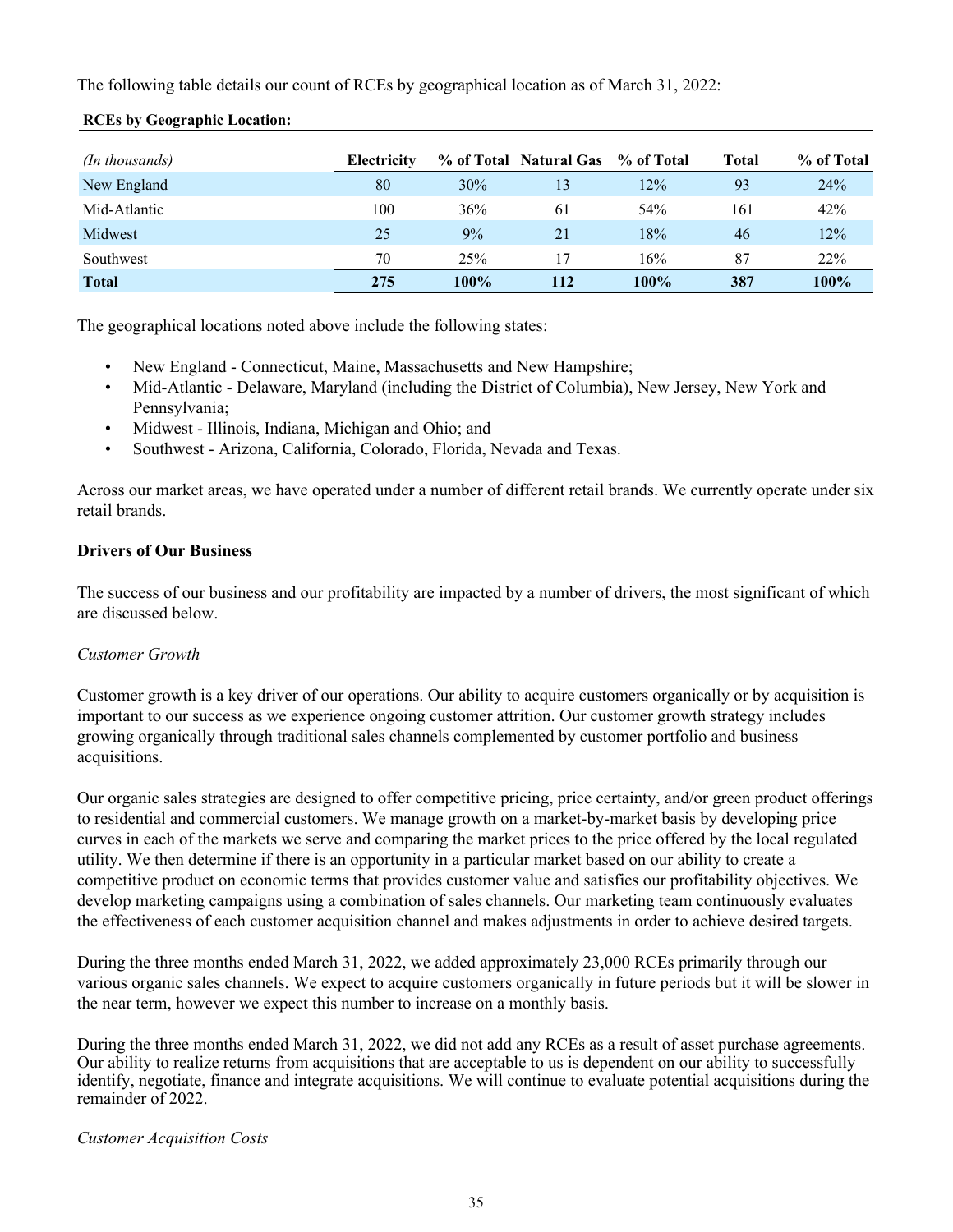Managing customer acquisition costs is a key component of our profitability. Customer acquisition costs are those costs related to obtaining customers organically and do not include the cost of acquiring customers through acquisitions, which are recorded as customer relationships.

We strive to maintain a disciplined approach to recovery of our customer acquisition costs within a 12-month period. We capitalize and amortize our customer acquisition costs over a two-year period, which is based on our estimate of the expected average length of a customer relationship. We factor in the recovery of customer acquisition costs in determining which markets we enter and the pricing of our products in those markets. Accordingly, our results are significantly influenced by our customer acquisition costs. Changes in customer acquisition costs from period to period reflect our focus on growing organically versus growth through acquisitions. We are currently focused on growing through organic sales channels; however, we continue to evaluate opportunities to acquire customers through acquisitions and pursue such acquisitions when it makes sense economically or strategically.

### *Customer Attrition*

Customer attrition occurs primarily as a result of: (i) customer initiated switches; (ii) residential moves; (iii) disconnection resulting from customer payment defaults; and (iv) proactive non-renewal of contracts. Average monthly customer attrition for the three months ended March 31, 2022 and 2021 was 3.7% and 4.2%, respectively.

Our customer attrition was slightly lower than the prior year because of our pro-active non-renewal of some of the larger C&I customers in the prior year, which did not re-occur in 2022. Although customer attrition was slightly lower during the first quarter of 2022, we are unable to predict the ultimate impact on overall customer attrition over the remainder of the year, at this time.

### *Customer Credit Risk*

Our bad debt expense for the three months ended March 31, 2022 and 2021 was 2.0% and (0.9)% respectively, for non-purchase of receivable market ("non-POR") revenues. An increased focus on collection efforts, timely billing and credit monitoring for new enrollments in non-POR markets beginning in late 2020 have led to an improvement in the bad debt expense over the past several months, including the three months ended March 31, 2022. We have also been able to collect on debts that were previously written off, which has further reduced our bad debt expense during the three months ended March 31, 2022.

### *Weather Conditions*

Weather conditions directly influence the demand for natural gas and electricity and affect the prices of energy commodities. Our hedging strategy is based on forecasted customer energy usage, which can vary substantially as a result of weather patterns deviating from historical norms. We are particularly sensitive to this variability in our residential customer segment where energy usage is highly sensitive to weather conditions that impact heating and cooling demand.

Our risk management policies direct that we hedge substantially all of our forecasted demand, which is typically hedged to long-term normal weather patterns. We also attempt to add additional protection through hedging from time to time to protect us from potential volatility in markets where we have historically experienced higher exposure to extreme weather conditions. Because we attempt to match commodity purchases to anticipated demand, unanticipated changes in weather patterns can have a significant impact on our operating results and cash flows from period to period.

#### *Winter Storm Uri*

During the first quarter of 2021, the U.S. experienced Winter Storm Uri, an unprecedented storm bringing extreme cold temperatures to the central U.S., including Texas. As a result of increased power demand for customers across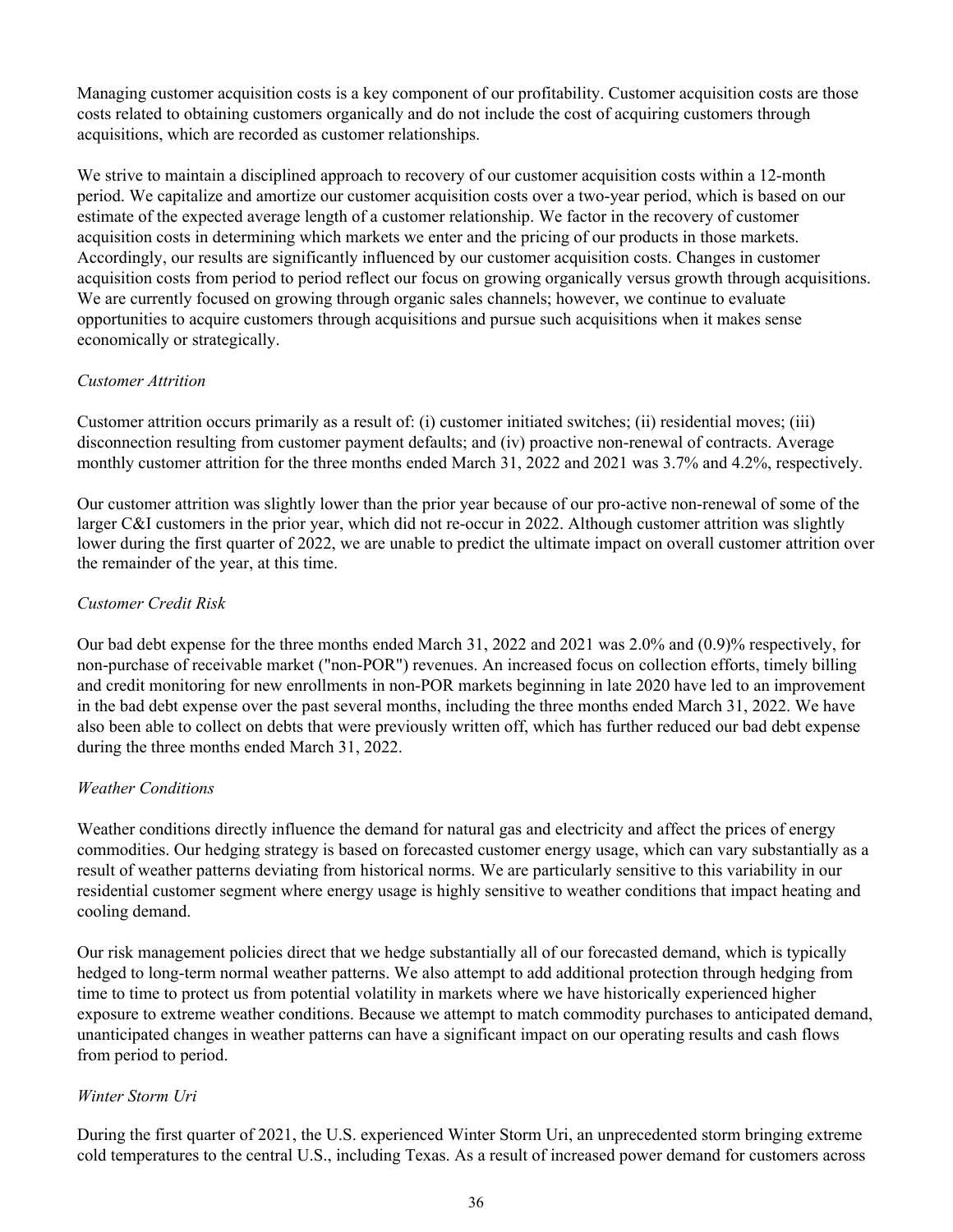the state of Texas and power generation disruptions during the weather event, power and ancillary costs in the ERCOT service area reached or exceeded maximum allowed clearing prices. For the three months ended March 31, 2021, we recorded a net loss of approximately \$64.4 million as a direct result of Winter Storm Uri. Although our hedge position was 120% of our forecasted demand in Texas for the month of February, we were still required to purchase power at unprecedented prices for an extended period of time during the storm. These price caps imposed by ERCOT for the duration of the storm and beyond have never been experienced in any deregulated market in which we serve. The policies imposed on the electricity markets by ERCOT related to pricing resulted in overall negative impact on our electricity unit margin for 2021.

#### *Asset Optimization*

Our asset optimization opportunities primarily arise during the winter heating season when demand for natural gas is typically at its highest. Given the opportunistic nature of these activities and because we account for these activities using the mark to market method of accounting, we experience variability in our earnings from our asset optimization activities from year to year.

Net asset optimization resulted in a loss of \$0.9 million and \$0.1 million for the three months ended March 31, 2022 and 2021, respectively.

#### **Non-GAAP Performance Measures**

We use the Non-GAAP performance measures of Adjusted EBITDA and Retail Gross Margin to evaluate and measure our operating results as follows:

|                                    |           | Three Months Ended March 31, |
|------------------------------------|-----------|------------------------------|
| (in thousands)                     | 2022      | 2021                         |
| Adjusted EBITDA <sup>(1)</sup>     | 10.788 \$ | 32.667                       |
| Retail Gross Margin <sup>(2)</sup> | 28,755 \$ | 50,012                       |

(1) Adjusted EBITDA for the three months ended March 31, 2021 includes a \$60.0 million add back related to Winter Storm Uri. (2) Retail Gross Margin for the three months ended March 31, 2021 includes a \$64.9 million add back related to Winter Storm Uri. See discussion below.

*Adjusted EBITDA*. We define "Adjusted EBITDA" as EBITDA less (i) customer acquisition costs incurred in the current period, plus or minus (ii) net (loss) gain on derivative instruments, and (iii) net current period cash settlements on derivative instruments, plus (iv) non-cash compensation expense, and (v) other non-cash and nonrecurring operating items. EBITDA is defined as net income (loss) before the provision for income taxes, interest expense and depreciation and amortization. This conforms to the calculation of Adjusted EBITDA in our Senior Credit Facility.

We deduct all current period customer acquisition costs (representing spending for organic customer acquisitions) in the Adjusted EBITDA calculation because such costs reflect a cash outlay in the period in which they are incurred, even though we capitalize and amortize such costs over two years. We do not deduct the cost of customer acquisitions through acquisitions of businesses or portfolios of customers in calculating Adjusted EBITDA.

We deduct our net gains (losses) on derivative instruments, excluding current period cash settlements, from the Adjusted EBITDA calculation in order to remove the non-cash impact of net gains and losses on these instruments. We also deduct non-cash compensation expense that results from the issuance of restricted stock units under our long-term incentive plan due to the non-cash nature of the expense.

We adjust from time to time other non-cash or unusual and/or infrequent charges due to either their non-cash nature or their infrequency. We have historically included the financial impact of weather variability in the calculation of Adjusted EBITDA. We will continue this historical approach, but during the first quarter of 2021 we incurred a net pre-tax financial loss of \$64.9 million due to Winter Storm Uri, as described above. This loss was incurred due to uncharacteristic extended sub-freezing temperatures across Texas combined with the impact of the pricing caps ordered by ERCOT. We believe this event is unusual, infrequent, and non-recurring in nature.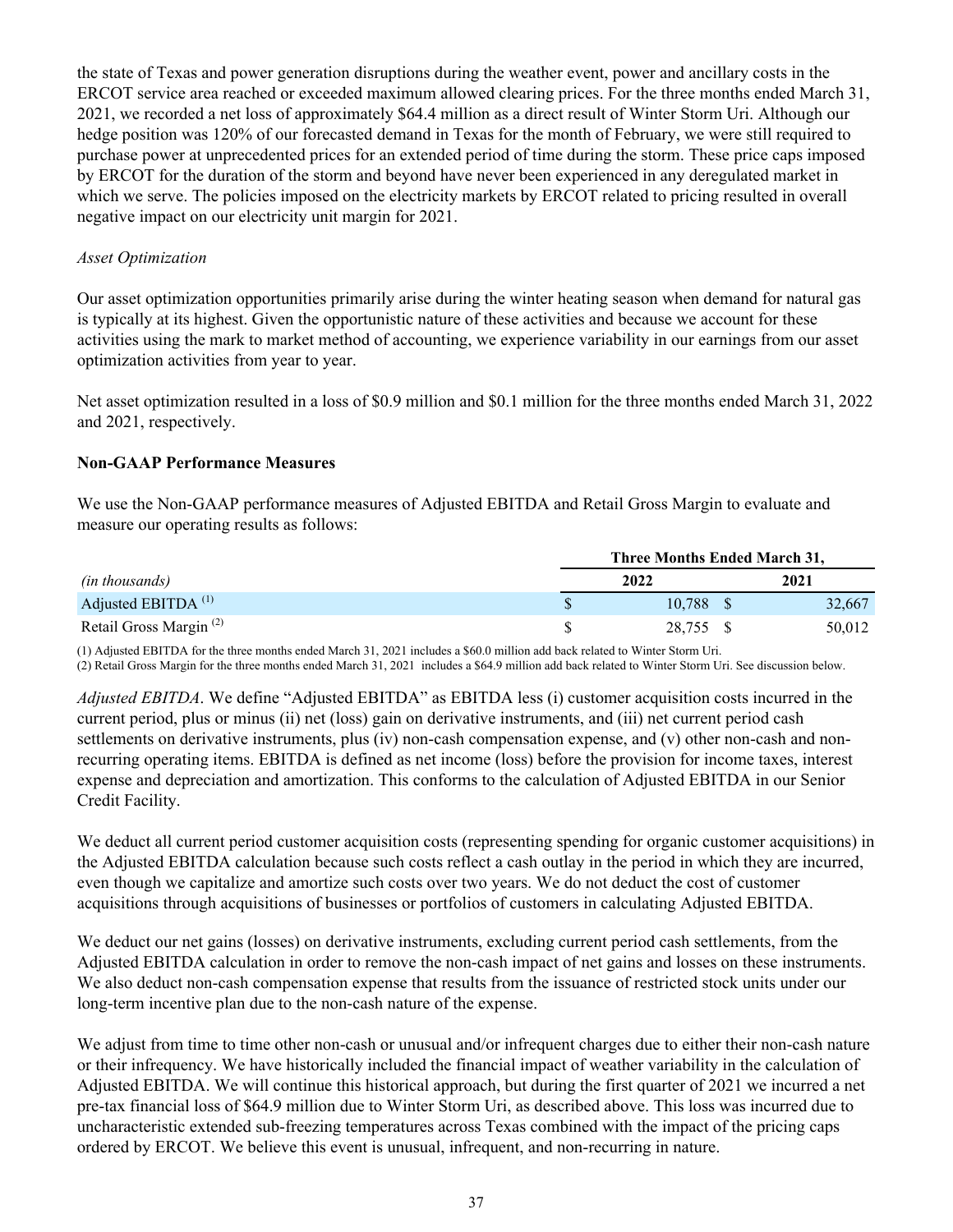Our lenders under our Senior Credit Facility allowed \$60.0 million of the \$64.9 million pre-tax storm loss incurred in the first quarter of 2021 to be added back as a non-recurring item in the calculation of Adjusted EBITDA for our Debt Covenant Calculations. As our Senior Credit Facility is considered a material agreement and Adjusted EBITDA is a key component of our material covenants, we consider our covenant compliance to be material to the understanding of our financial condition and/or liquidity.

We believe that the presentation of Adjusted EBITDA provides information useful to investors in assessing our performance and results of operations and that Adjusted EBITDA is also useful for an understanding of our financial condition and/or liquidity due to its use in covenants in our Senior Credit Facility. Adjusted EBITDA is a supplemental financial measure that management and external users of our consolidated financial statements, such as industry analysts, investors, commercial banks and rating agencies, use to assess the following:

- our operating performance as compared to other publicly traded companies in the retail energy industry, without regard to financing methods, capital structure, historical cost basis and specific items not reflective of ongoing operations;
- the ability of our assets to generate earnings sufficient to support our proposed cash dividends;
- our ability to fund capital expenditures (including customer acquisition costs) and incur and service debt; and
- our compliance with financial debt covenants. (Refer to Note 9 "Debt" to Part I, Item 1 of this Report for discussion of the material terms of our Senior Credit Facility, including the covenant requirements for our Minimum Fixed Charge Coverage Ratio, Maximum Total Leverage Ratio, and Maximum Senior Secured Leverage Ratio.)

The GAAP measures most directly comparable to Adjusted EBITDA are net income (loss) and net cash provided by (used in) operating activities. The following table presents a reconciliation of Adjusted EBITDA to these GAAP measures for each of the periods indicated.

|                                                         | <b>Three Months Ended March 31,</b> |           |              |           |  |  |  |
|---------------------------------------------------------|-------------------------------------|-----------|--------------|-----------|--|--|--|
| (in thousands)                                          |                                     | 2022      |              | 2021      |  |  |  |
| Reconciliation of Adjusted EBITDA to net income (loss): |                                     |           |              |           |  |  |  |
| Net income (loss)                                       | \$                                  | 31,025    | <sup>S</sup> | (27, 560) |  |  |  |
| Depreciation and amortization                           |                                     | 5,184     |              | 6,036     |  |  |  |
| Interest expense                                        |                                     | 1,307     |              | 1,311     |  |  |  |
| Income tax expense (benefit)                            |                                     | 6,044     |              | (1, 535)  |  |  |  |
| <b>EBITDA</b>                                           |                                     | 43,560    |              | (21, 748) |  |  |  |
| Less:                                                   |                                     |           |              |           |  |  |  |
| Net, gain on derivative instruments                     |                                     | 45,063    |              | 7,024     |  |  |  |
| Net cash settlements on derivative instruments          |                                     | (13, 136) |              | (1,185)   |  |  |  |
| Customer acquisition costs                              |                                     | 1,196     |              | 213       |  |  |  |
| Plus:                                                   |                                     |           |              |           |  |  |  |
| Non-cash compensation expense                           |                                     | 351       |              | 467       |  |  |  |
| Non-recurring event - Winter Storm Uri                  |                                     |           |              | 60,000    |  |  |  |
| <b>Adjusted EBITDA</b>                                  | \$                                  | 10,788    | -S           | 32,667    |  |  |  |

The following table presents a reconciliation of Adjusted EBITDA to net cash provided by operating activities for each of the periods indicated.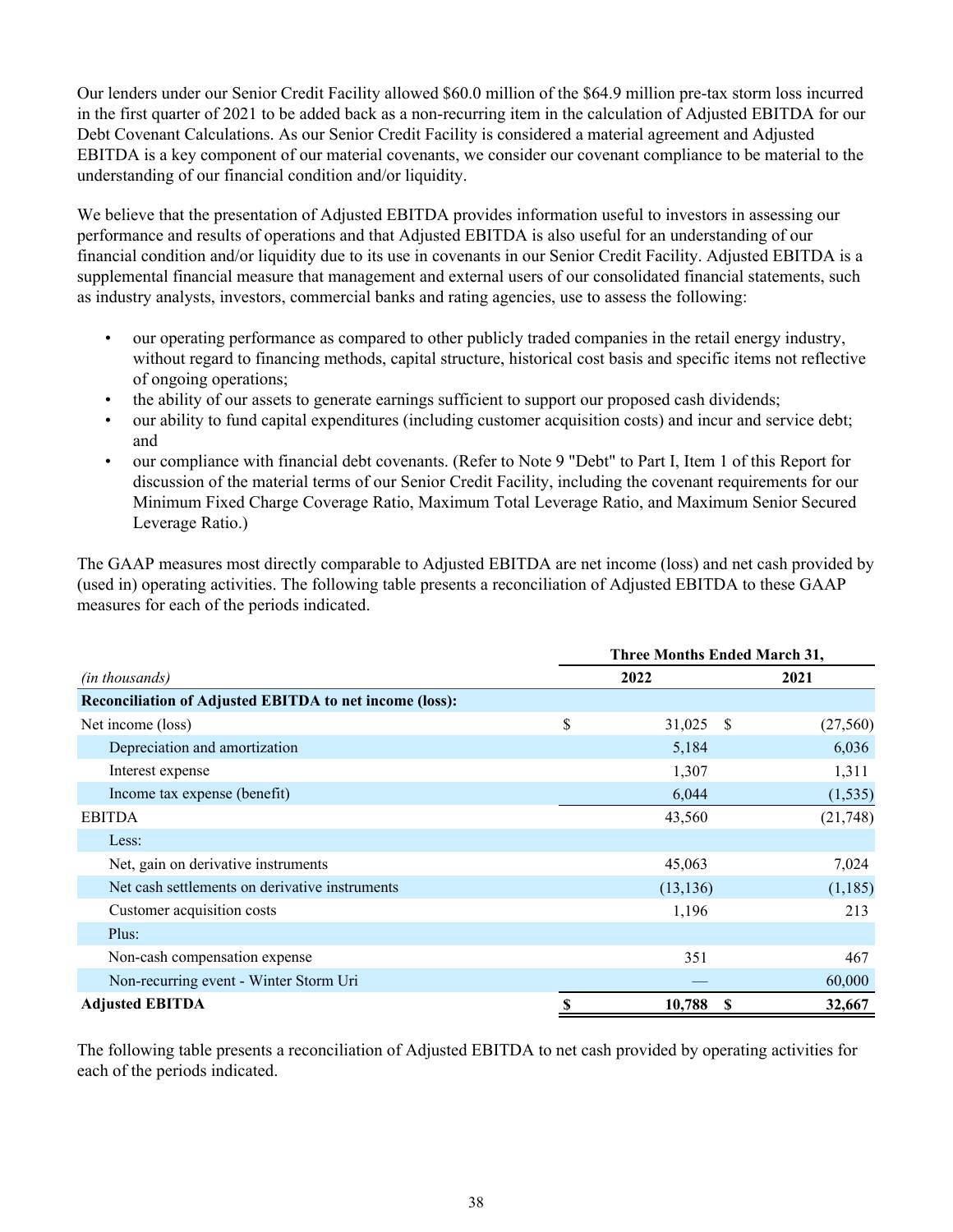|                                                                                              |               | <b>Three Months Ended March 31,</b> |           |  |  |
|----------------------------------------------------------------------------------------------|---------------|-------------------------------------|-----------|--|--|
| <i>(in thousands)</i>                                                                        |               | 2022                                | 2021      |  |  |
| Reconciliation of Adjusted EBITDA to net cash provided by (used in)<br>operating activities: |               |                                     |           |  |  |
| Net cash provided by (used in) operating activities                                          | $\mathsf{\$}$ | 4,583<br><sup>S</sup>               | (23, 632) |  |  |
| Amortization of deferred financing costs                                                     |               | (245)                               | (259)     |  |  |
| Bad debt expense                                                                             |               | (1,024)                             | 247       |  |  |
| Interest expense                                                                             |               | 1,307                               | 1,311     |  |  |
| Income tax expense (benefit)                                                                 |               | 6,044                               | (1, 535)  |  |  |
| Non-recurring event - Winter Storm Uri                                                       |               |                                     | 60,000    |  |  |
| Changes in operating working capital                                                         |               |                                     |           |  |  |
| Accounts receivable, prepaids, current assets                                                |               | 555                                 | (11,703)  |  |  |
| Inventory                                                                                    |               | (1,874)                             | (1,365)   |  |  |
| Accounts payable and accrued liabilities                                                     |               | 5,577                               | 4,798     |  |  |
| Other                                                                                        |               | (4,135)                             | 4,805     |  |  |
| <b>Adjusted EBITDA</b>                                                                       |               | 10,788<br>- \$                      | 32,667    |  |  |
| <b>Cash Flow Data:</b>                                                                       |               |                                     |           |  |  |
| Net cash provided by (used in) operating activities                                          | $\mathsf{\$}$ | 4,583<br>- \$                       | (23, 632) |  |  |
| Net cash used in investing activities                                                        | \$            | $(3,598)$ \$                        | (520)     |  |  |
| Net cash (used in) provided by financing activities                                          | \$            | $(22,525)$ \$                       | 33,959    |  |  |

*Retail Gross Margin.* We define retail gross margin as operating income (loss) plus (i) depreciation and amortization expenses and (ii) general and administrative expenses, less (iii) net asset optimization revenues (expenses), (iv) net gains (losses) on non-trading derivative instruments, (v) net current period cash settlements on non-trading derivative instruments and (vi) gains (losses) from non-recurring events (including non-recurring market volatility. Retail gross margin is included as a supplemental disclosure because it is a primary performance measure used by our management to determine the performance of our retail natural gas and electricity segments as a result of recurring operations. As an indicator of our retail energy business's operating performance, retail gross margin should not be considered an alternative to, or more meaningful than, operating income (loss), its most directly comparable financial measure calculated and presented in accordance with GAAP.

We believe retail gross margin provides information useful to investors as an indicator of our retail energy business's operating performance.

We have historically included the financial impact of weather variability in the calculation of Retail Gross Margin. We will continue this historical approach, but during the first quarter of 2021 we added back the \$64.9 million net financial loss incurred related to Winter Storm Uri, as described above, in the calculation of Retail Gross Margin because the extremity of the Texas storm combined with the impact of unprecedented pricing mechanisms ordered by ERCOT is considered unusual, infrequent, and non-recurring in nature.

The GAAP measure most directly comparable to Retail Gross Margin is operating income (loss). The following table presents a reconciliation of Retail Gross Margin to operating income (loss) for each of the periods indicated.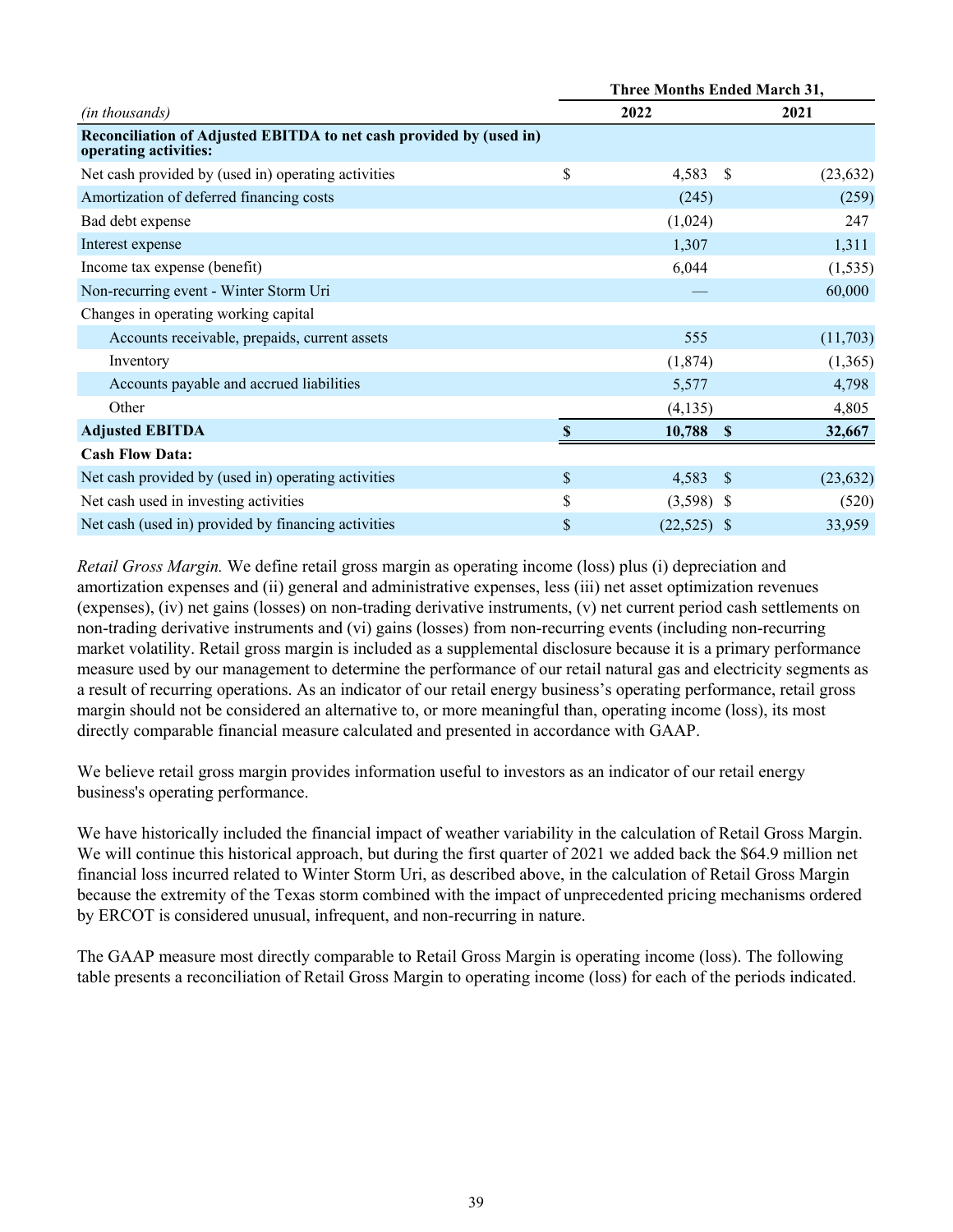|                                                                          |    | <b>Three Months Ended March 31,</b> |      |           |  |
|--------------------------------------------------------------------------|----|-------------------------------------|------|-----------|--|
| (in thousands)                                                           |    | 2022                                |      | 2021      |  |
| <b>Reconciliation of Retail Gross Margin to Operating income (loss):</b> |    |                                     |      |           |  |
| Operating income (loss)                                                  | \$ | 38,328 \$                           |      | (27, 870) |  |
| Plus:                                                                    |    |                                     |      |           |  |
| Depreciation and amortization                                            |    | 5,184                               |      | 6,036     |  |
| General and administrative expense                                       |    | 14,935                              |      | 12,671    |  |
| Less:                                                                    |    |                                     |      |           |  |
| Net asset optimization expense                                           |    | (904)                               |      | (140)     |  |
| Gain on non-trading derivative instruments                               |    | 43,916                              |      | 7,054     |  |
| Cash settlements on non-trading derivative instruments                   |    | (13,320)                            |      | (1,189)   |  |
| Non-recurring event - Winter Storm Uri                                   |    |                                     |      | (64,900)  |  |
| <b>Retail Gross Margin</b>                                               |    | 28,755                              | - \$ | 50,012    |  |
| Retail Gross Margin - Retail Electricity Segment <sup>(1)</sup>          | S  | 17,186 \$                           |      | 30,614    |  |
| Retail Gross Margin - Retail Natural Gas Segment                         | \$ | 11,569                              |      | 19,398    |  |

(1) Retail Gross Margin - Retail Electricity Segment for the three months ended March 31, 2021 includes a \$64.9 million add back related to Winter Storm Uri.

Our non-GAAP financial measures of Adjusted EBITDA and Retail Gross Margin should not be considered as alternatives to net income (loss), net cash provided by (used in) operating activities, or operating income (loss). Adjusted EBITDA and Retail Gross Margin are not presentations made in accordance with GAAP and have limitations as analytical tools. You should not consider Adjusted EBITDA or Retail Gross Margin in isolation or as a substitute for analysis of our results as reported under GAAP. Because Adjusted EBITDA and Retail Gross Margin exclude some, but not all, items that affect net income (loss), net cash provided by operating activities, and operating income (loss), and are defined differently by different companies in our industry, our definition of Adjusted EBITDA and Retail Gross Margin may not be comparable to similarly titled measures of other companies.

Management compensates for the limitations of Adjusted EBITDA and Retail Gross Margin as analytical tools by reviewing the comparable GAAP measures, understanding the differences between the measures and incorporating these data points into management's decision-making process.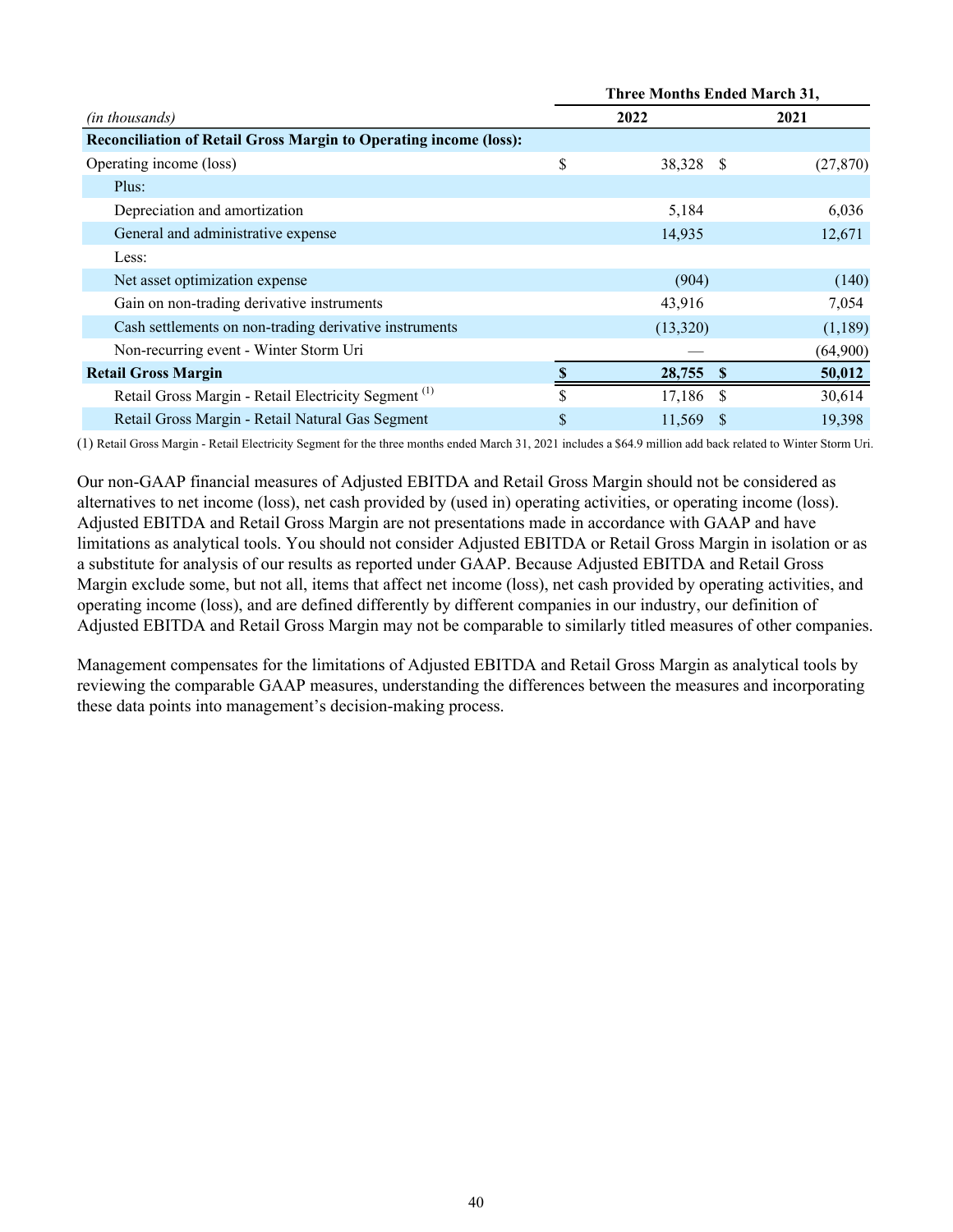#### **Consolidated Results of Operations**

*Three Months Ended March 31, 2022 Compared to Three Months Ended March 31, 2021*

| (In Thousands)                          | <b>Three Months Ended March 31,</b> |          |               |           |
|-----------------------------------------|-------------------------------------|----------|---------------|-----------|
|                                         |                                     | 2022     |               | 2021      |
| Revenues:                               |                                     |          |               |           |
| Retail revenues                         | \$                                  | 128,058  | \$            | 113,145   |
| Net asset optimization expense          |                                     | (904)    |               | (140)     |
| <b>Total Revenues</b>                   |                                     | 127,154  |               | 113,005   |
| <b>Operating Expenses:</b>              |                                     |          |               |           |
| Retail cost of revenues                 |                                     | 68,707   |               | 122,168   |
| General and administrative expense      |                                     | 14,935   |               | 12,671    |
| Depreciation and amortization           |                                     | 5,184    |               | 6,036     |
| <b>Total Operating Expenses</b>         |                                     | 88,826   |               | 140,875   |
| Operating income (loss)                 |                                     | 38,328   |               | (27, 870) |
| Other (expense)/income:                 |                                     |          |               |           |
| Interest expense                        |                                     | (1,307)  |               | (1,311)   |
| Interest and other income               |                                     | 48       |               | 86        |
| Total other expense                     |                                     | (1,259)  |               | (1,225)   |
| Income (loss) before income tax expense |                                     | 37,069   |               | (29,095)  |
| Income tax expense (benefit)            |                                     | 6,044    |               | (1, 535)  |
| Net income (loss)                       |                                     | 31,025   | \$            | (27, 560) |
| Other Performance Metrics:              |                                     |          |               |           |
| Adjusted EBITDA <sup>(1)(2)</sup>       | $\mathsf{\$}$                       | 10,788   | \$            | 32,667    |
| Retail Gross Margin <sup>(1)(3)</sup>   | \$                                  | 28,755   | \$            | 50,012    |
| <b>Customer Acquisition Costs</b>       | \$                                  | 1,196    | $\mathsf{\$}$ | 213       |
| <b>Average Monthly RCE Attrition</b>    |                                     | $3.7 \%$ |               | 4.2 $%$   |

(1) Adjusted EBITDA and Retail Gross Margin are non-GAAP financial measures. See " — Non-GAAP Performance Measures" for a reconciliation of Adjusted EBITDA and Retail Gross Margin to their most directly comparable GAAP financial measures.

(2) Adjusted EBITDA for the three months ended March 31, 2021 includes a \$60.0 million add back related to Winter Storm Uri.

(3) Retail Gross Margin for the three months ended March 31, 2021 includes a \$64.9 million add back related to Winter Storm Uri.

*Total Revenues.* Total revenues for the three months ended March 31, 2022 were approximately \$127.2 million, an increase of approximately \$14.2 million, or 13%, from approximately \$113.0 million for the three months ended March 31, 2021, as indicated in the table below (in millions). This increase was primarily due to an increase in electricity and natural gas volumes as a result of a larger customer book in the first quarter of 2022 as compared to the first quarter of 2021.

| Change in electricity volumes sold                              | 79    |
|-----------------------------------------------------------------|-------|
| Change in natural gas volumes sold                              | 7.4   |
| Change in electricity unit revenue per MWh                      | 2.3   |
| Change in electricity unit revenue per MMBtu - Winter Storm Uri | (0.9) |
| Change in natural gas unit revenue per MMBtu                    | (1.8) |
| Change in net asset optimization revenue                        | (0.7) |
| Change in total revenues                                        | 14.2  |

*Retail Cost of Revenues*. Total retail cost of revenues for the three months ended March 31, 2022 was approximately \$68.7 million, a decrease of approximately \$53.5 million, or 44%, from approximately \$122.2 million for the three months ended March 31, 2021, as indicated in the table below (in millions). This decrease was primarily due to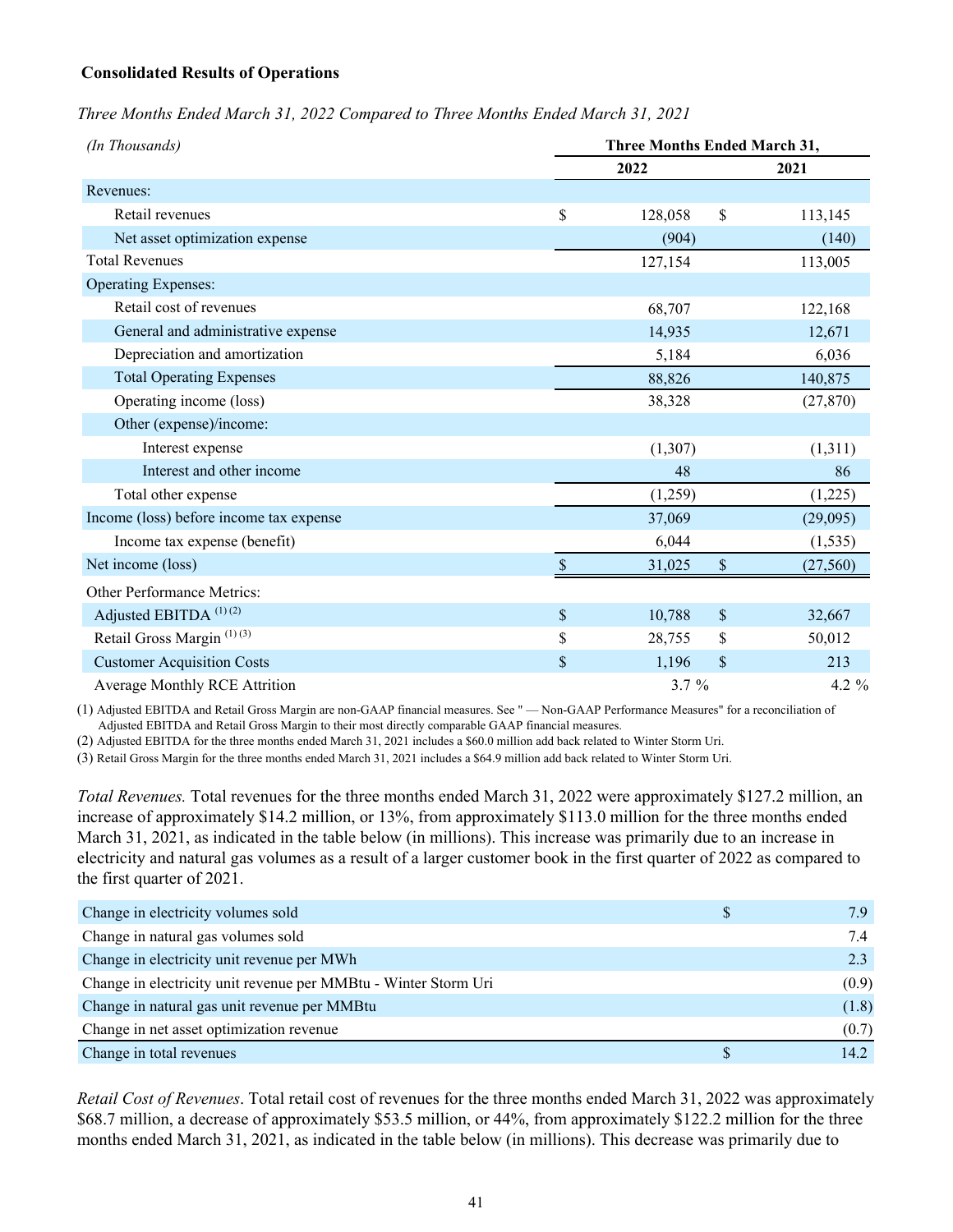electricity supply costs related to winter storm Uri in the first quarter 2021 that did not re-occur in first quarter of 2022, offset by an increase in electricity and natural gas volumes as a result of a larger customer book in the first quarter of 2022 as compared to first quarter of 2021.

| Change in electricity volumes sold                         | S | 4.8    |
|------------------------------------------------------------|---|--------|
| Change in natural gas volumes sold                         |   | 3.2    |
| Change in electricity unit cost per MWh                    |   | 19.0   |
| Change in electricity unit cost per MWh - Winter Storm Uri |   | (65.8) |
| Change in natural gas unit cost per MMBtu                  |   | 10.3   |
| Change in value of retail derivative portfolio             |   | (25.0) |
| Change in retail cost of revenues                          |   | (53.5) |

*General and Administrative Expense*. General and administrative expense for the three months ended March 31, 2022 was approximately \$14.9 million, an increase of approximately \$2.2 million, or 17%, as compared to \$12.7 million for the three months ended March 31, 2021. This increase was primarily attributable to higher employee costs and increased bad debt expense.

*Depreciation and Amortization Expense*. Depreciation and amortization expense for the three months ended March 31, 2022 was approximately \$5.2 million, a decrease of approximately \$0.8 million, or 13%, from approximately \$6.0 million for the three months ended March 31, 2021. This decrease was primarily due to the decreased amortization expense associated with customer intangibles.

*Customer Acquisition Cost*. Customer acquisition cost for the three months ended March 31, 2022 was approximately \$1.2 million, an increase of \$1.0 million, or 478%, from approximately \$0.2 million for the three months ended March 31, 2021 primarily due to increased sales activity in the first quarter of 2022 as compared to first quarter of 2021. The low customer acquisition cost in 2021 was primarily due to limitation on our ability to use door-to-door marketing as a result of COVID-19 and a reduction in targeted organic customer acquisitions as we focused our efforts to improve our organic sales channels, including vendor selection and sales quality.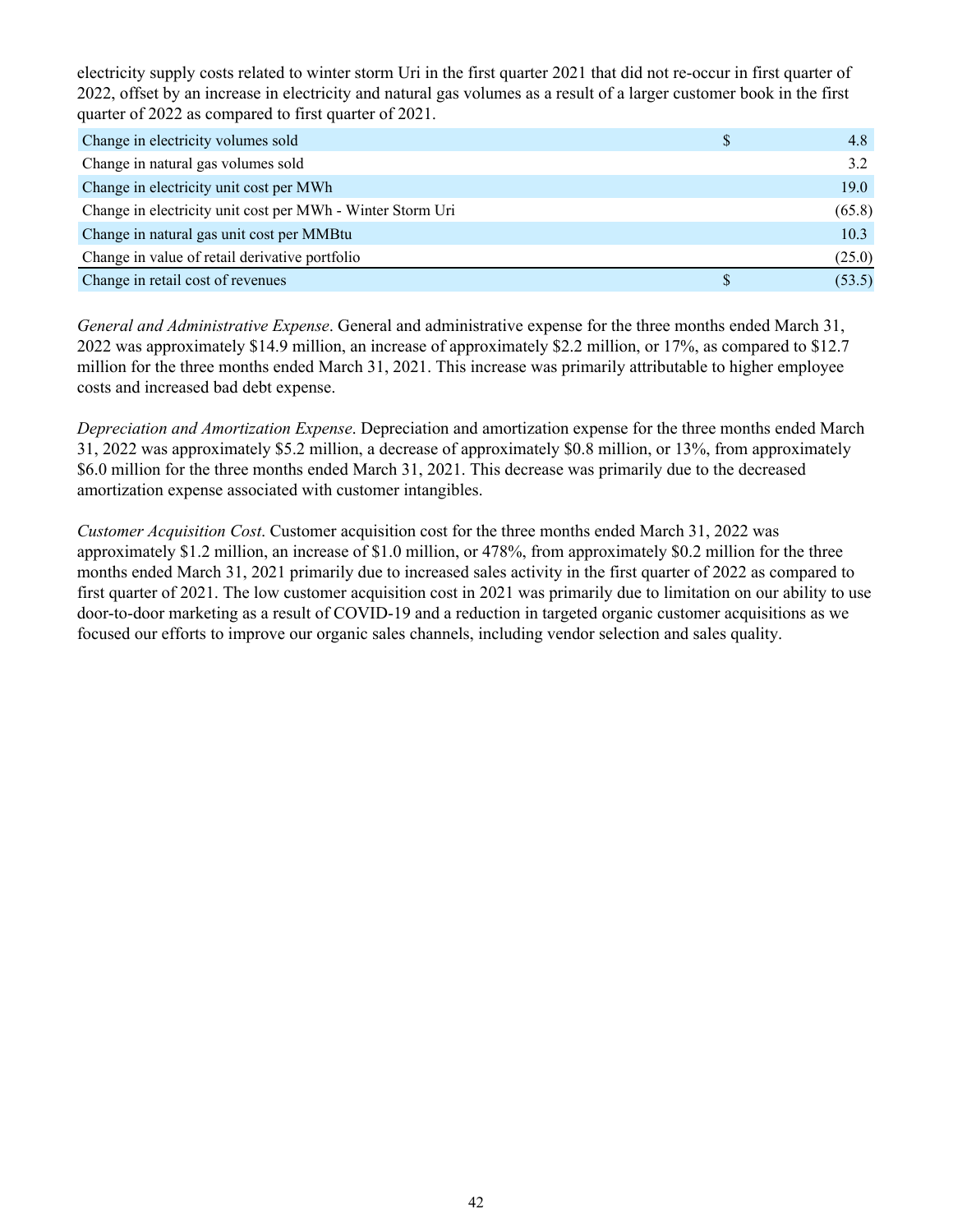### **Operating Segment Results**

| (in thousands, except volume and per unit operating data)          | <b>Three Months Ended March 31,</b> |           |                   |           |
|--------------------------------------------------------------------|-------------------------------------|-----------|-------------------|-----------|
|                                                                    |                                     | 2022      |                   | 2021      |
|                                                                    |                                     |           |                   |           |
| <b>Retail Electricity Segment</b>                                  |                                     |           |                   |           |
| <b>Total Revenues</b>                                              | \$                                  | 88,041    | $\mathbb{S}$      | 78,755    |
| <b>Retail Cost of Revenues</b>                                     |                                     | 46,160    |                   | 107,524   |
| Less: Net gain on non-trading derivatives, net of cash settlements |                                     | 24,695    |                   | 5,517     |
| Non-recurring event - Winter Storm Uri                             |                                     |           |                   | (64,900)  |
| Retail Gross Margin <sup>(1)</sup> — Electricity                   |                                     | 17,186    | \$                | 30,614    |
| Volumes — Electricity (MWhs) <sup>(3)</sup>                        |                                     | 685,152   |                   | 622,128   |
| Retail Gross Margin <sup>(2)(4)</sup> — Electricity per MWh        | \$                                  | 25.08     | \$                | 49.21     |
|                                                                    |                                     |           |                   |           |
| <b>Retail Natural Gas Segment</b>                                  |                                     |           |                   |           |
| <b>Total Revenues</b>                                              | $\mathbb{S}$                        | 40,017    | $\mathcal{S}$     | 34,390    |
| <b>Retail Cost of Revenues</b>                                     |                                     | 22,547    |                   | 14,644    |
| Less: Net gain on non-trading derivatives, net of cash settlements |                                     | 5,901     |                   | 348       |
| Retail Gross Margin <sup>(1)</sup> - Gas                           |                                     | 11,569    | \$                | 19,398    |
| Volumes — Gas (MMBtus)                                             |                                     | 4,657,118 |                   | 3,829,474 |
| Retail Gross Margin <sup>(2)</sup> - Gas per MMBtu                 | \$                                  | 2.48      | $\mathcal{S}_{0}$ | 5.07      |

(1) Reflects the Retail Gross Margin attributable to our Retail Electricity Segment or Retail Natural Gas Segment, as applicable. Retail Gross Margin is a non-GAAP financial measure. See "Non-GAAP Performance Measures" for a reconciliation of Retail Gross Margin to most directly comparable financial measures presented in accordance with GAAP.

(2) Reflects the Retail Gross Margin for the Retail Electricity Segment or Retail Natural Gas Segment, as applicable, divided by the total volumes in MWh or MMBtu, respectively.

(3) Excludes volumes (8,402 MWhs) related to Winter Storm Uri impact for the three months ended March, 31, 2021.

(4) Retail Gross Margin - Electricity per MWh excludes Winter Storm Uri impact for the three months ended March 31, 2021.

*Three Months Ended March 31, 2022 Compared to Three Months Ended March 31, 2021*

#### *Retail Electricity Segment*

Total revenues for the Retail Electricity Segment for the three months ended March 31, 2022 were approximately \$88.0 million, an increase of approximately \$9.3 million, or 12%, from approximately \$78.7 million for the three months ended March 31, 2021. This increase was largely due to higher volumes sold, resulting in an increase of \$7.9 million as a result of a larger customer book in 2022 and higher retail electricity prices, which resulted in an increase of \$2.3 million, offset by a decrease in winter storm Uri related revenue of \$0.9 million in 2021 that did not re-occur in 2022.

Retail cost of revenues for the Retail Electricity Segment for the three months ended March 31, 2022 were approximately \$46.2 million, a decrease of approximately \$61.3 million, or 57%, from approximately \$107.5 million for the three months ended March 31, 2021. This decrease was primarily due to a decrease in supply cost of \$65.8 million related to winter storm Uri in 2021 that did not re-occur in 2022, offset by an increase in volume due to larger customer book, resulting in an increase of \$4.8 million, an increase in supply costs of \$19.0 million, and a change in the value of our retail derivative portfolio used for hedging, which resulted in a decrease of \$19.3 million.

Retail gross margin for the Retail Electricity Segment for the three months ended March 31, 2022 was approximately \$17.2 million, a decrease of approximately \$13.4 million, or 44%, from approximately \$30.6 million for the three months ended March 31, 2021, as indicated in the table below (in millions).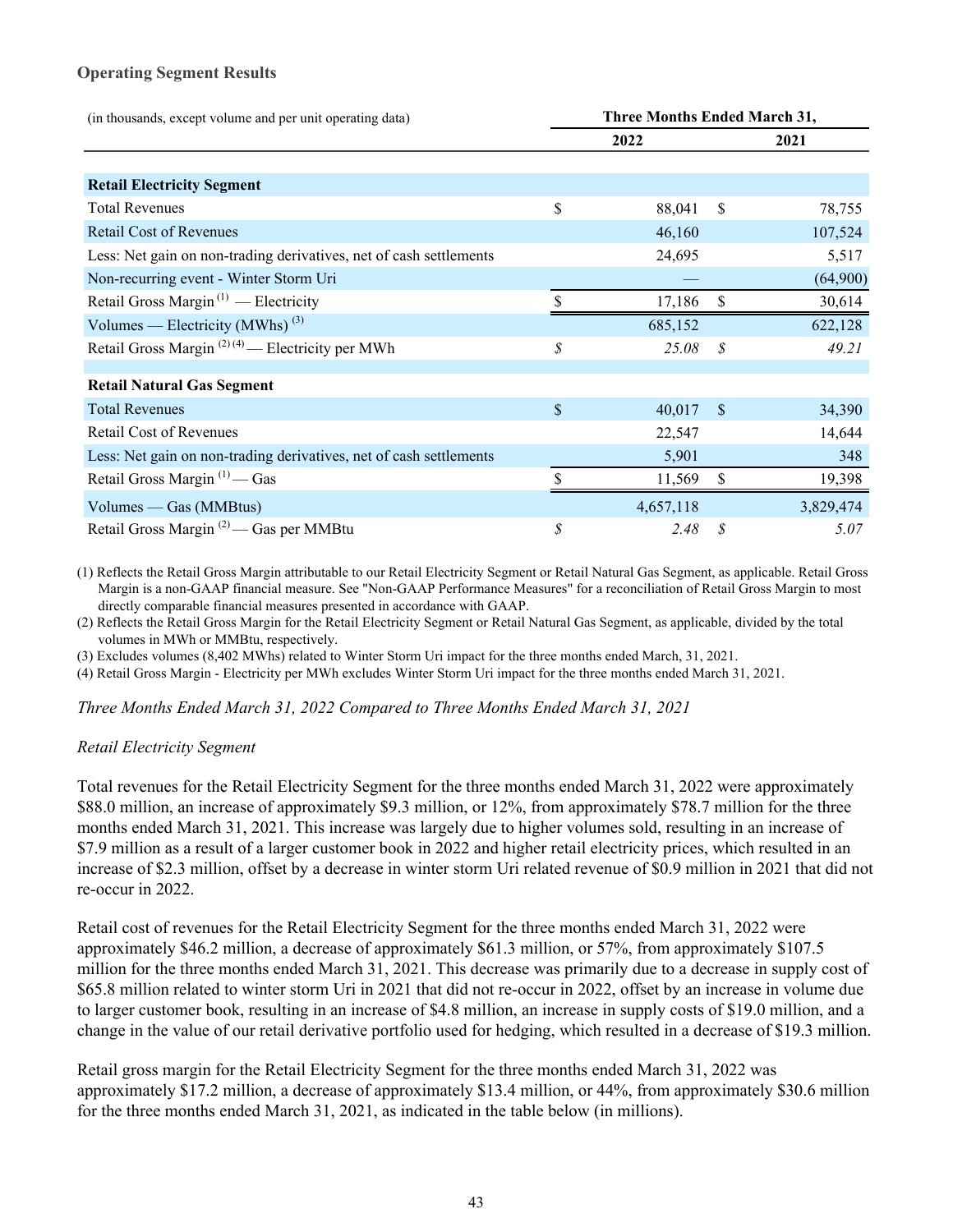| Change in volumes sold                                   |        |
|----------------------------------------------------------|--------|
| Change in unit margin per MWh                            | (16.7) |
| Change in retail electricity segment retail gross margin | (13.4) |

#### *Retail Natural Gas Segment*

Total revenues for the Retail Natural Gas Segment for the three months ended March 31, 2022 were approximately \$40.0 million, an increase of approximately \$5.6 million, or 16%, from approximately \$34.4 million for the three months ended March 31, 2021. This increase was primarily attributable to higher volumes sold, which increased total revenues by \$7.4 million offset by a decrease of \$1.8 million related to lower natural gas rates.

Retail cost of revenues for the Retail Natural Gas Segment for the three months ended March 31, 2022 were approximately \$22.5 million, an increase of \$7.9 million, or 54%, from approximately \$14.6 million for the three months ended March 31, 2021. This increase was primarily due to higher volumes resulting in an increase of \$3.2 million, higher natural gas costs, which resulted in an increase of \$10.3 million, and a change in the value of our derivative portfolio used for hedging, which resulted in a decrease of \$5.6 million.

Retail gross margin for the Retail Natural Gas Segment for the three months ended March 31, 2022 was approximately \$11.6 million, a decrease of approximately \$7.8 million, or 40%, from approximately \$19.4 million for the three months ended March 31, 2021, as indicated in the table below (in millions).

| Change in volumes sold                                   |       |
|----------------------------------------------------------|-------|
| Change in unit margin per MMBtu                          |       |
| Change in retail natural gas segment retail gross margin | (7.8) |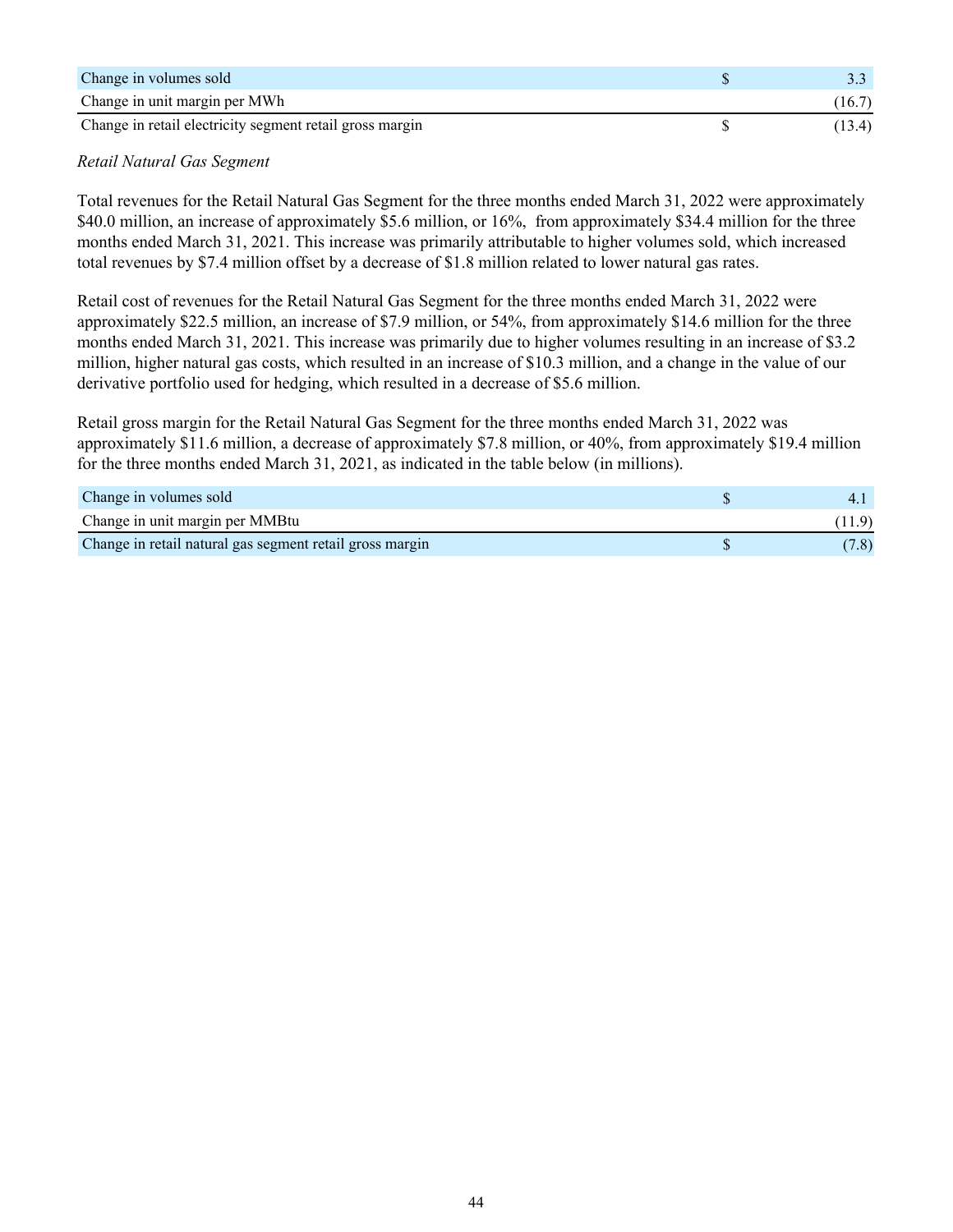## **Liquidity and Capital Resources**

#### *Overview*

Our primary sources of liquidity are cash generated from operations and borrowings under our Senior Credit Facility. Our principal liquidity requirements are to meet our financial commitments, finance current operations, fund organic growth and/or acquisitions, service debt and pay dividends. Our liquidity requirements fluctuate with our level of customer acquisition costs, acquisitions, collateral posting requirements on our derivative instruments portfolio, distributions, the effects of the timing between the settlement of payables and receivables, including the effect of bad debts, weather conditions, and our general working capital needs for ongoing operations. We believe that cash generated from operations and our available liquidity sources will be sufficient to sustain current operations and to pay required taxes and quarterly cash distributions, including the quarterly dividends to the holders of the Class A common stock and the Series A Preferred Stock, for the next twelve months. Estimating our liquidity requirements is highly dependent on then-current market conditions, forward prices for natural gas and electricity, market volatility and our then existing capital structure and requirements.

### *Liquidity Position*

The following table details our available liquidity as of March 31, 2022:

| (\$ in thousands)                                      | <b>March 31, 2022</b> |
|--------------------------------------------------------|-----------------------|
| Cash and cash equivalents                              | 51,363                |
| Senior Credit Facility Availability <sup>(1)</sup>     | 34.623                |
| Subordinated Debt Facility Availability <sup>(2)</sup> | 10.000                |
| <b>Total Liquidity</b>                                 | 95,986                |

(1) Reflects amount of Letters of Credit that could be issued based on existing covenants as of March 31, 2022.

(2) The availability of the Subordinated Facility is dependent on our Founder's willingness and ability to lend. See "—Sources of Liquidity — Subordinated Debt Facility."

Borrowings and related posting of letters of credit under our Senior Credit Facility are subject to material variations on a seasonal basis due to the timing of commodity purchases to satisfy natural gas inventory requirements and to meet customer demands during periods of peak usage. Additionally, borrowings are subject to borrowing base and covenant restrictions.

### **Cash Flows**

Our cash flows were as follows for the respective periods (in thousands):

|                                                     | Three Months Ended March 31, |           |  |           |  |
|-----------------------------------------------------|------------------------------|-----------|--|-----------|--|
|                                                     |                              | 2022      |  | 2021      |  |
| Net cash provided by (used in) operating activities | S                            | 4.583     |  | (23, 632) |  |
| Net cash used in investing activities               | S.                           | (3,598)   |  | (520)     |  |
| Net cash (used in) provided by financing activities | S                            | (22, 525) |  | 33,959    |  |

*Three Months Ended March 31, 2022 Compared to the Three Months Ended March 31, 2021*

*Cash Flows Provided by Operating Activities*. Cash flows provided by operating activities for the three months ended March 31, 2022 increased by \$28.2 million compared to the three months ended March 31, 2021. The increase was primarily the result of higher net income in 2022 coupled with other changes in working capital for the three months ended March 31, 2022, and non-recurring Winter Storm Uri related costs of \$64.9 million for the three months ended March 31, 2021, which did not re-occur in 2022.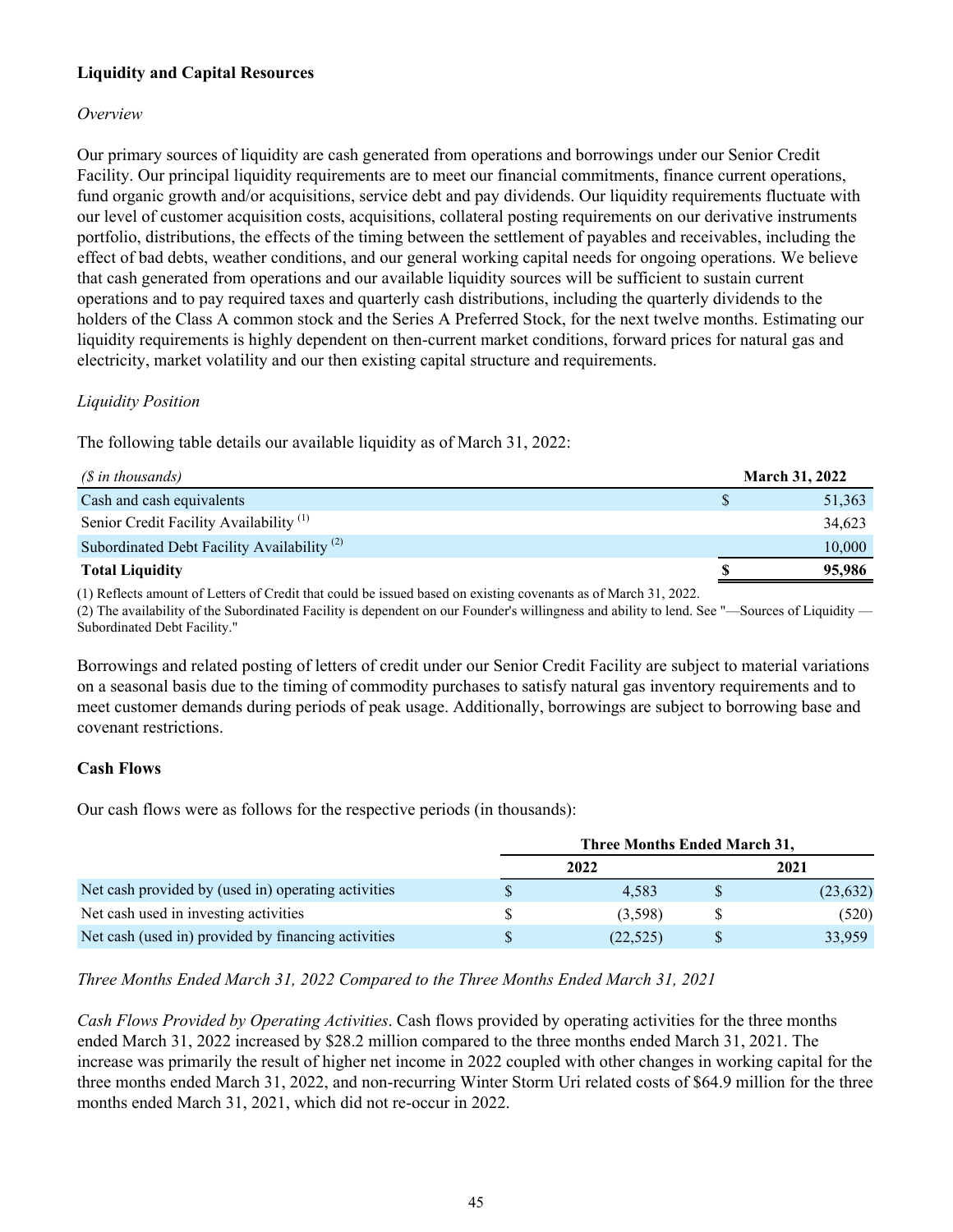*Cash Flows Used in Investing Activities*. Cash flows used in investing activities increased by \$3.1 million for the three months ended March 31, 2022. The increase was primarily the result of increases relating to customer acquisitions during the three months ended March 31, 2022.

*Cash Flows Used in Financing Activities*. Cash flows used in financing activities increased by \$56.5 million for the three months ended March 31, 2022, primarily due to an increase in net paydown of our Senior Credit Facility of \$64.0 million, offset by an increase in sub-debt borrowing of \$5.0 million during the three months ended March 31, 2022.

### *Sources of Liquidity and Capital Resources*

### *Senior Credit Facility*

As of March 31, 2022, we had total commitments of \$227.5 million under the Senior Credit Facility, of which \$134.3 million was outstanding, including \$28.3 million of outstanding letters of credit, with a maturity date of July 31, 2022. On October 15, 2021, we entered into the Fifth Amendment to the Senior Credit Facility, which, among other things extended the maturity date to October 2023, added a provision for Acquisition Loans (subject to limits as defined in the agreement), and terminated the provision allowing for Share Buyback Loans. See Note 9 "Debt" for further discussion.

For a description of the terms and conditions of our Senior Credit Facility, including descriptions of the interest rate, commitment fee, covenants and terms of default, please see Note 9 "Debt" in the notes to our condensed consolidated financial statements.

As of March 31, 2022, we were in compliance with the covenants under our Senior Credit Facility. Based upon existing covenants as of March 31, 2022, we had availability to borrow up to \$34.6 million under the Senior Credit Facility.

### *Amended and Restated Subordinated Debt Facility*

Our Subordinated Debt Facility allows us to draw advances in increments of no less than \$1.0 million per advance up to \$25.0 million. Although we may use the Subordinated Debt Facility from time to time to enhance short term liquidity, we do not view the Subordinated Debt Facility as a material source of liquidity. As of March 31, 2022, there was \$15.0 million outstanding borrowings under the Subordinated Debt Facility, and availability to borrow up to \$10.0 million under the Subordinated Debt Facility. In October 2021, we amended the Subordinated Debt Facility solely to extend the maturity date from January 31, 2023 to January 31, 2025. See Note 9 "Debt" for further information regarding the extension of the Subordinated Debt Facility.

### *Uses of Liquidity and Capital Resources*

### *Repayment of Current Portion of Senior Credit Facility*

Our Senior Credit Facility, as amended by the Fifth Amendment, matures in October 2023, and thus, no amounts are due currently. However, due to the revolving nature of the facility, excess cash available is generally used to reduce the balance outstanding, which at March 31, 2022 was \$106.0 million. The current variable interest rate on the facility at March 31, 2022 was 3.51%.

#### *Customer Acquisitions*

Our customer acquisition strategy consists of customer growth obtained through organic customer additions as well as opportunistic acquisitions. During the three months ended March 31, 2022 and 2021, we spent a total of \$1.2 million and \$0.2 million, respectively, on organic customer acquisitions.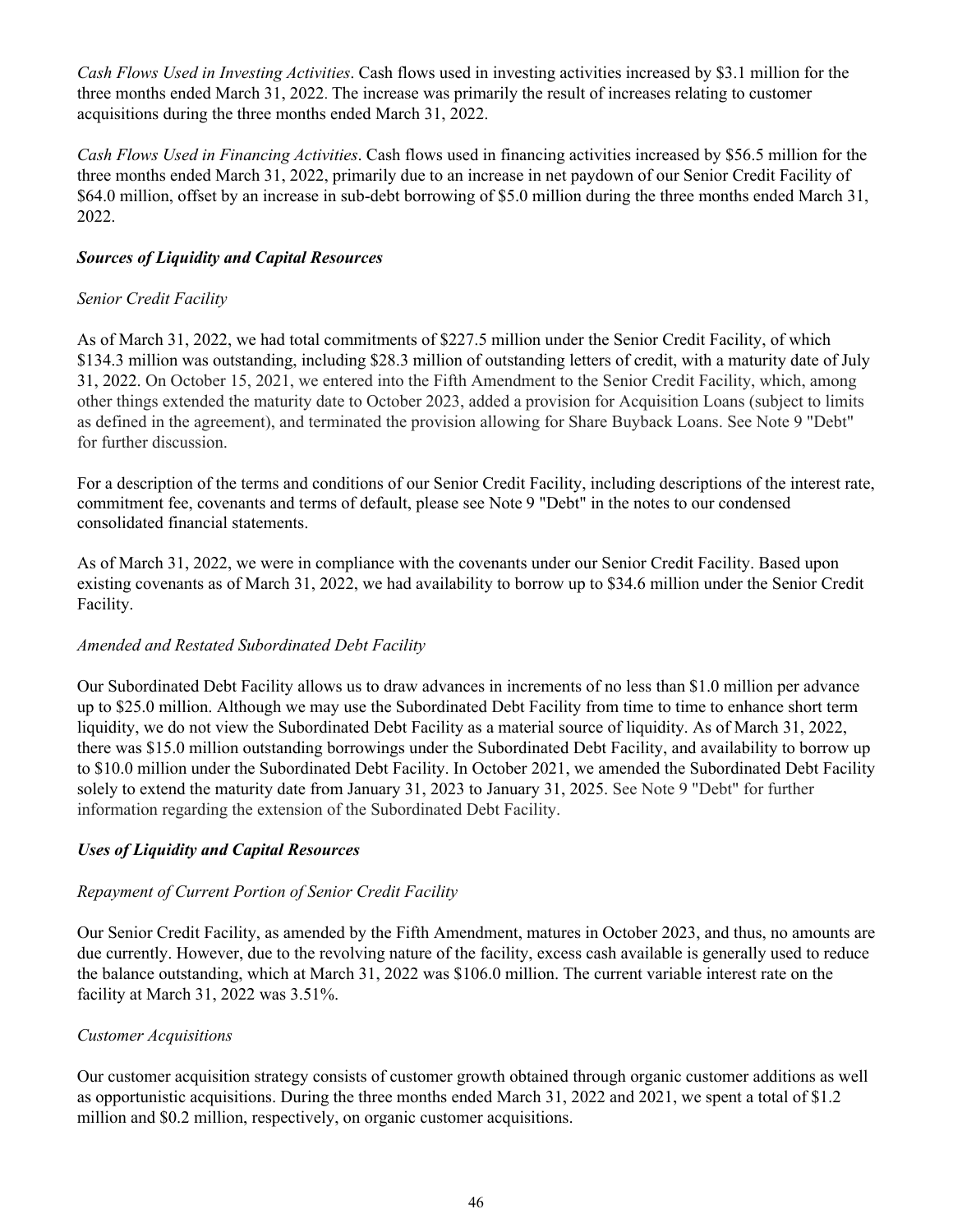### *Capital Expenditures*

Our capital requirements each year are relatively low and generally consist of minor purchases of equipment or information system upgrades and improvements. Capital expenditures for the three months ended March 31, 2022 and 2021 included \$0.2 million and \$0.5 million, respectively, related to information systems improvements.

### *Dividends and Distributions*

During the three months ended March 31, 2022, we paid dividends to holders of our Class A common stock for the quarter ended December 31, 2021 of \$0.18125 per share or \$2.8 million in the aggregate. In order to pay our stated dividends to holders of our Class A common stock, our subsidiary, Spark HoldCo is required to make corresponding distributions to holders of Class B common stock (our non-controlling interest holders). As a result, during the three months ended March 31, 2022, Spark HoldCo made distributions of \$3.6 million to our non-controlling interest holders related to the dividend payments to holders of our Class A common stock.

For the three months ended March 31, 2022, we paid \$1.9 million of dividends to holders of our Series A Preferred Stock, and as of March 31, 2022, we had accrued \$2.0 million related to dividends to holders of our Series A Preferred Stock, which we paid on April 15, 2022. On and after April 15, 2022, the Series A Preferred Stock will accrue dividends at an annual rate equal to the sum of (a) Three-Month LIBOR (if it then exists), or an alternative reference rate as of the applicable determination date and (b) 6.578%, based on the \$25.00 liquidation preference per share of the Series A Preferred Stock. For the full year ended December 31, 2022, taking into consideration the amount of dividends already paid and estimating future dividends using the stated most recent dividend rate paid on the Series A Preferred Stock, we would be required to pay dividends of \$7.1 million in the aggregate based on the Series A Preferred Stock outstanding as of March 31, 2022.

On April 21, 2022, our Board of Directors declared a quarterly cash dividend in the amount of \$0.18125 per share to holders of our Class A common stock and \$0.476393 per share for the Series A Preferred Stock for the first quarter of 2022. Dividends on Class A common stock will be paid on June 15, 2022 to holders of record on June 1, 2022, and Series A Preferred Stock dividends will be paid on July 15, 2022 to holders of record on July 1, 2022.

Our ability to pay dividends in the future will depend on many factors, including the performance of our business and restrictions under our Senior Credit Facility. If our business does not generate sufficient cash for Spark HoldCo to make distributions to us to fund our Class A common stock and Series A Preferred Stock dividends, we may have to borrow to pay such amounts. Further, even if our business generates cash in excess of our current annual dividend (of \$0.725 per share on our Class A common stock), we may reinvest such excess cash flows in our business and not increase the dividends payable to holders of our Class A common stock. Our future dividend policy is within the discretion of our Board of Directors and will depend upon the results of our operations, our financial condition, capital requirements and investment opportunities.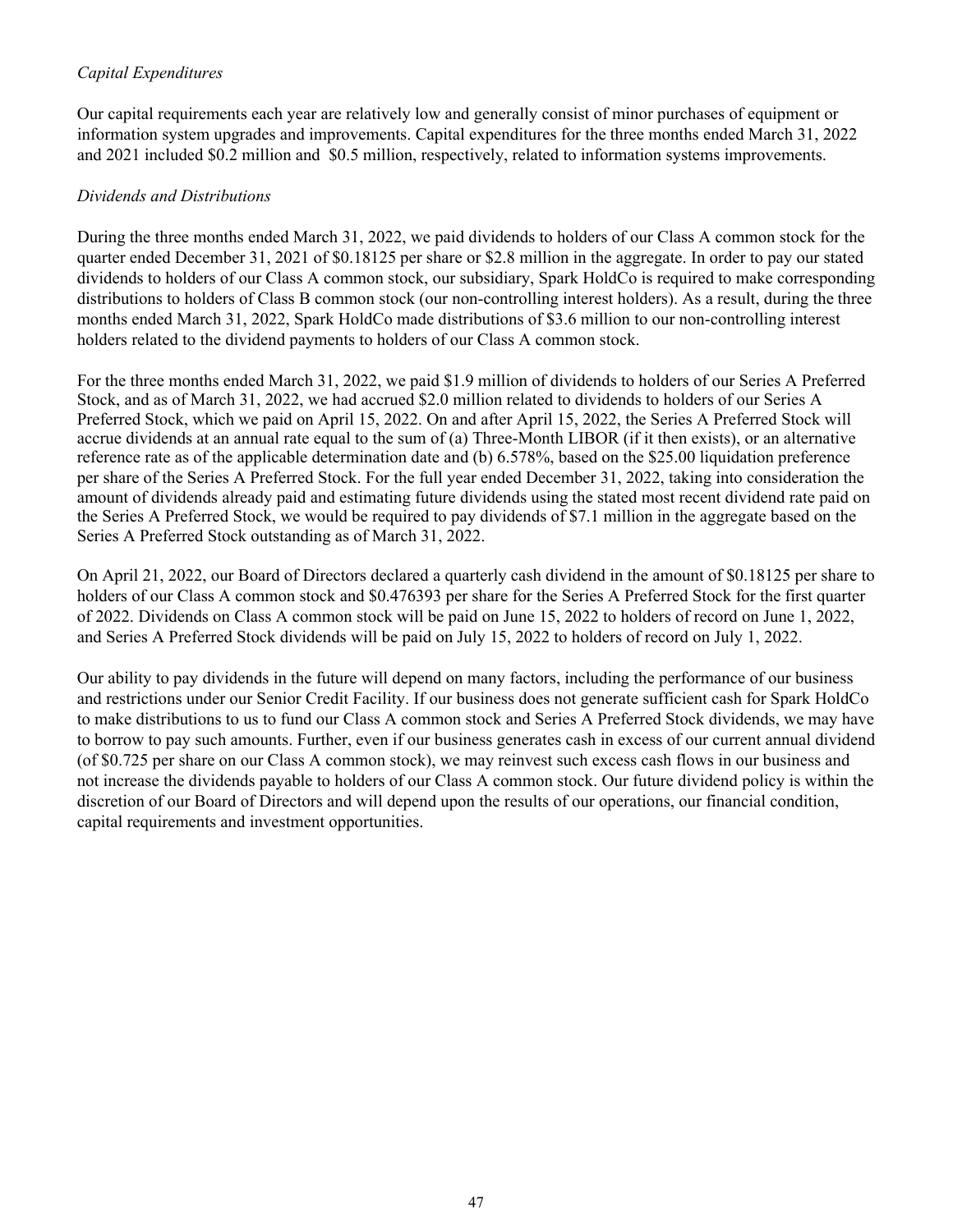#### **Off-Balance Sheet Arrangements**

As of March 31, 2022, we had no material "off-balance sheet arrangements."

### **Related Party Transactions**

For a discussion of related party transactions, see Note 13 "Transactions with Affiliates" to Part I, Item 1 of this Report.

#### **Critical Accounting Policies and Estimates**

Our critical accounting policies and estimates are described in "Management's Discussion and Analysis of Financial Condition and Results of Operations—Critical Accounting Policies and Estimates" in our 2021 Form 10-K. There have been no changes to these policies and estimates since the date of our 2021 Form 10-K.

Refer to Note 2 "Basis of Presentation and Summary of Significant Accounting Policies" to Part I, Item 1 of this Report for a discussion on recent accounting pronouncements.

#### **Contingencies**

In the ordinary course of business, we may become party to lawsuits, administrative proceedings and governmental investigations, including regulatory and other matters. Except as described in Note 12 "Commitments and Contingencies" to Part I, Item 1 of this Report, as of March 31, 2022, management did not believe that any of our outstanding lawsuits, administrative proceedings or investigations could result in a material adverse effect. Liabilities for loss contingencies arising from claims, assessments, litigation, fines, penalties and other sources are recorded when it is probable that a liability has been incurred and the amount can be reasonably estimated. For a discussion of the status of current legal and regulatory matters, see Note 12 "Commitments and Contingencies" to Part I, Item 1 of this Report.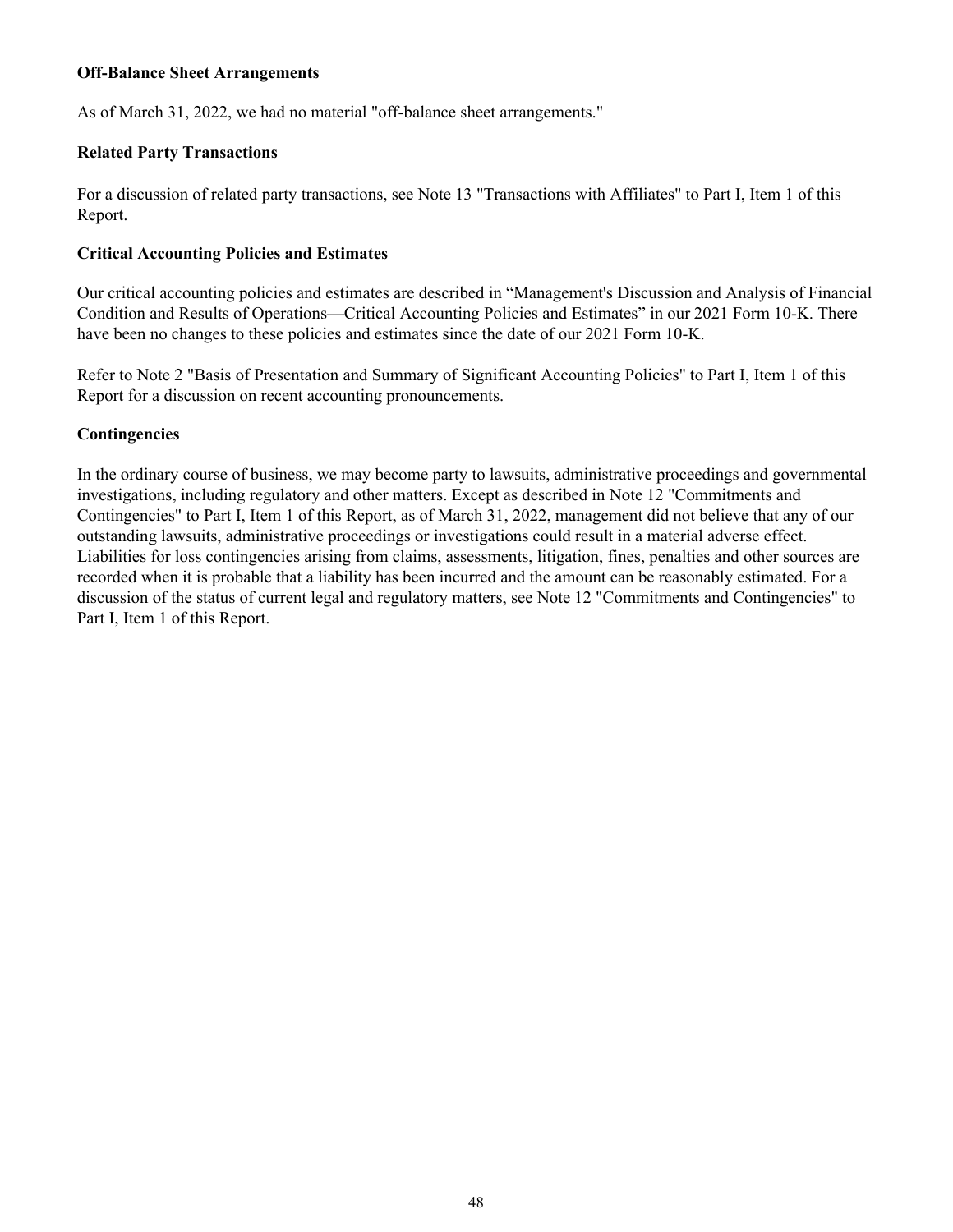### **ITEM 3. QUANTITATIVE AND QUALITATIVE DISCLOSURES ABOUT MARKET RISK**

Market risks relating to our operations result primarily from changes in commodity prices and interest rates, as well as counterparty credit risk. We employ established risk management policies and procedures to manage, measure, and limit our exposure to these risks.

### *Commodity Price Risk*

We hedge and procure our energy requirements from various wholesale energy markets, including both physical and financial markets and through short and long-term contracts. Our financial results are largely dependent on the margin we realize between the wholesale purchase price of natural gas and electricity plus related costs and the retail sales price we charge our customers for these commodities. We actively manage our commodity price risk by entering into various derivative or non-derivative instruments to hedge the variability in future cash flows from fixed-price forecasted sales and purchases of natural gas and electricity in connection with our retail energy operations. These instruments include forwards, futures, swaps, and option contracts traded on various exchanges, such as NYMEX and Intercontinental Exchange, or ICE, as well as over-the-counter markets. These contracts have varying terms and durations, which range from a few days to several years, depending on the instrument. We also utilize similar derivative contracts in connection with our asset optimization activities to attempt to generate incremental gross margin by effecting transactions in markets where we have a retail presence. Generally, any such instruments that are entered into to support our retail electricity and natural gas business are categorized as having been entered into for non-trading purposes, and instruments entered into for any other purpose are categorized as having been entered into for trading purposes.

Our net gain on our non-trading derivative instruments, net of cash settlements, was \$30.6 million and \$5.9 million for the three months ended March 31, 2022 and 2021, respectively.

We have adopted risk management policies to measure and limit market risk associated with our fixed-price portfolio and our hedging activities. For additional information regarding our commodity price risk and our risk management policies, see "Item 1A—Risk Factors" in our 2021 Form 10-K.

We measure the commodity risk of our non-trading energy derivatives using a sensitivity analysis on our net open position. As of March 31, 2022, our Gas Non-Trading Fixed Price Open Position (hedges net of retail load) was a short position of 280,234 MMBtu. An increase of 10% in the market prices (NYMEX) from their March 31, 2022 levels would have decreased the fair market value of our net non-trading energy portfolio by less than \$0.1 million. Likewise, a decrease of 10% in the market prices (NYMEX) from their March 31, 2022 levels would have decreased the fair market value of our non-trading energy derivatives by less than \$0.1 million. As of March 31, 2022, our Electricity Non-Trading Fixed Price Open Position (hedges net of retail load) was a long position of 159,623 MWhs. An increase of 10% in the forward market prices from their March 31, 2022 levels would have decreased the fair market value of our net non-trading energy portfolio by \$2.0 million. Likewise, a decrease of 10% in the forward market prices from their March 31, 2022 levels would have increased the fair market value of our non-trading energy derivatives by \$2.0 million.

#### *Credit Risk*

In many of the utility services territories where we conduct business, Purchase of Receivables ("POR programs") have been established, whereby the local regulated utility purchases our receivables, and becomes responsible for billing the customer and collecting payment from the customer. These POR programs result in substantially all of our credit risk being with the utility and not to our end-use customers in these territories. Approximately 64% and 62% of our retail revenues were derived from territories in which substantially all of our credit risk was with local regulated utility companies for the three months ended March 31, 2022 and 2021, respectively, all of which had investment grade ratings as of such date. We paid these local regulated utilities a weighted average discount of 1.0% and 0.8%, for the three months ended March 31, 2022 and 2021, respectively, of total revenues for customer credit risk protection. In certain of the POR markets in which we operate, the utilities limit their collections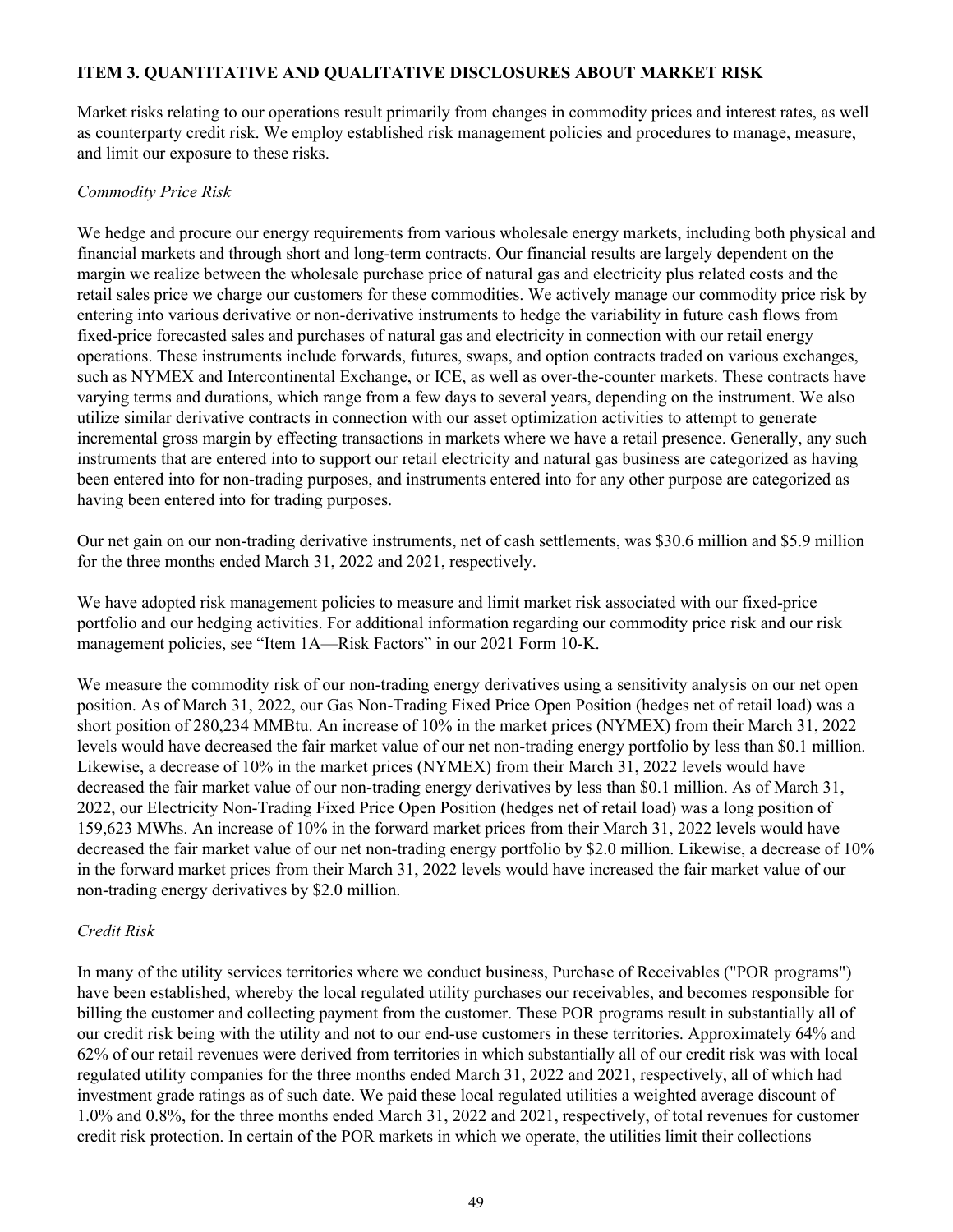exposure by retaining the ability to transfer a delinquent account back to us for collection when collections are past due for a specified period.

If our collection efforts are unsuccessful, we return the account to the local regulated utility for termination of service to the extent the ability to terminate service has not been limited as a result of COVID-19. Under these service programs, we are exposed to credit risk related to payment for services rendered during the time between when the customer is transferred to us by the local regulated utility and the time we return the customer to the utility for termination of service, which is generally one to two billing periods. We may also realize a loss on fixed-price customers in this scenario as we will have already fully hedged the customer's expected commodity usage for the life of the contract.

In non-POR markets (and in POR markets where we may choose to direct bill our customers), we manage customer credit risk through formal credit review in the case of commercial customers, and credit score screening, deposits and disconnection for non-payment, in the case of residential customers. Economic conditions (including impacts from COVID-19) may affect our customers' ability to pay bills in a timely manner, which could increase customer delinquencies and may lead to an increase in bad debt expense. Our bad debt expense for the three months ended March 31, 2022 and 2021 was approximately 2.0% and (0.9)% of non-POR market retail revenues, respectively. See "Management's Discussion and Analysis of Financial Condition and Results of Operations—Drivers of Our Business—Customer Credit Risk" for an analysis of our bad debt expense related to non-POR markets during the three months ended March 31, 2022.

The current COVID-19 pandemic has caused regulatory agencies and other governmental authorities to take, and potentially continue to take, emergency or other actions in light of the pandemic that may impact our customer credit risk, including prohibiting the termination of service for non-payment during the current COVID-19 pandemic, requiring deferred payment plans for certain customers unable to pay their bill, and utilities increasing POR fees they charge us in an effort to recoup their bad debts losses. Please see "Item 1A—Risk Factors" in our 2021 Form 10-K.

We are exposed to wholesale counterparty credit risk in our retail and asset optimization activities. We manage this risk at a counterparty level and secure our exposure with collateral or guarantees when needed. At March 31, 2022, approximately \$15.4 million of our total exposure of \$19.6 million was either with a non-investment grade counterparty or otherwise not secured with collateral or a guarantee. The credit worthiness of the remaining exposure with other customers was evaluated with no material allowance recorded at March 31, 2022.

#### *Interest Rate Risk*

We are exposed to fluctuations in interest rates under our variable-price debt obligations and our Series A Preferred Stock.

At March 31, 2022, we were co-borrowers under the Senior Credit Facility, under which \$106.0 million of variable rate indebtedness was outstanding. Based on the average amount of our variable rate indebtedness outstanding during the three months ended March 31, 2022, a 1% increase in interest rates would have resulted in additional annual interest expense of approximately \$1.1 million.

On and after April 15, 2022, our Series A Preferred Stock accrue dividends at an annual rate equal to the sum of (a) Three-Month LIBOR (if it then exists), or an alternative reference rate as of the applicable determination date and (b) 6.578%, based on the \$25.00 liquidation preference per share of the Series A Preferred Stock. On April 21, 2022, our Board of Directors declared a quarterly cash dividend in the amount of \$0.476393 per share for the Series A Preferred Stock for the first quarter of 2022 for an aggregate amount of \$1.7 million for the quarter. Based on the Series A Preferred Stock outstanding on March 31, 2022, a 1% increase in interest rates would have resulted in additional dividends of less than \$0.1 million for the quarter.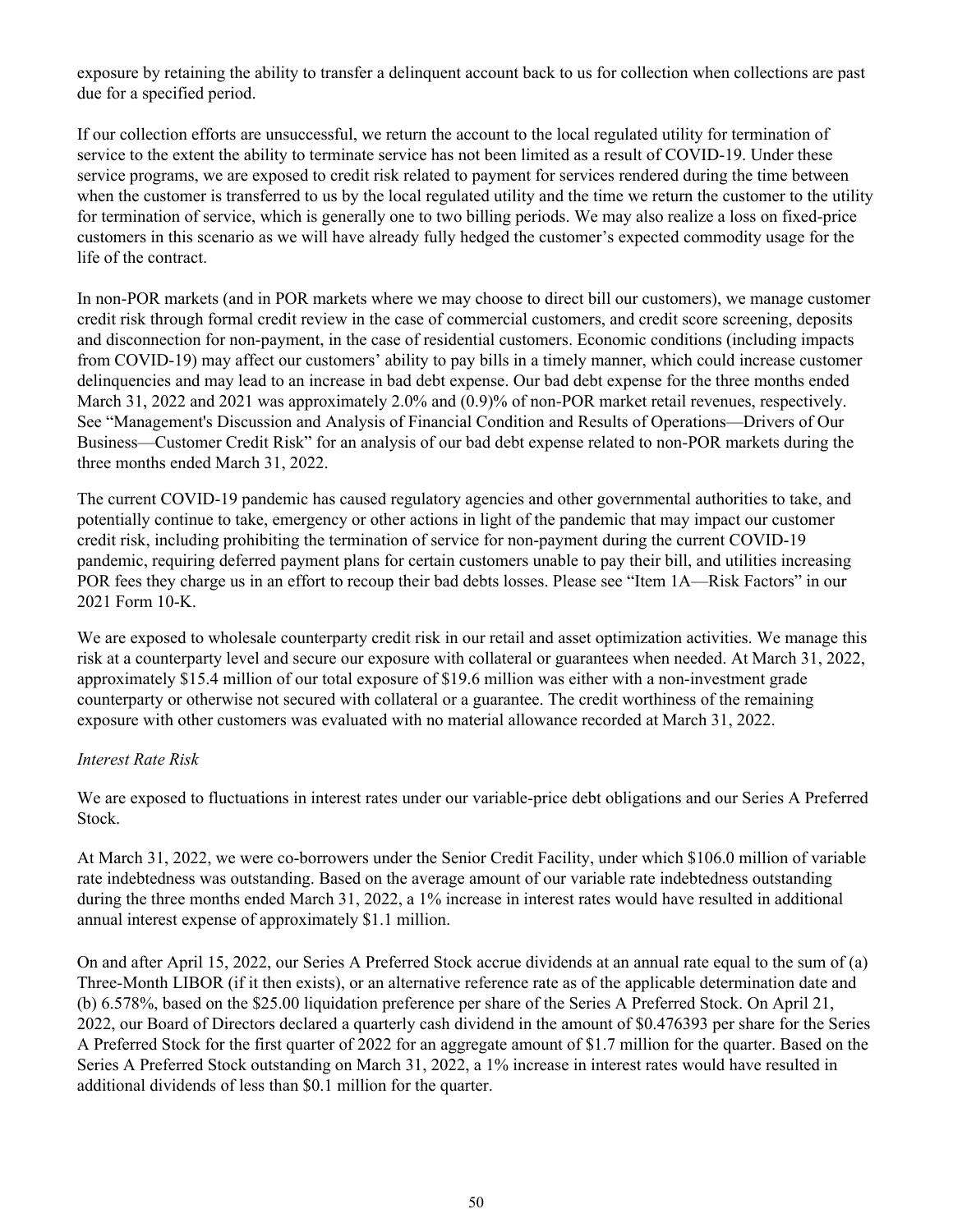#### **ITEM 4. CONTROLS AND PROCEDURES**

#### *Evaluation of Disclosure Controls and Procedures*

Our management, with the participation of our Chief Executive Officer and our Chief Financial Officer, has evaluated the effectiveness of our disclosure controls and procedures as of the end of the period covered by this Quarterly Report on Form 10-Q. The term "disclosure controls and procedures," as defined in Rules 13a-15(e) and 15d-15(e) under the Exchange Act, means controls and other procedures of a company that are designed to ensure that information required to be disclosed by a company in the reports that it files or submits under the Exchange Act is recorded, processed, summarized and reported, within the time periods specified in the SEC's rules and forms. Disclosure controls and procedures include, without limitation, controls and procedures designed to ensure that information required to be disclosed by a company in the reports that it files or submits under the Exchange Act is accumulated and communicated to our management, including our principal executive and principal financial officers or persons performing similar functions, as appropriate to allow timely decisions regarding required disclosure. Based on this evaluation, management concluded that our disclosure controls and procedures were effective as of March 31, 2022.

#### *Changes in Internal Control over Financial Reporting*

There was no change in our internal control over financial reporting identified in connection with the evaluation required by Rule 13a-15(d) and 15d-15(d) of the Exchange Act that occurred during the three months ended March 31, 2022 that has materially affected, or is reasonably likely to materially affect, our internal control over financial reporting.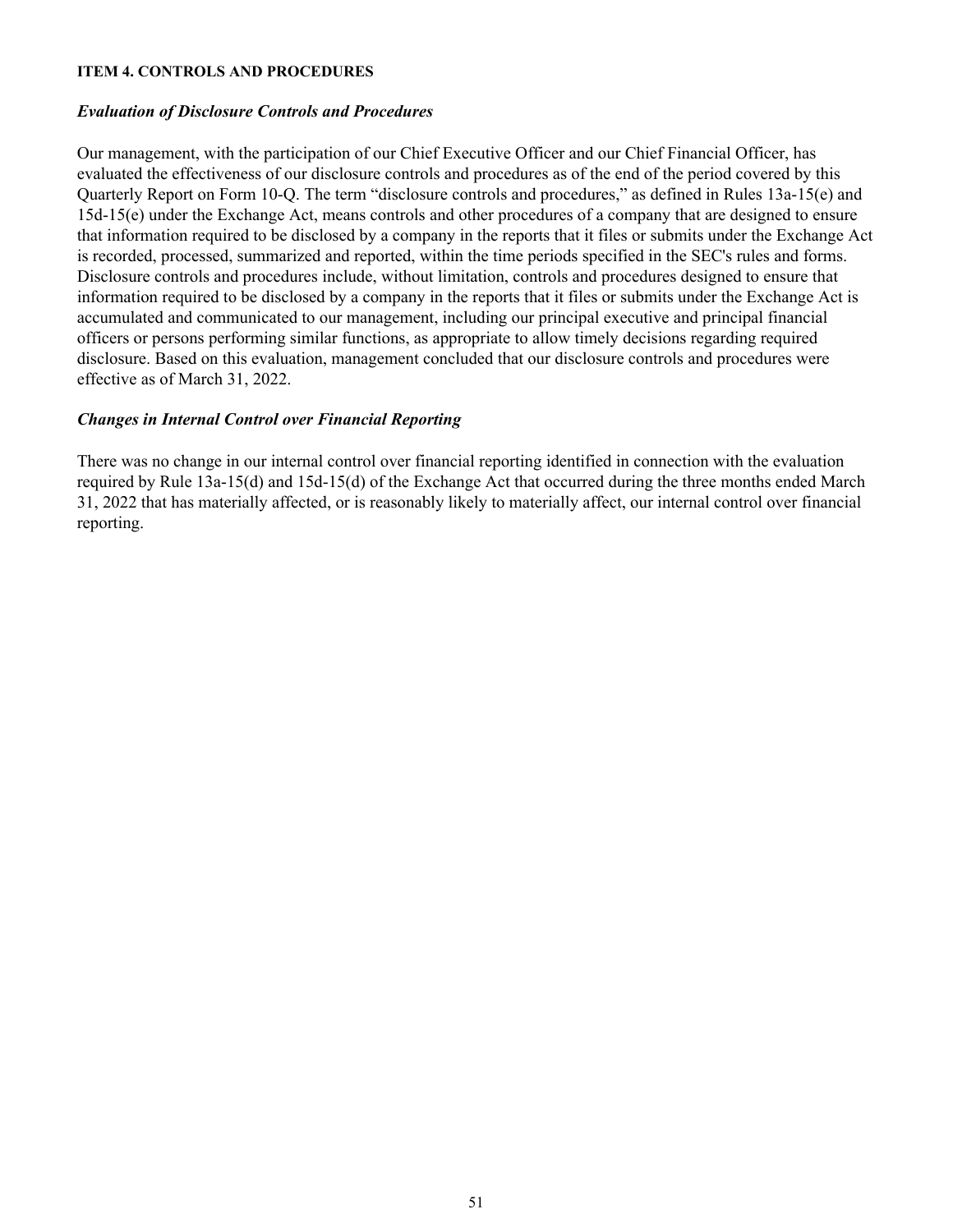### **PART II. OTHER INFORMATION**

#### **Item 1. Legal Proceedings.**

See Note 12 "Commitments and Contingencies" to Part I, Item 1 of this Report, which is incorporated by reference into this Part II, Item 1, for a description of certain ligation, legal proceedings, and regulatory matters.

#### **Item 1A. Risk Factors.**

Security holders and potential investors in our securities should carefully consider the risk factors under "Item 1A— Risk Factors" in our 2021 Form 10-K. There has been no material change in our risk factors from those described in the 2021 Form 10-K. Our description of risks are not the sole risks for investors. Additional risks and uncertainties not currently known to us or that we currently deem to be immaterial also may materially adversely affect our business, financial condition or results of operations.

#### **Item 2. Unregistered Sales of Equity Securities and Use of Proceeds.**

There were no unregistered sales of equity securities during the three months ended March 31, 2022.

#### **Item 5. Other Information.**

None.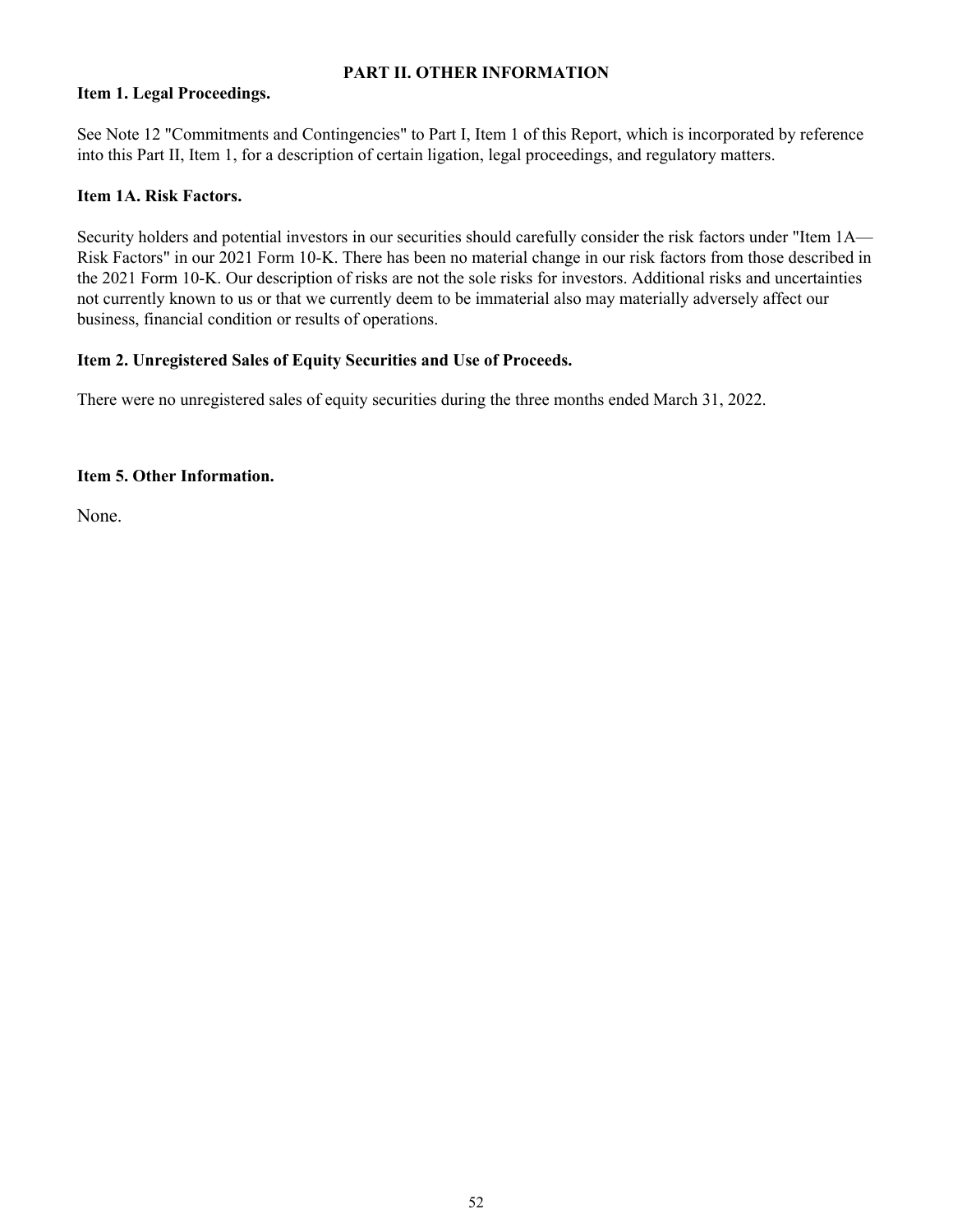# **Item 6. Exhibits**

The exhibits required to be filed by Item 6 are set forth in the Exhibit Index included below.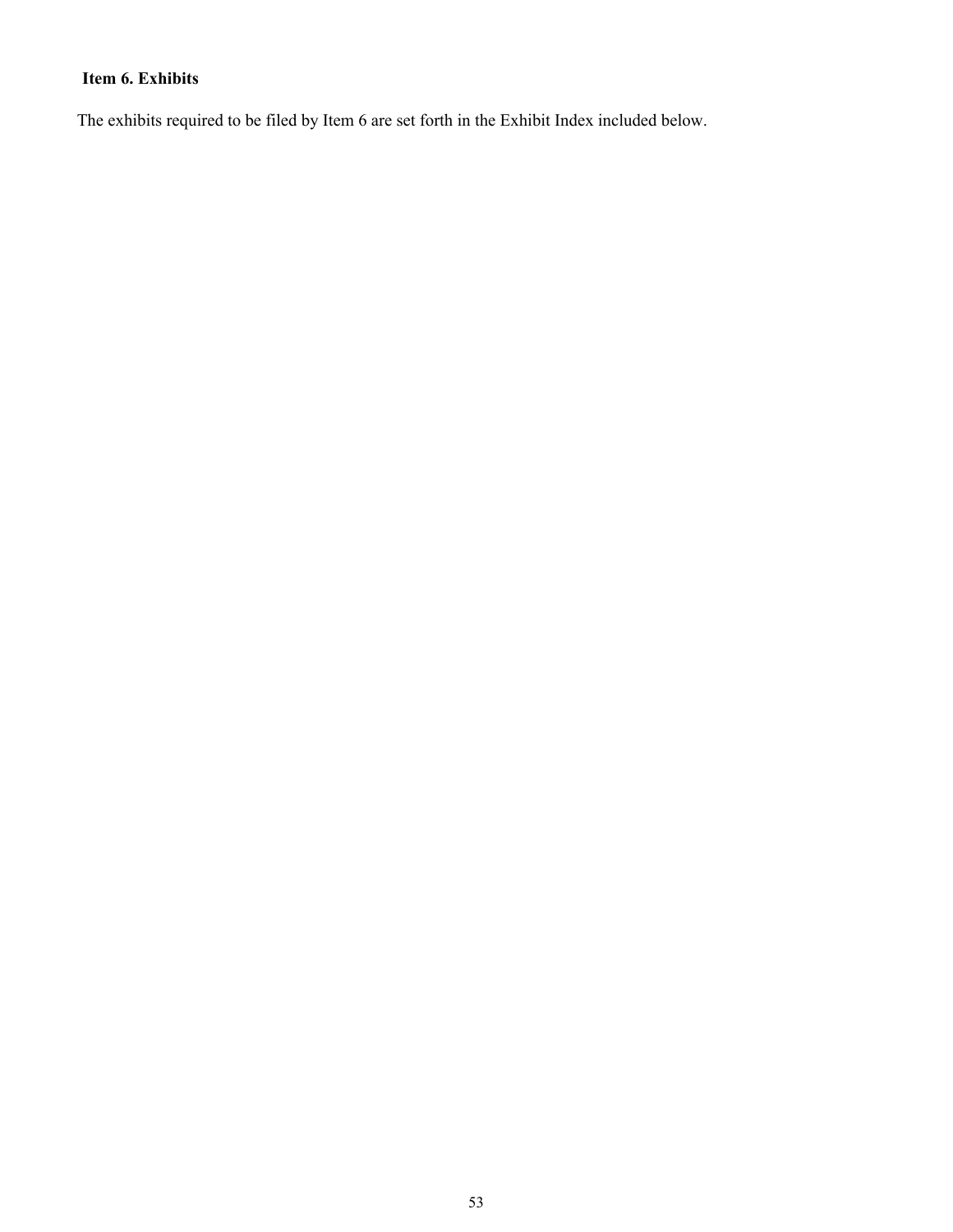# **INDEX TO EXHIBITS**

|                |                                                                                                                                                                                                                                                                           | <b>Incorporated by Reference</b> |                                 |            |                          |
|----------------|---------------------------------------------------------------------------------------------------------------------------------------------------------------------------------------------------------------------------------------------------------------------------|----------------------------------|---------------------------------|------------|--------------------------|
| <b>Exhibit</b> | <b>Exhibit Description</b>                                                                                                                                                                                                                                                | Form                             | <b>Exhibit</b><br><b>Number</b> |            | Filing Date SEC File No. |
| 2.1#           | Membership Interest Purchase Agreement, by and among Spark<br>Energy, Inc., Spark HoldCo, LLC, Provider Power, LLC, Kevin<br>B. Dean and Emile L. Clavet, dated as of May 3, 2016.                                                                                        | $10-Q$                           | 2.1                             | 5/5/2016   | 001-36559                |
| 2.2#           | Membership Interest Purchase Agreement, by and among Spark<br>Energy, Inc., Spark HoldCo, LLC, Retailco, LLC and National<br>Gas & Electric, LLC, dated as of May 3, 2016.                                                                                                | $10-Q$                           | 2.2                             | 5/5/2016   | 001-36559                |
| 2.3#           | Amendment No. 1 to the Membership Interest Purchase<br><u>Agreement, dated as of July 26, 2016, by and among Spark</u><br>Energy, Inc., Spark HoldCo, LLC, Provider Power, LLC, Kevin<br>B. Dean and Emile L. Clavet.                                                     | $8-K$                            | 2.1                             | 8/1/2016   | 001-36559                |
| 2.4#           | Membership Interest and Stock Purchase Agreement, by and<br>among Spark Energy, Inc., CenStar Energy Corp. and Verde<br>Energy USA Holdings, LLC, dated as of May 5, 2017.                                                                                                | $10-Q$                           | 2.4                             | 5/8/2017   | 001-36559                |
| 2.5            | First Amendment to the Membership Interest and Stock<br>Purchase Agreement, dated July 1, 2017, by and among Spark<br>Energy, Inc., CenStar Energy Corp., and Verde Energy USA<br>Holdings, LLC.                                                                          | $8-K$                            | 2.1                             | 7/6/2017   | 001-36559                |
| 2.6#           | <b>Agreement to Terminate Earnout Payments, effective January</b><br>12, 2018, by and among Spark Energy, Inc., CenStar Energy<br>Corp., Woden Holdings, LLC (fka Verde Energy USA<br>Holdings, LLC), Verde Energy USA, Inc., Thomas FitzGerald,<br>and Anthony Menchaca. | $8-K$                            | 2.1                             | 1/16/2018  | 001-36559                |
| 2.7#           | Asset Purchase Agreement, dated March 7, 2018, by and<br>between Spark HoldCo, LLC and National Gas & Electric, LLC.                                                                                                                                                      | $10-K$                           | 2.7                             | 3/9/2018   | 001-36559                |
| 2.8#           | <b>Asset Purchase Agreement, by and between Spark HoldCo,</b><br>LLC, Starion Energy Inc., Starion Energy NY Inc., and Starion<br>Energy PA Inc., dated October 19, 2018.                                                                                                 | $8-K$                            | 2.1                             | 10/25/2018 | 001-36559                |
| 2.9            | First Amendment to Asset Purchase Agreement, by and between<br>Spark HoldCo, LLC, Starion Energy Inc., Starion Energy NY<br><u>Inc., and Starion Energy PA, Inc., effective May 1, 2020.</u>                                                                              | $10-Q$                           | 2.9                             | 8/5/2020   | 001-36559                |
| 3.1            | Amended and Restated Certificate of Incorporation of Via<br>Renewables, Inc., as amended through August 6, 2021                                                                                                                                                           | $10-Q$                           | 3.1                             | 11/4/2021  | 001-36559                |
| 3.2            | Second Amended and Restated Bylaws of Via Renewables, Inc.                                                                                                                                                                                                                | $8-K$                            | 3.1                             | 8/9/2021   | 001-36559                |
| 3.3            | Certificate of Designations of Rights and Preferences of 8.75%<br>Series A Fixed-to-Floating Rate Cumulative Redeemable<br><b>Perpetual Preferred Stock</b>                                                                                                               | $8-A$                            | $\mathfrak{S}$                  | 3/14/2017  | 001-36559                |
| 4.2            | <b>Class A Common Stock Certificate</b>                                                                                                                                                                                                                                   | $S-1$                            | 4.1                             | 6/30/2014  | 333-196375               |
| $31.1*$        | Certification of Chief Executive Officer pursuant to Rule<br>13a-14(a) under the Securities Exchange Act of 1934.                                                                                                                                                         |                                  |                                 |            |                          |
| $31.2*$        | Certification of Chief Financial Officer pursuant to Rule<br>13a-14(a) under the Securities Exchange Act of 1934.                                                                                                                                                         |                                  |                                 |            |                          |
| $32**$         | Certifications pursuant to 18 U.S.C. Section 1350.                                                                                                                                                                                                                        |                                  |                                 |            |                          |
| $101$ . INS*   | XBRL Instance Document – the instance document does not<br>appear in the Interactive Data File because its XBRL tags are<br>embedded within the Inline XBRL                                                                                                               |                                  |                                 |            |                          |
| 101.SCH*       | Inline XBRL Taxonomy Extension Schema Document.                                                                                                                                                                                                                           |                                  |                                 |            |                          |